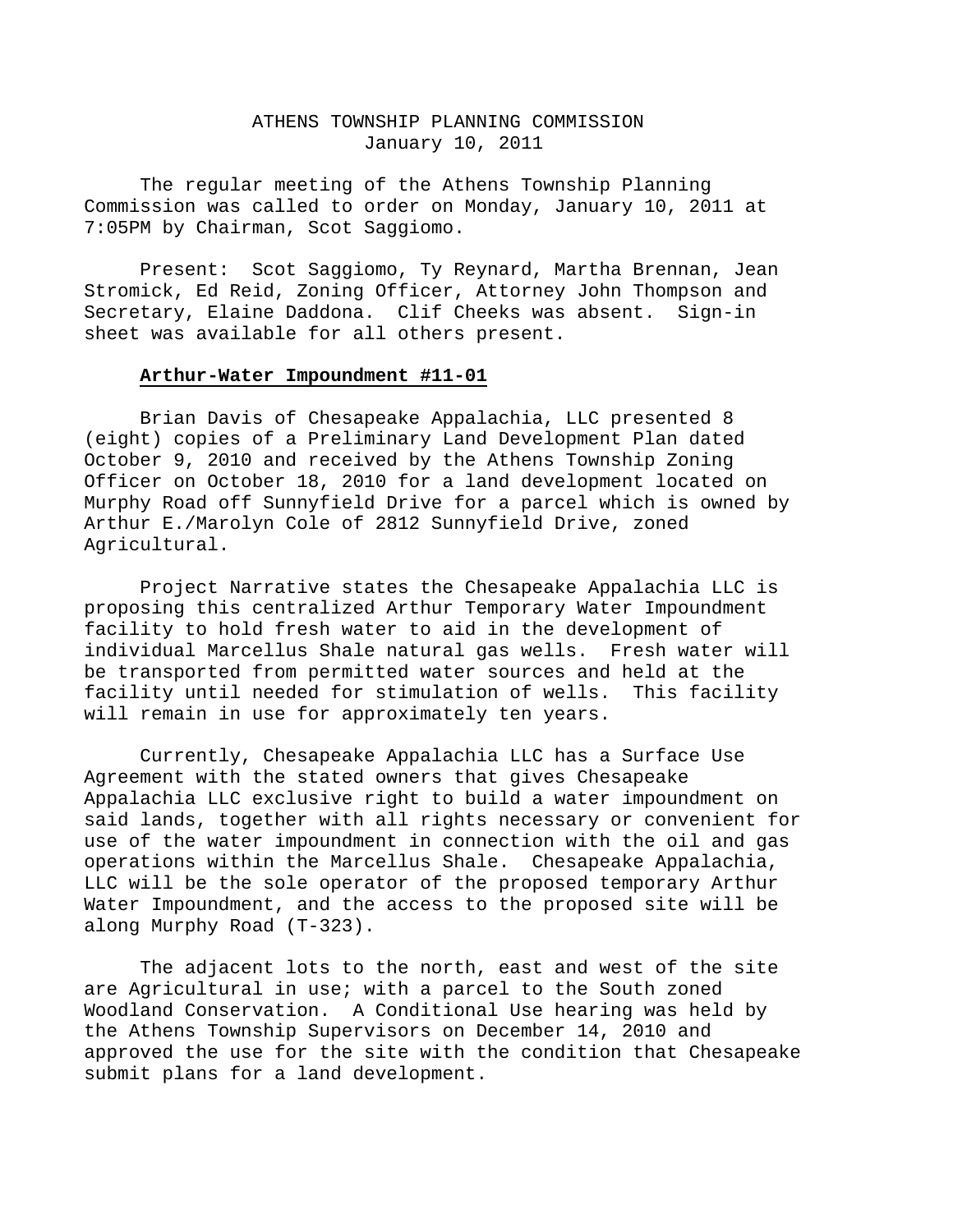Page 2 ATHENS TWP. PLANNING COMM'N January 10, 2011

The Water Impoundment will have no buildings constructed on this site. There are currently two proposed islands with four load out stations. Design storage for the site will be approximately thirteen point six million gallons. The perimeter of the site will be surrounded by a six foot chain link fence for security purposes. The anticipated date of construction will be immediately following approval by the Athens Township Supervisors. Construction will take approximately two months.

The estimated cost of development will vary depending upon what requirements are placed on the site by the various review agencies. The facility will not be for public use nor will the public be allowed to access the site, therefore no financial security is needed nor is there a need for an itemized cost estimate.

Per Section D of the ESCGP-1 application, no post construction storm water management computations are required. All runoff will be handled by the pond itself or the gravel loading/unloading area which will act as a filtration bed. Areas disturbed during construction of the project will be restored through seeding and mulching. Upon completion of all pad sites using this impoundment, area to be used as part of the impoundment operation will be restored to its original contour.

Brian Davis stated that there is no lighting proposed on the property and that if any lighting was needed, it would be temporary in nature with the use of generators and portable lighting. A driveway permit and posting and bond of the road are still required. He stated that Murphy Road will need to be upgraded before any water trucks can travel on it, and that is proposed to be completed.

Check #365 of Brian J. Davis in the amount of Two Hundred (\$200.00) Dollars dated October 18, 2010 for filing fees along with Check #366 in the amount of Twenty-five (\$25.00) Dollars made payable to the Bradford County Treasurer for the review fee was received on October 18, 2010.

Motion by Ty Reynard to review the application for preliminary plan approval, second by Jean Stromick, and motion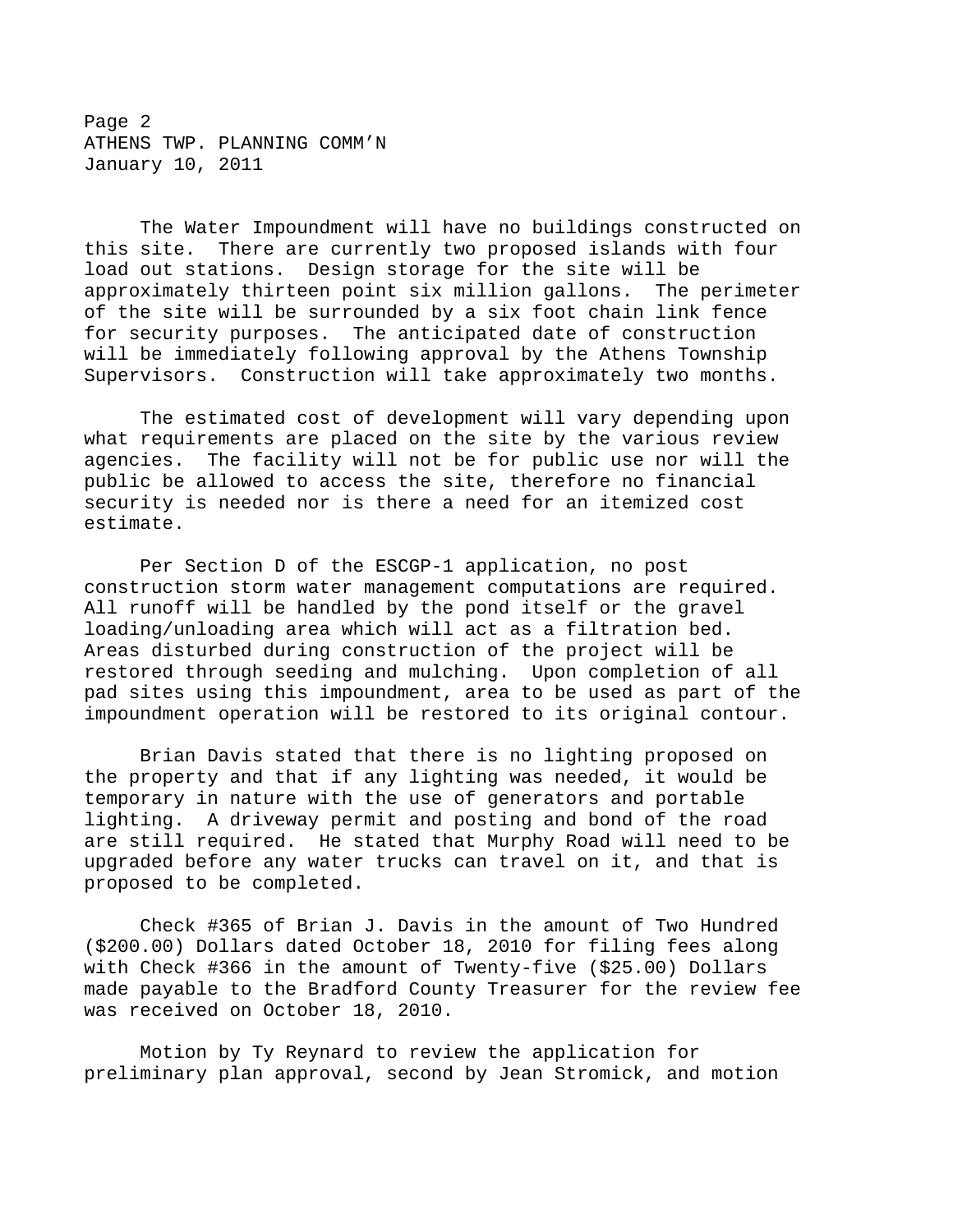Page 3 ATHENS TWP. PLANNING COMM'N January 10, 2011

unanimously carried. A checklist was completed and the following deficiencies were noted:

- 1) Need to show setback lines on the Plan.
- 2) Right-of-way needs to be shown as 33 feet, not 33.5 feet as it reads on the Plan, and needs to show the pavement width on the Plan.
- 3) Need to show location of all material monuments and markers on the Plan.
- 4) Need acknowledgment statement of Engineer that monuments and markers on the Plan have been set.
- 5) Need raised seal of Engineer on the Plan.
- 6) Need to show location of any port-a-johns on the Plan.
- 7) Need Highway Occupancy Permit and also posting and bonding of Murphy Road.
- 8) On Page 3 of the Plan, water lines are shown as six feet and need to be shown as six inches.
- 9) Requirements for driveway should be 30 feet, and Plan shows 24 feet; will need to apply for a Variance.

Motion by Ty Reynard to recommend preliminary plan approval to the Supervisors at their meeting to be held on January 26, 2011 contingent upon resolution of deficiencies, second by Martha Brennan, and motion unanimously carried.

# **W.Christopher, Jr./Lori Sutton**

Bruce Benish of Benish Surveying, along with the applicant, W. Christopher Sutton presented eight (8) copies of a survey plan dated December 20, 2010 and received by Athens Township on December 27, 2010 for a two-lot subdivision located on Beaver Pond Road and Braddock Road, zoned Woodland Conservation. Upon reviewing the survey plan, it was noted that the minimum lot width was not in compliance with the SALDO requirements. Therefore, the applicant chose to resubmit a survey plan with some reconfiguration in order to meet the requirements and would postpone review of his application until the next regular meeting of the Planning Commission on February 7, 2011.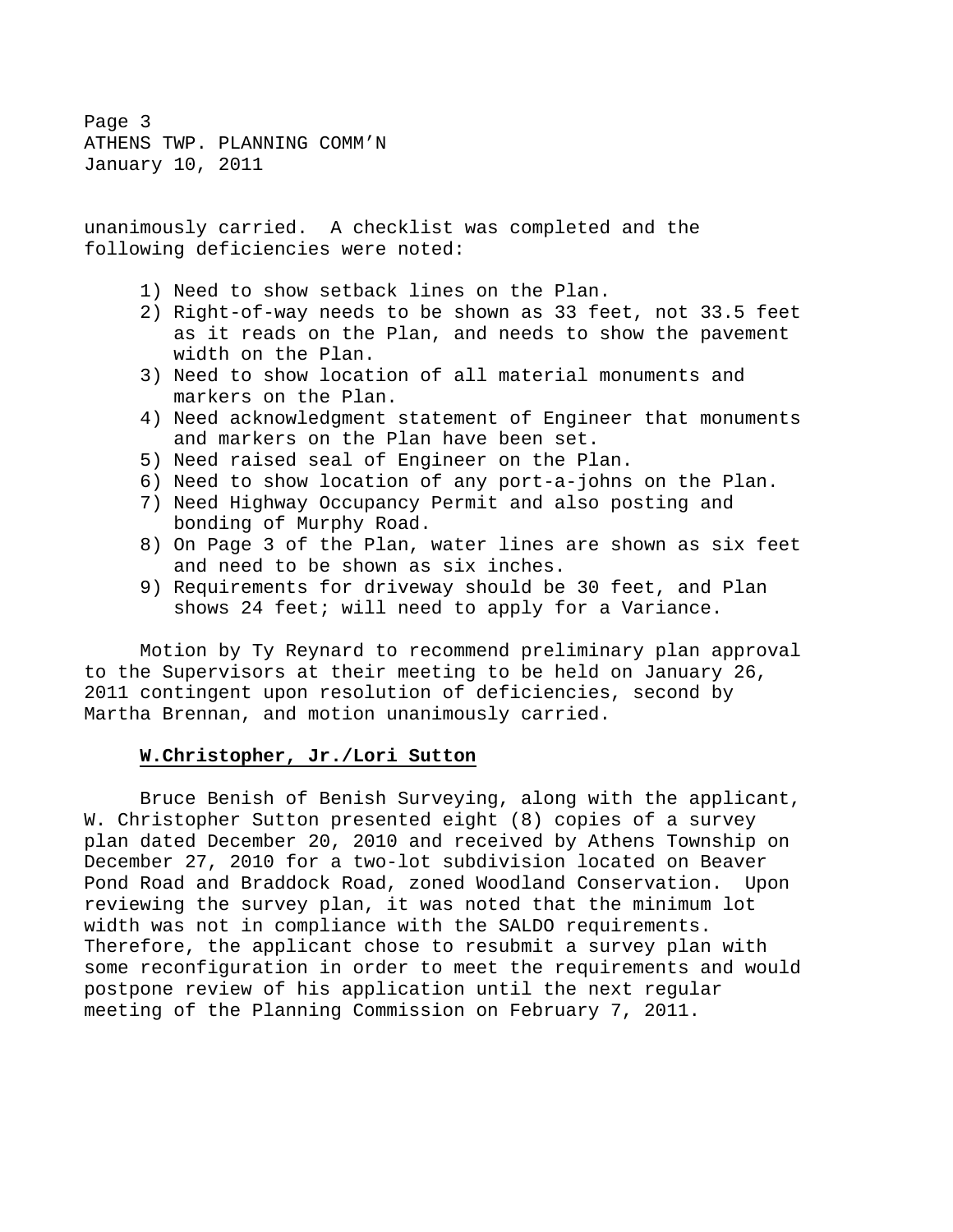Page 4 ATHENS TWP. PLANNING COMM'N January 10, 2011

# **Jeffrey E./Jean B. Barber #11-02**

Dennis Rialland of Navarro & Wright Engineers, Inc. along with the applicant, Jeffrey Barber, presented eight (8) copies of survey plan dated September 27, 2010 and received by the Athens Township Zoning Office on December 27, 2010. The applicant proposes a two-lot subdivision located on Reagan Road, zoned Agricultural. Mr. Rialland states that the applicant proposes to divide the parcel into two lots, one containing an existing residence and well and that sewer perc tests have been done. Don Wright proposes to purchase the lot contiguous to the Barber property and was present as well. The existing fencing will stay and no proposed driveway is planned.

No project Narrative was submitted. A copy of the parent tract Deed was submitted along with a Sewage Facilities Planning Module.

Check #338 from Jeffrey E. and Jean B. Barber dated October 7, 2010 in the amount of One Hundred twenty-five (\$125.00) Dollars was received on December 27, 2010 along with Check #339 from Jeffrey E. and Jean B. Barber in the amount of Twenty-five (\$25.00) Dollars made payable to the Bradford County Treasurer for the review fee.

Motion by Martha Brennan, second by Ty Reynard to review for preliminary/final plan approval and motion unanimously carried.

A checklist was completed and the following deficiencies were noted:

- 1) Need to provide a Project Narrative.
- 2) Need to show pavement width on the Plan.
- 3) The 33 feet right-of-way needs to be shown on the Plan.
- 4) The Plan needs to be revised with the statement of surveyor regarding the marking of pins.
- 5) Need an acknowledgement statement on the Plan along with the applicant's signatures.
- 6) All copies will need original ink signatures and a raised seal of surveyor.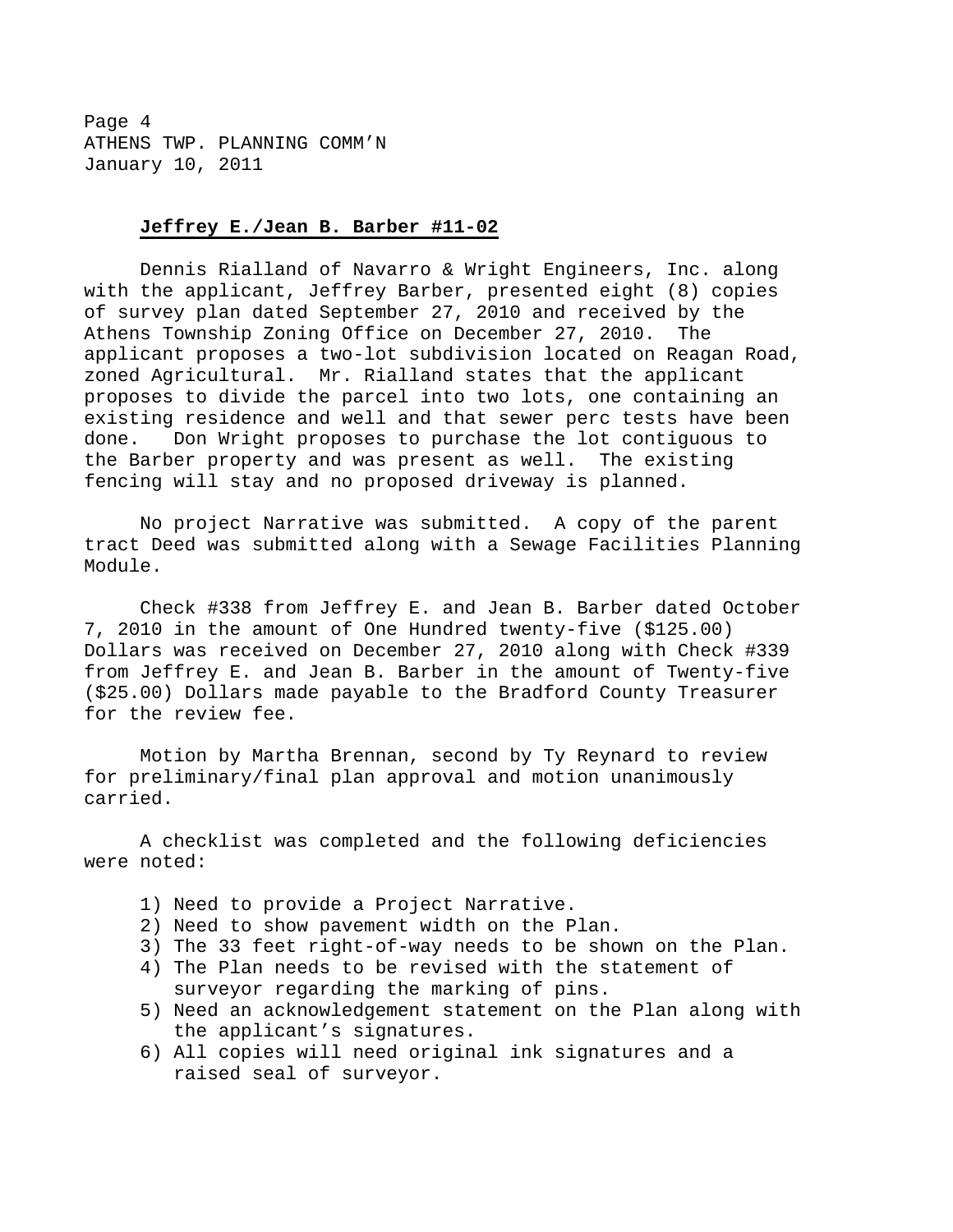Page 5 ATHENS TWP. PLANNING COMM'N January 10, 2011

Motion by Martha Brennan to recommend preliminary/final plan approval to the Supervisors at their meeting on January 26, 2011 contingent upon resolution of deficiencies, second by Jean Stromick, and motion unanimously carried.

# **L. Enterprises, Inc. #11-03**

James Gensel, P.E., with Fagan Engineers and David Lubin of L. Enterprises, Inc. presented a Sketch Plan of a proposed multiple family development located on Lot #4 of the Valley Business Park on Wilawana Road. The proposed project will consist of up to 150 apartments and townhomes depending on the final layout of the site. A location map depicting the project site and a Concept Plan were presented for review. Mr. Gensel stated that this is proposed for two parcels of just over fifteen (15) acres. Public sewer and public water of sufficient capacity would be available to the site. He explained that this sort of housing was needed and would serve as a desirable buffer between an industrial and commercial location and is a prime site for the project. He stated that there is Floodplain and Floodway within the location and is mostly contained in the tree line. There are four-unit townhouses, eight apartment units four up and four down, 2-bedroom units, or 1-bedroom units with a study, and two end units have garages. It is planned to build this in phases. It is proposed that they would all be rental units. It was stated that this project will require Conditional Use approval from the Supervisors for cluster housing. A zoning Variance is required for density and a Map Amendment from the Supervisors would be required for the parcel zoned Agricultural. Following review of the proposed project, the owner and developer, Mr. Lubin stated he would begin the process for the approvals which are needed from the Township to proceed with the land development.

# **Election of Officers**

Motion by Ty Reynard to leave the officers as presently serving – Scot Saggiomo, Chairman and Clif Cheeks as Vice Chairman, second by Martha Brennan, and motion was unanimously carried.

Correspondence was reviewed.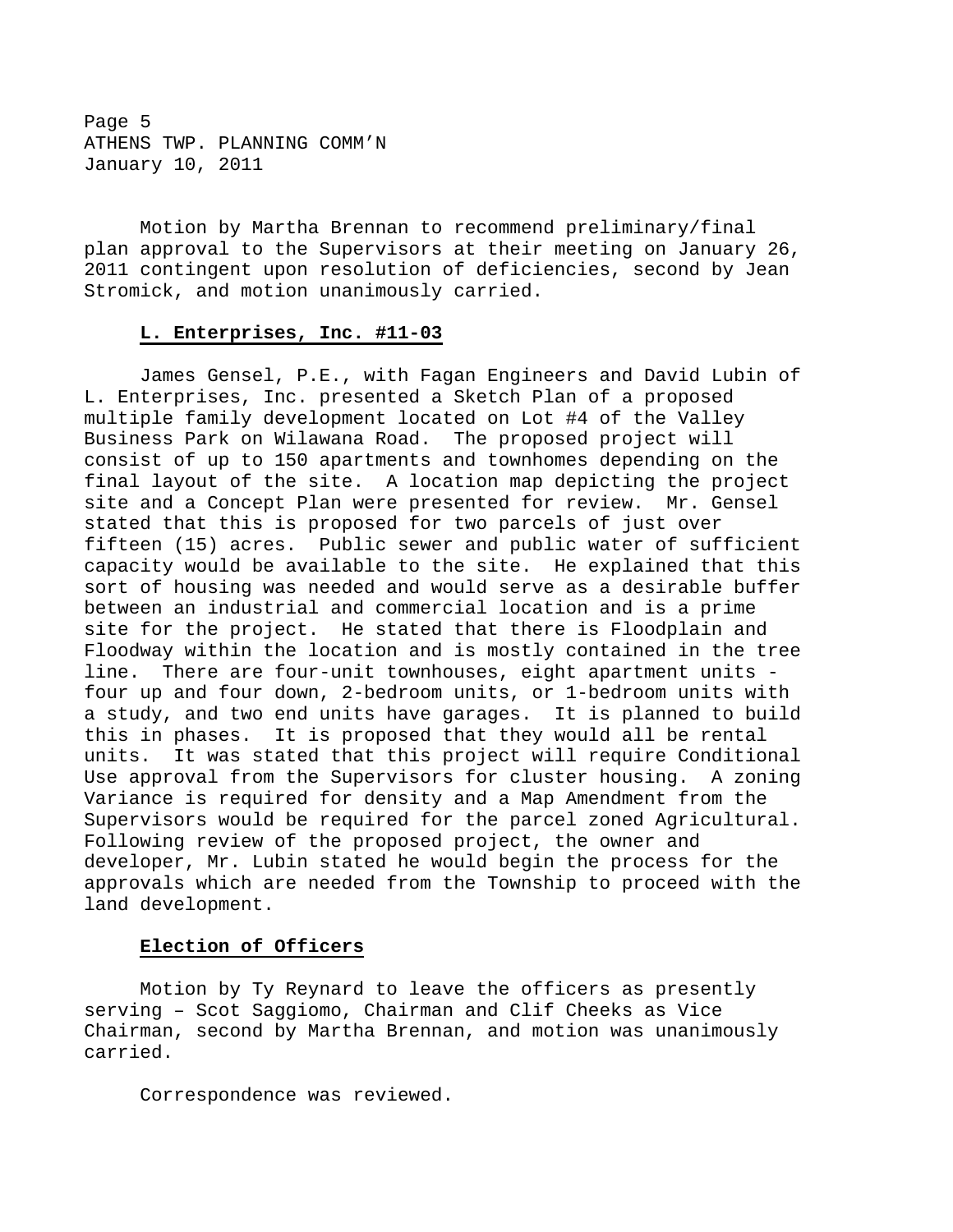Page 6 ATHENS TWP. PLANNING COMM'N January 10, 2011

 Motion by Ty Reynard to approve the Minutes of December 6, 2010 as read, second by Jean Stromick, and motion unanimously carried.

 All members were reminded of the special meeting which is scheduled on Tuesday, January 18, 2011 at 7:00PM to review the plan for the Chesapeake application for the facility on Mile Lane Road.

 The meeting was adjourned at 9:25PM by Chairman Saggiomo as there was no further business to discuss.

Regular Supervisors mtg. – Jan. 26, 2011 - 7:00PM Special Planning Comm'n mtg. – Jan. 18, 2011 – 7:00PM Regular Planning Comm'n mtg. – Feb. 7, 2011 – 7:00PM

Respectfully submitted,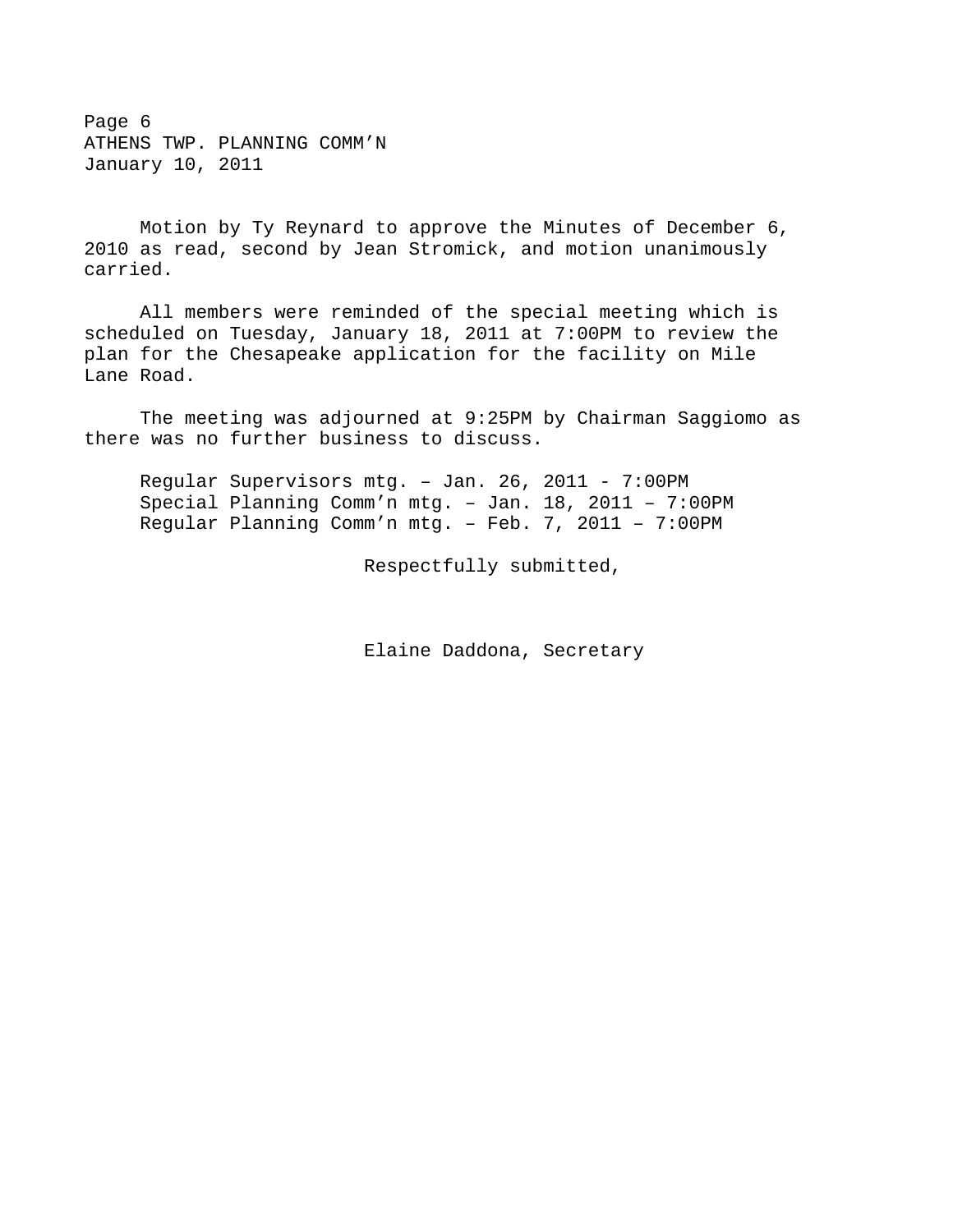# ATHENS TOWNSHIP PLANNING COMMISSION January 18, 2011 Special Meeting

The special meeting of the Athens Township Planning Commission was called to order on Monday, January 18, 2011 at 7:00PM by Chairman, Scot Saggiomo. Chairman Saggiomo stated that a Workshop was held by the Planning Commission on January 11, 2011 to review the documents which had been submitted for this application and that no decisions were made at that time.

Present: Scot Saggiomo, Martha Brennan, Jean Stromick,Clif Cheeks, Ed Reid, Zoning Officer, Attorney John Thompson and Secretary, Elaine Daddona. Ty Reynard was absent. Sign-in sheet was available for all others present.

# **Chesapeake-Athens Office Complex #11-04**

David Young, P.E. for Larson Design Group, presented 8 (eight) copies of a Preliminary Land Development Plan dated December 22, 2010 and received by the Athens Township Zoning Officer on December 27, 2010 for a land development located on Lamoka Road and Mile Lane Road, zoned Industrial. The following documents were submitted along with the Plan: Project Narrative; Copy of Deed; Copy of Power of Attorney letter; Erosion and Sediment Control Narrative and Drawing; PCSM Narrative and Drawing; "Will Serve" letters for water, electric, gas, and Verizon; Fire Chief approval of Plan from Athens Township; Copy of the NPDES Notice of Intent Application and narrative/calculations; copy of the Wetlands Report; new Driveway Application; PNDI Report, and Phase 1 Construction Schedule/Project Cost Estimate, along with the required fees for filing and review.

Check #078978 from Larson Design Group dated December 20, 2010 and received by Athens Township on December 30, 2010 in the amount of Two Thousand Seven Hundred (\$2,700.00) Dollars was received for filing the land development plan, and Check #078979 in the amount of Twenty-five (\$25.00) Dollars made payable to the Bradford County Treasurer for the review fee was received by Athens Township on January 4, 2011.

Project Narrative states the purpose of this project is to construct the first phase of the Athens Office Complex which includes contractor's offices, a shop building and associated parking, utilities and site amenities to service these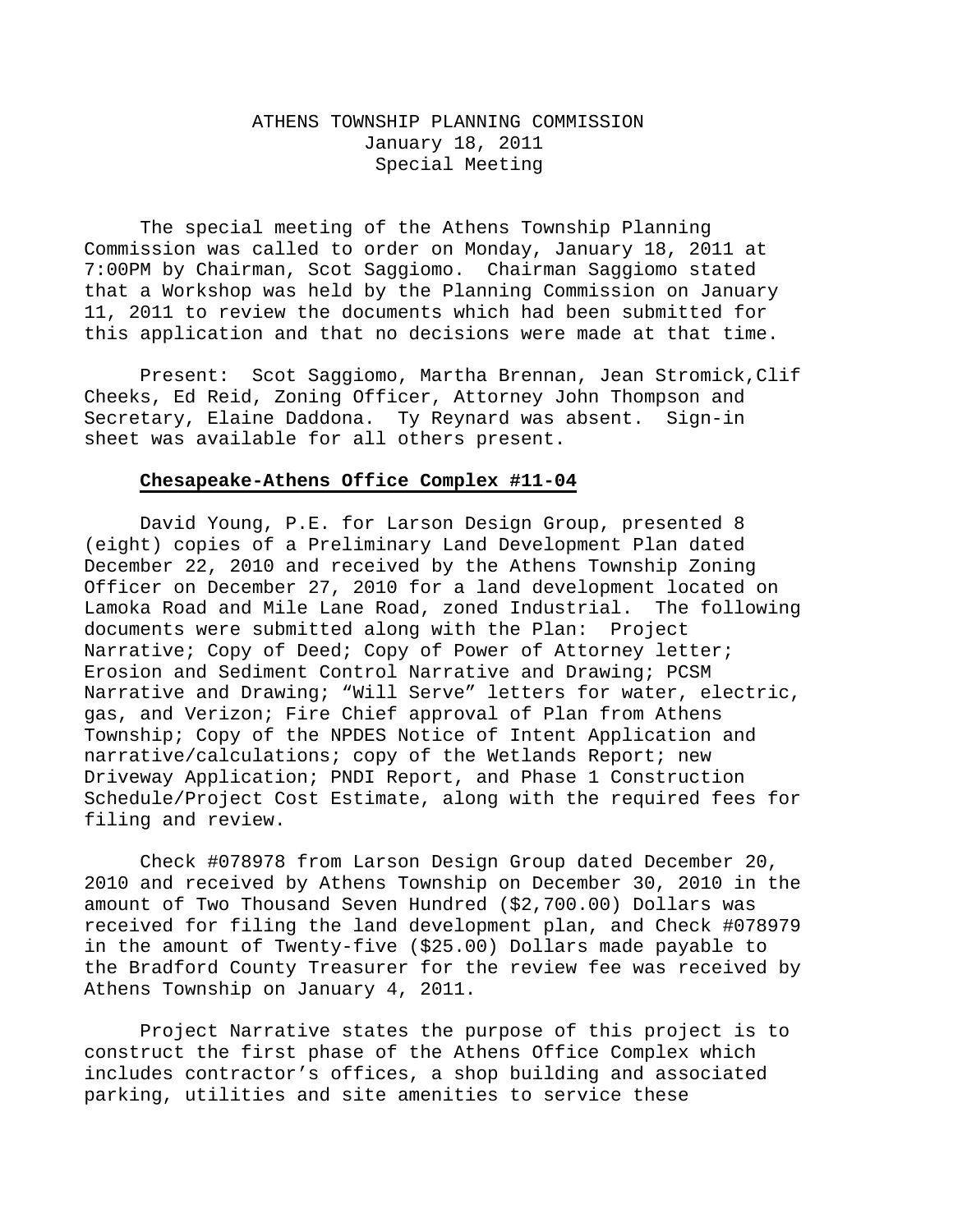Page 2 ATHENS TWP. PLANNING COMM'N January 18, 2011

buildings. This project will be the first of five phases and will occupy 18.96 out of the 55.78 acre parcel.

Contractor's shops and yards are a permitted principal use in the industrial zone as listed in Section 308 of the Athens Township Zoning Ordinance, last revised in 2010. By definition in the Zoning Ordinance definitions and Section 422, a contractor's shop and yard includes office space, equipment repair facilities (indicated on the site plan drawing as a shop building) and storage area for building roadway or pipeline materials.

Access to the project will be gained through the installation of two new driveways on Lamoka Road. All necessary site utilities are available at the site. Minor extensions will be required for the water, sewer, electric, telephone and gas in order for each of them to service the project site. This set of drawings includes the water and sewer extensions design in full. Gas, electric and telephone extensions will be designed by the utility companies. Information shown on these plans for these services has been obtained from the respective utility companies.

The majority of the Phase 1 project site will be a gravel surfaced equipment laydown yard. Access to the yard will be through automated/card controlled gates in the chain link fence surrounding the laydown yard.

Storm water management will be handled through the installation of a subsurface drainage infiltration system.

As part of the zoning regulations, sufficient documentation is to be provided with the application for an industrial use project that the following performance standards be met:

1. Sound: The volume of sound created from the site shall not cause a nuisance to the adjacent uses. Most of the adjacent uses are either agricultural or abandoned. Noise created at the site is anticipated to be less than or equal to existing ambient noise levels.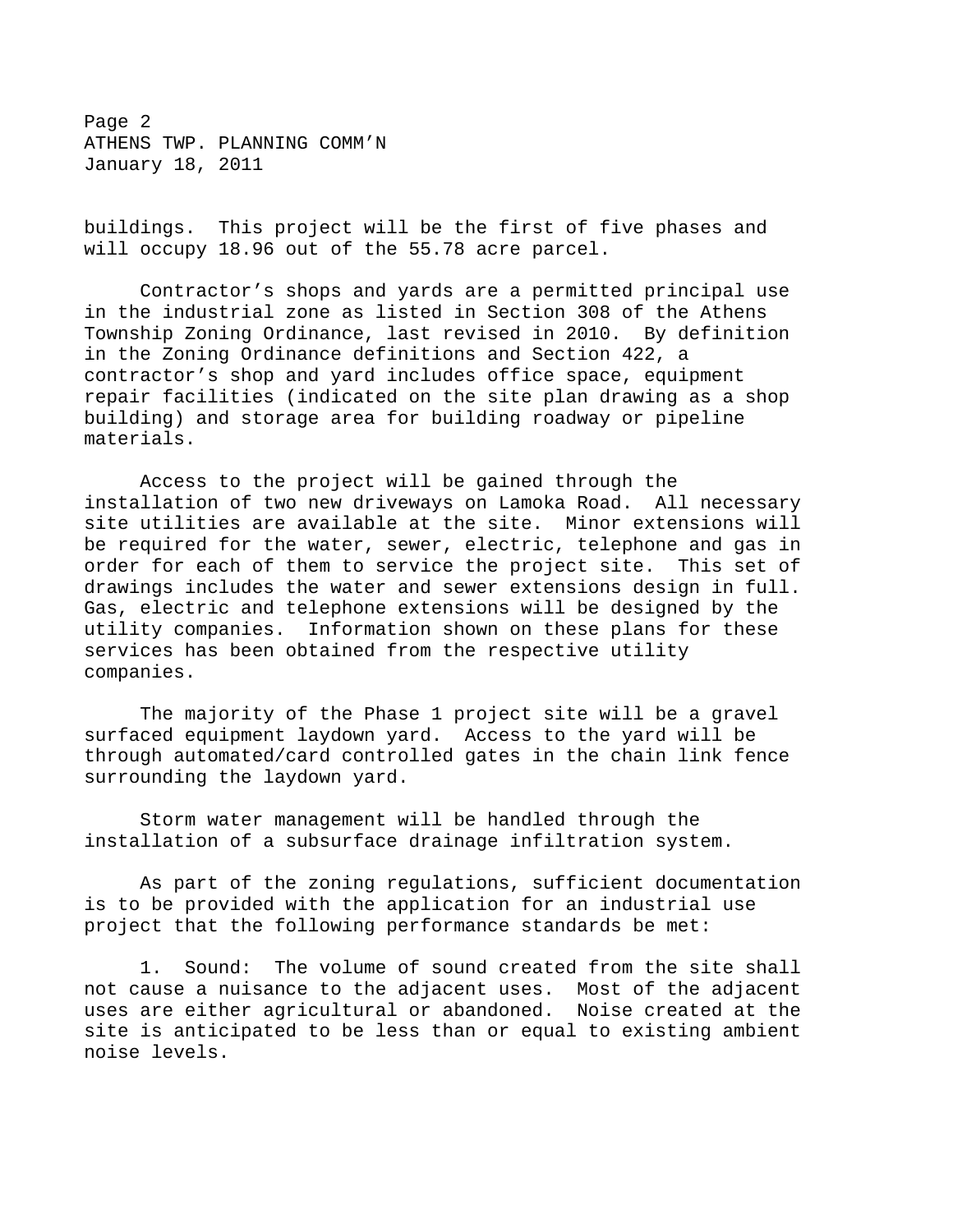Page 3 ATHENS TWP. PLANNING COMM'N January 18, 2011

2. Vibration: Vibrations should not be an issue outside of the property lines as most of the vehicle traffic is located toward the center of Phase 1. No other vibration generation is anticipated on the site.

3. Odor: There are no anticipated odors on this site.

4. Toxic or Noxious Matter: There are no anticipated toxic or noxious materials that would be generated on site.

5. Glare: There are no anticipated glare issues associated with this project.

6. Heat: There is no anticipated heat generating equipment that would operate at the property site.

7. Dust and Fly Ash: It is not anticipated that these particles would be emitted in any quantities that they would be detectable at the property lines.

8. Smoke: There are no expected emissions of smoke from the site.

9. Fire, Explosion, and Chemical Hazards: Safeguards shall be in place to protect against hazardous material spills. There will be no open burning of industrial waste materials. No hazardous materials will be stored in any significant quantity.

20. Radioactivity or Electrical Disturbances: There are no anticipated activities that would occur onsite which would create any radioactivity or electrical disturbance.

Because of its location and size of project, the project will require the following permits or approvals:

1. Driveway permits from Athens Township.

2. Erosion and Sedimentation Control Plan approval from the Bradford County Conservation District.

3. A NPDES General Permit for Earth Disturbance from the PA. Department of Environmental Protection.

4. Land Development approval by the Athens Township Planning Commission and Supervisors.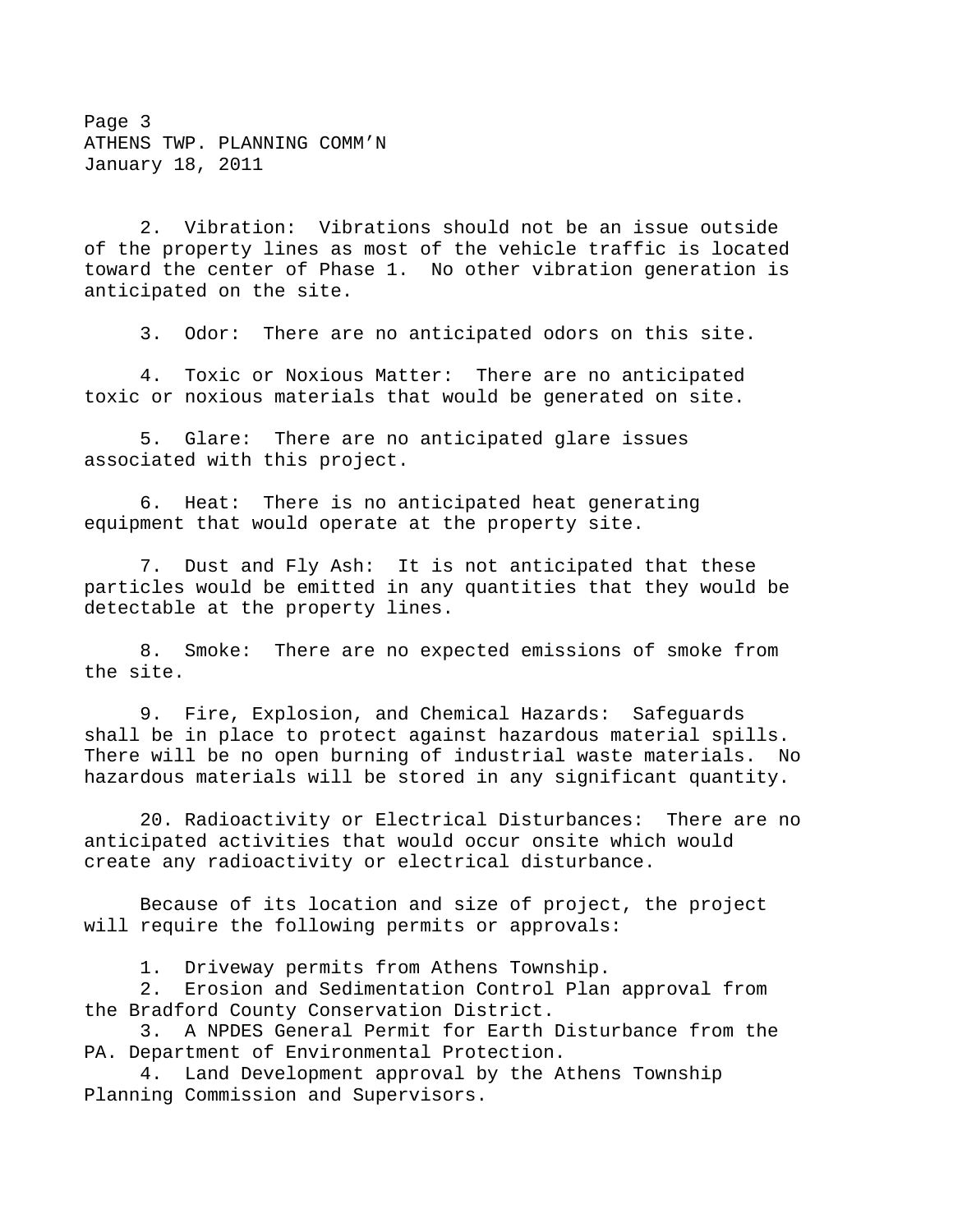Page 4 ATHENS TWP. PLANNING COMM'N January 18, 2011

5. Building permits from Athens Twp. Zoning Officer.

6. Building permits from Code Inspections, Inc.

Sean Simon, on behalf of Chesapeake Appalachia, presented photos of the buildings which are proposed for the Complex and explained that this was a prototypical building for a Nomac facility and that they are pre-engineered metal buildings.

There were photos of the proposed building and a sample of another completed Nomac facility to view.

Dave Young presented the Preliminary Land Development Master Plan to the Planning Commission, and he explained that this was a 5-Phase project and that Chesapeake proposes to complete Phase 1 and 2 of the Plan and that Phase 3, 4 and 5 are for future development as needed.

Mr. Young stated that no subdividing of the property is proposed and that the subsidiaries will Lease from Chesapeake.

Following Mr. Young's review of the Plans, the Planning Commission questioned him concerning the following:

1) On Page C-3, the Township Driveway Permit needs to read Lamoka Road instead of Mile Lane Road.

2) On Page C-5, need 30-foot driveways, handicap space needs to be 10 ft. wide rather than stated 8 ft. wide.

3) The ten (10) spaces behind the building are not paved as shown.

4) The building area summary calculations do not match office spaces' calculations on Plan.

5) Would like first floor layout architectural drawings.

6) What is the height of the building? Mr. Young stated the shop is 38ft. high side, and Office 18 ft.4in.

7) Would need to come back to Planning for future parts of the Plan.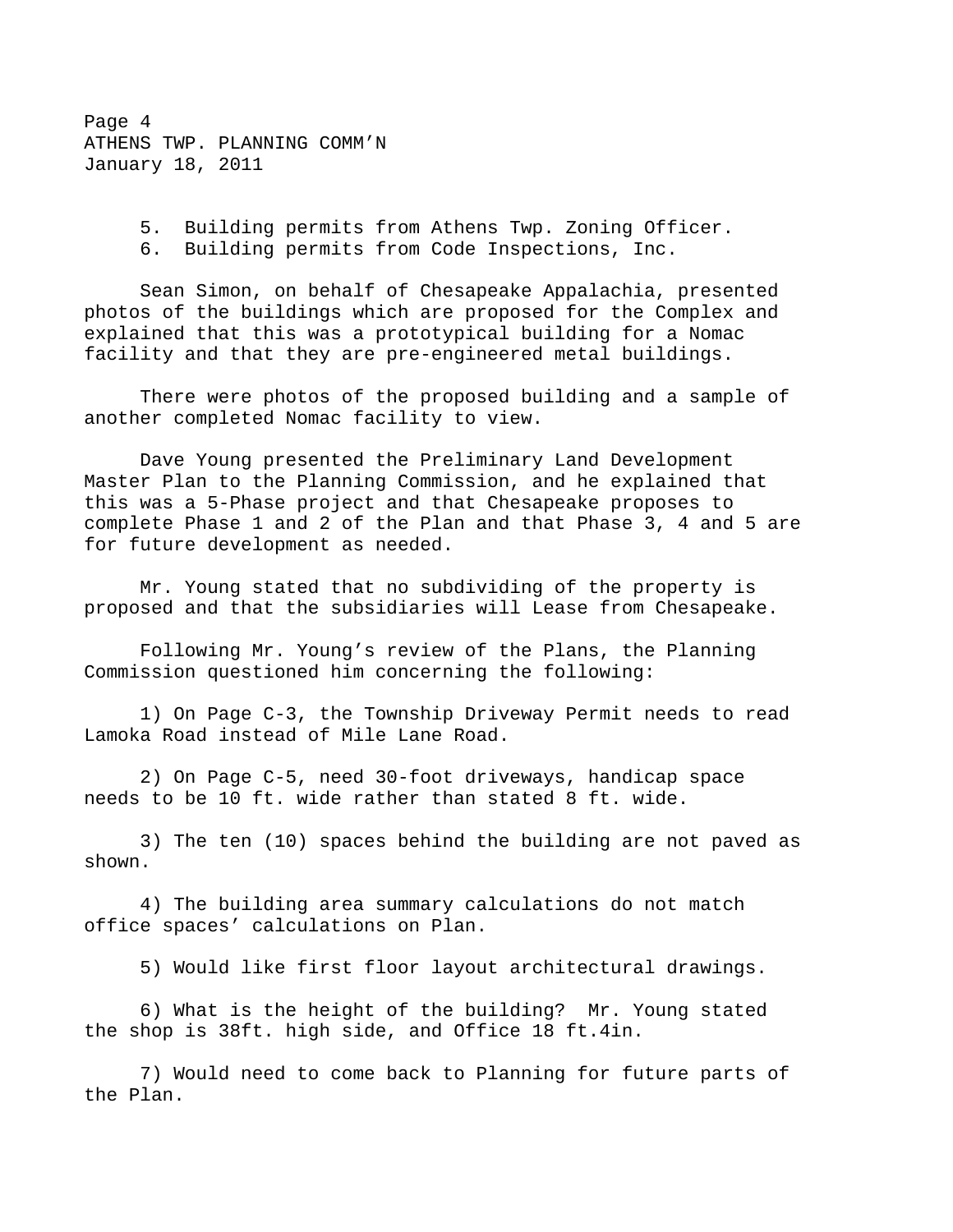Page 5 ATHENS TWP. PLANNING COMM'N January 18, 2011

8) Where is the storm water conveyance swale going to?

9) On Page C-8, the arrow for manhole is pointing to nothing.

10) On Page C-11, need to show lighting impact to the road and other side of road, back and sides of property.

11) On Page W-4, what is the ten foot right-of-way for? Mr. Young stated it was for water line.

12) On Page S-4, the north arrow is the wrong direction on the Plan.

13) Will there be barbed wire on fences and what is the proposed height – need to be shown on the Plan? Mr. Young stated fences would be six feet. The fencing along the road would be slatted and barbed wire atop the fencing between entities to protect the property within the yard.

14) How will the gate be opened from trucks – how does card reader work? Mr. Young explained.

15) With no subdivisions planned, will need a variance from Zoning Hearing Board for signage.

Motion by Clif Cheeks to send the Preliminary Plan and documents to Skip Schneider of CEI Engineering for a Township review of the Plan prior to a review and recommendation of the Planning Commission for the Supervisors. The review should not include the review of the Athens Township Sewer Authority or the Aqua Pennsylvania water main extensions required for this Plan. The remaining phases as submitted would be reviewed by CEI Engineering without requiring a Planning meeting to forward the plans for review. Motion was seconded by Martha Brennan, and motion was unanimously carried.

Following a discussion of the Planning Commission and Attorney Thompson, it was stated that the applicant would not need to proceed to Zoning Hearing Board for a Variance if they submit the other phases as subdivision by lease.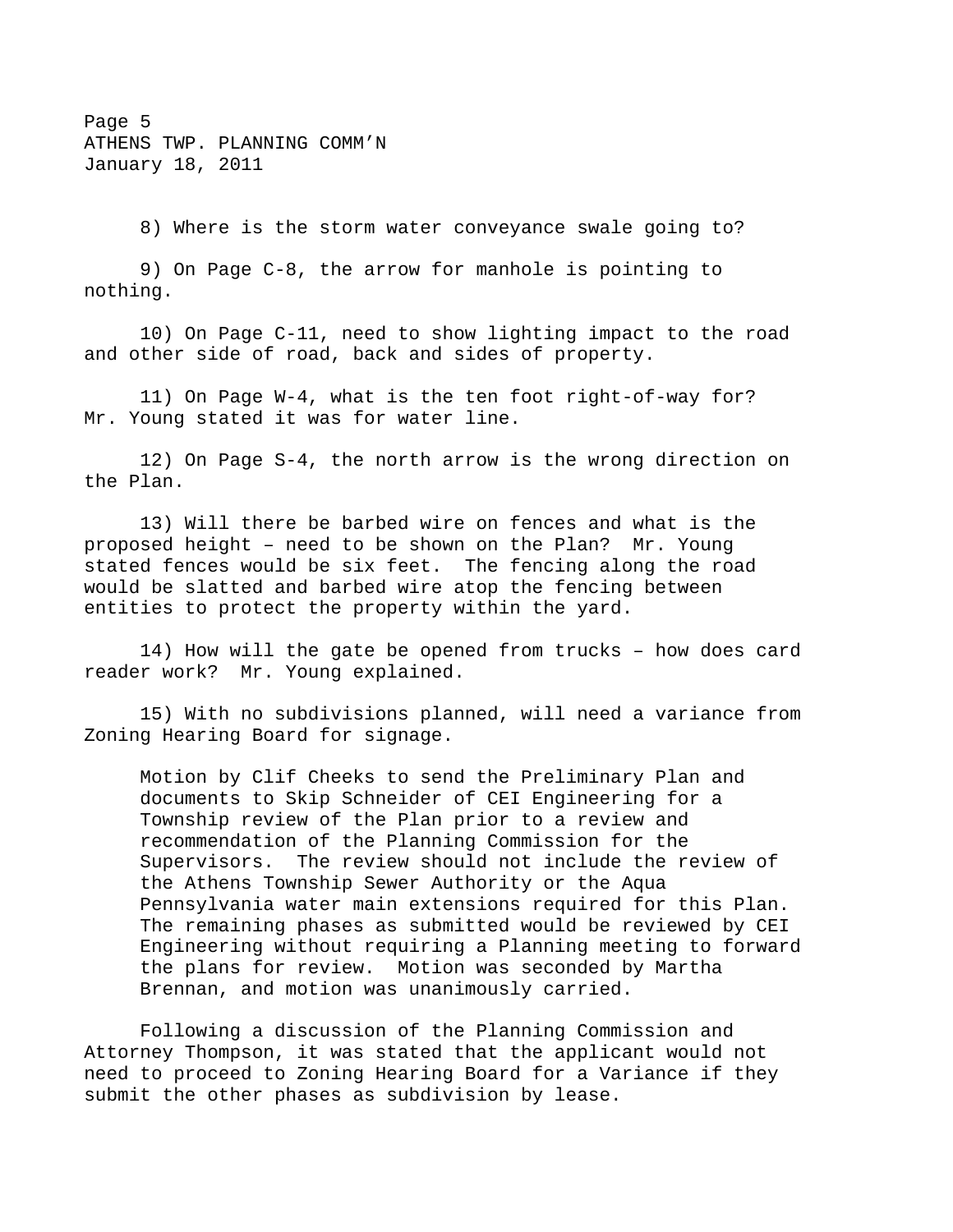Page 6 ATHENS TWP. PLANNING COMM'N January 18, 2011

The meeting was adjourned at 8:15PM, as there was no further business to discuss.

Respectfully submitted,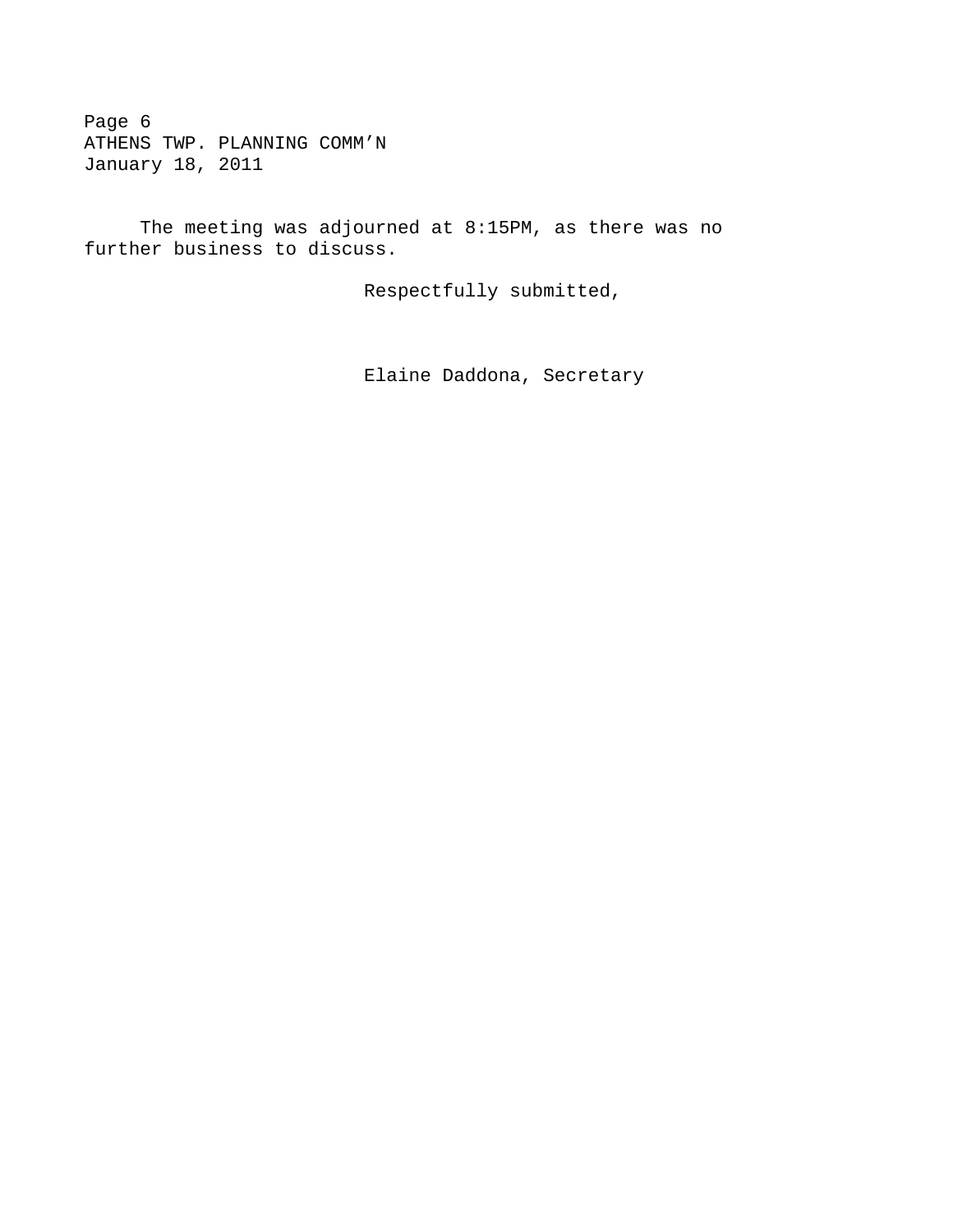ATHENS TOWNSHIP PLANNING COMMISSION February 8, 2011 Special Meeting

The special meeting of the Athens Township Planning Commission was called to order on Tuesday, February 8, 2011 at 6:01PM by Chairman, Scot Saggiomo.

Present: Scot Saggiomo, Martha Brennan, Jean Stromick, Clif Cheeks, Ed Reid, Zoning Officer, Attorney John Thompson and Secretary, Elaine Daddona. Ty Reynard was absent. Sign-in sheet was available for all others present.

Comment [E1]:

#### **Walmart Supercenter 2208-01 #09-04**

William (Skip) Schneider, P.E. of CEI Engineering presented a eight (8) copies of a Preliminary Plan dated January 19, 2011 for the Walmart Supercenter land development located at 1887 Elmira Street. Mr. Schneider stated that the last set of plans had been withdrawn in order to submit a new Land Development Plan utilizing the updated Athens Township Zoning Ordinance. The following items were received by the Township on January 24, 2011: (8) Preliminary Land Development Plans (Sheets 1-25); (8) Preliminary Subdivision Plans (Sheet 1); (8) Lighting Plan (Sheet 1); (3) Preliminary Drainage Report; (3) Response letter to comments from Larson Design Group dated 5/29/2009; (3) PA DEP Sewage Planning Exemption Approval; (3) Truck Turning Exhibits & (1)Athens Township Planning Commission Application.

Check #8126 from William W. Schneider, Jr. dated January 31, 2011 in the amount of Twenty-five (\$25.00) Dollars made payable to the Bradford County Treasurer was paid for the review filing fee.

Mr. Schneider explained that the building was proposed to be constructed on the former Bob's Honda property. The parking had been modified that all spaces would be 10 by 20 with 25-foot drive aisles. The parking stalls in the back would be 15 foot wide – the dock was bumped out and fits the setback requirements. One trash compactor (recycling) would be located on the site instead of what was previously proposed. He explained that two more small storm basins had been added and two drywells for roof water discharge, taking half of the building for the roof discharge, which would increase the green space. There would be a storm water system around the perimeter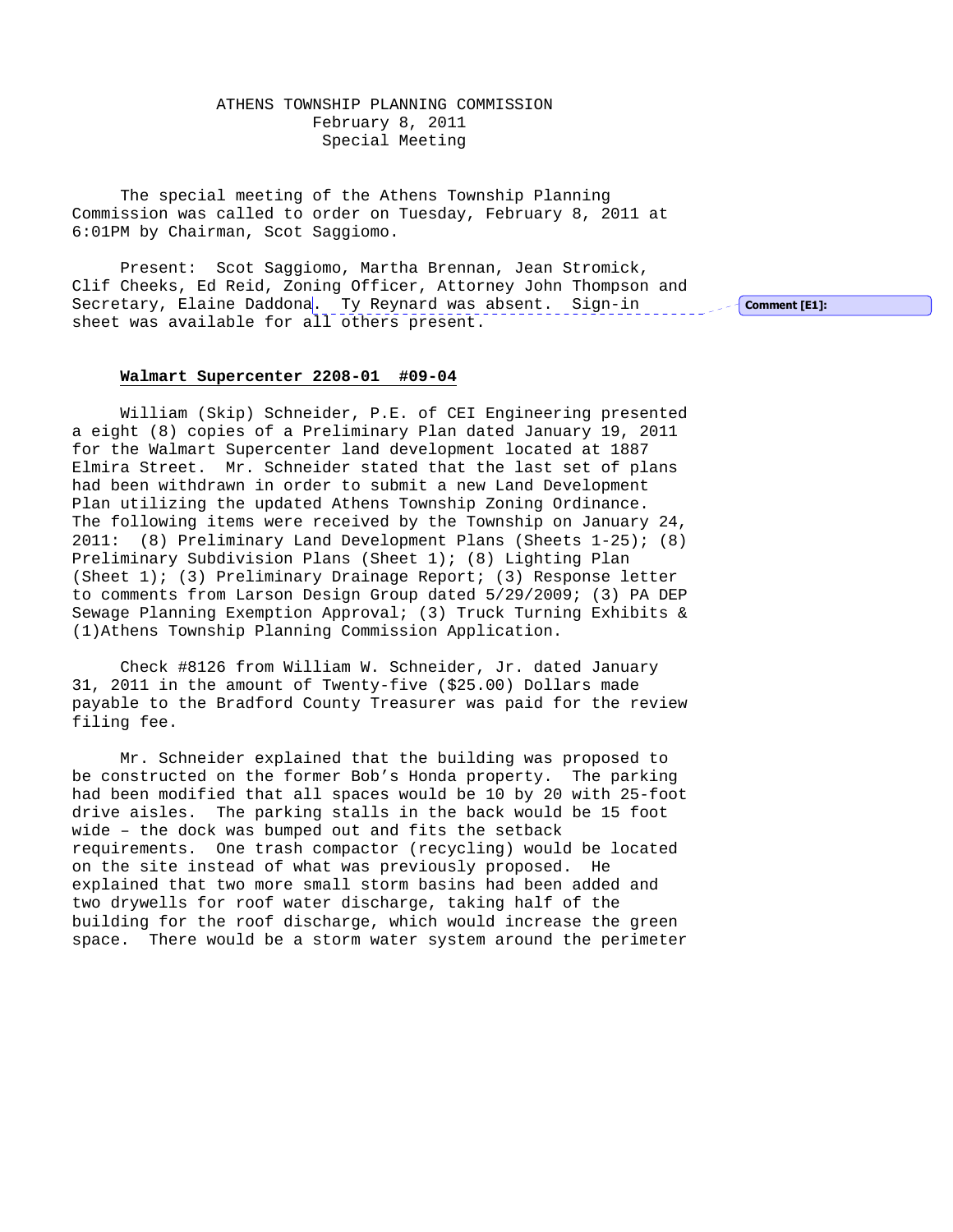Page 2 ATHENS TWP. PLANNING COMM'N February 8, 2011

of the site and the capacity has been doubled of the storm water basin; the remainder of the earlier documentation submissions had not changed. He stated they had extended the entrance access to accommodate the new building. Drawings were submitted regarding the truck turning issues and he explained the drawings. Ed Reid asked if the truck area would be gated and Skip stated it would not be gated. There would be signage warning that there would be truck traffic in that area. It was suggested that possibly the associate parking could be placed in that area to discourage traffic in the truck area.

Chadd Lankford, Manager of Walmart, was present and explained that there were 189 associates working presently, and it is anticipated there would be 289 associates working at the proposed Supercenter. He said the maximum amount of associates in the new building at any one time would be 85.

Mr. Schneider explained that the interior partition walls of the new building would change when Walmart knows who the vendors would be. He also stated some extra landscaping had been added in the new Plan.

All three storm water basins will be fenced, wooden fencing at the front of the building and chain link fencing around the back basin. He also explained the emergency spillway for the storm water plan.

A lighting plan had been submitted, but Mr. Schneider explained that since the submittal, all external pole lighting was being switched to LED lighting so it will need to be resubmitted.

Clif Cheeks asked if Mr. Schneider would explain the Phasing of the construction process in relation to the present store. Mr. Schneider explained that he would need to know whether or not the Plan submitted was suitable to the Planning Commission so that he could move forward with a final plan for phasing. It would require meeting with the architects, and a number of other parties involved in planning the phasing proposal.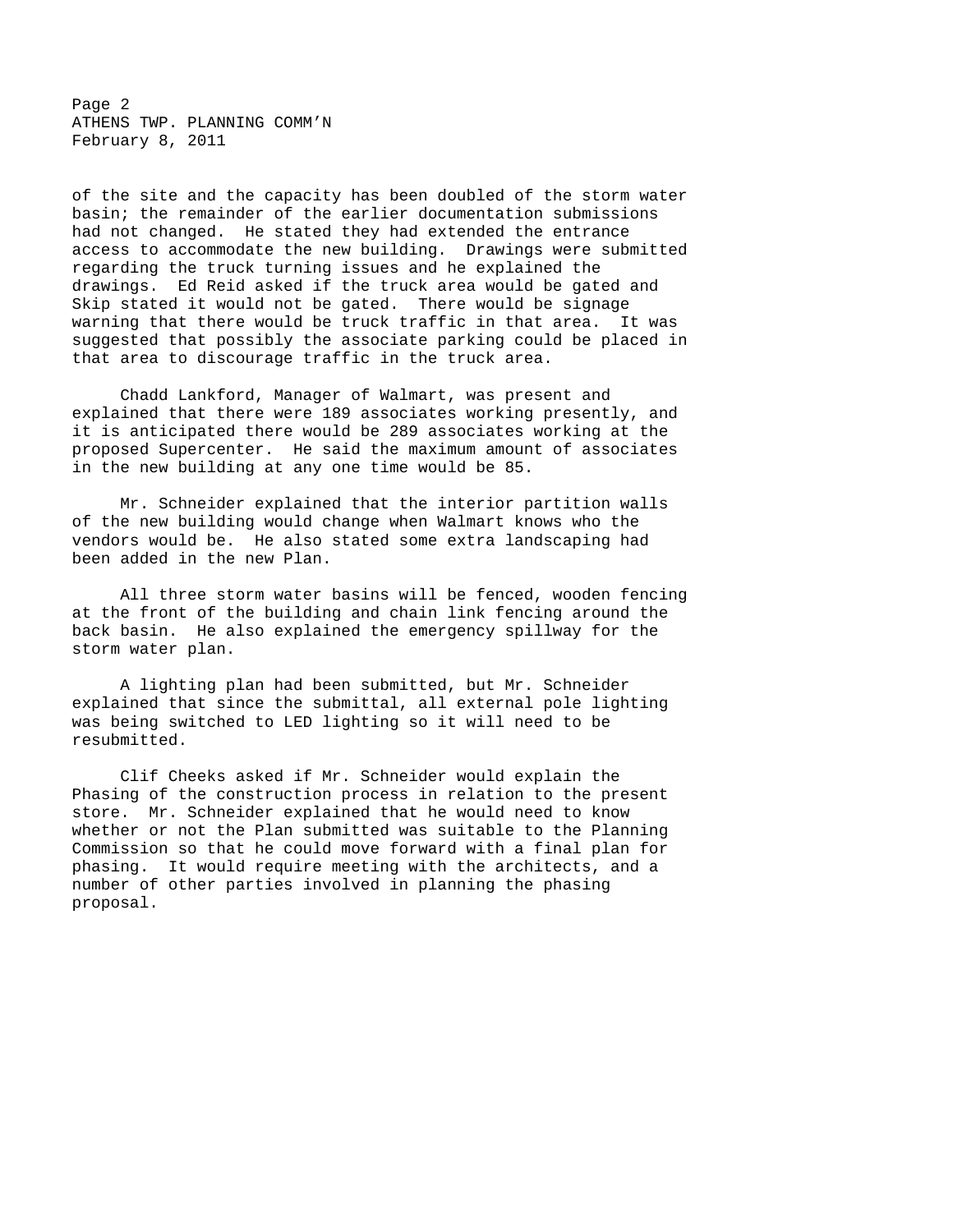Page 3 ATHENS TWP. PLANNING COMM'N February 8, 2011

Mr. Schneider stated a full sidewalk was added on Winslow Street, and that a sign package would come from the architect once the Plan was approved to begin to construct. He also stated there was no plan for the Garden Center to be in the parking area and should be inside the building. He stated that an updated traffic study would need to be done with PennDOT, that the intersection would need to be updated for the HOP Permit, and he feels that it would be similar to what is presently located at Lowe's facility.

Chairman Saggiomo stated that the revised Preliminary Plan would have to be reviewed by an Engineer, and that the Planning Commission would make arrangements with an Engineer for this service. A retainer fee of One Thousand Five Hundred (\$1,500.00) Dollars would be required for the review fee.

Motion by Clif Cheeks, second by Martha Brennan to table the recommendation of the Planning Commission until the Plan had been reviewed by the Engineer, and motion unanimously carried.

Motion by Martha Brennan, second by Clif Cheeks to appoint Fagan Engineers to review the Walmart Plan, and motion unanimously carried.

The meeting was adjourned at 7:45PM, as there was no further business to discuss.

Respectfully submitted,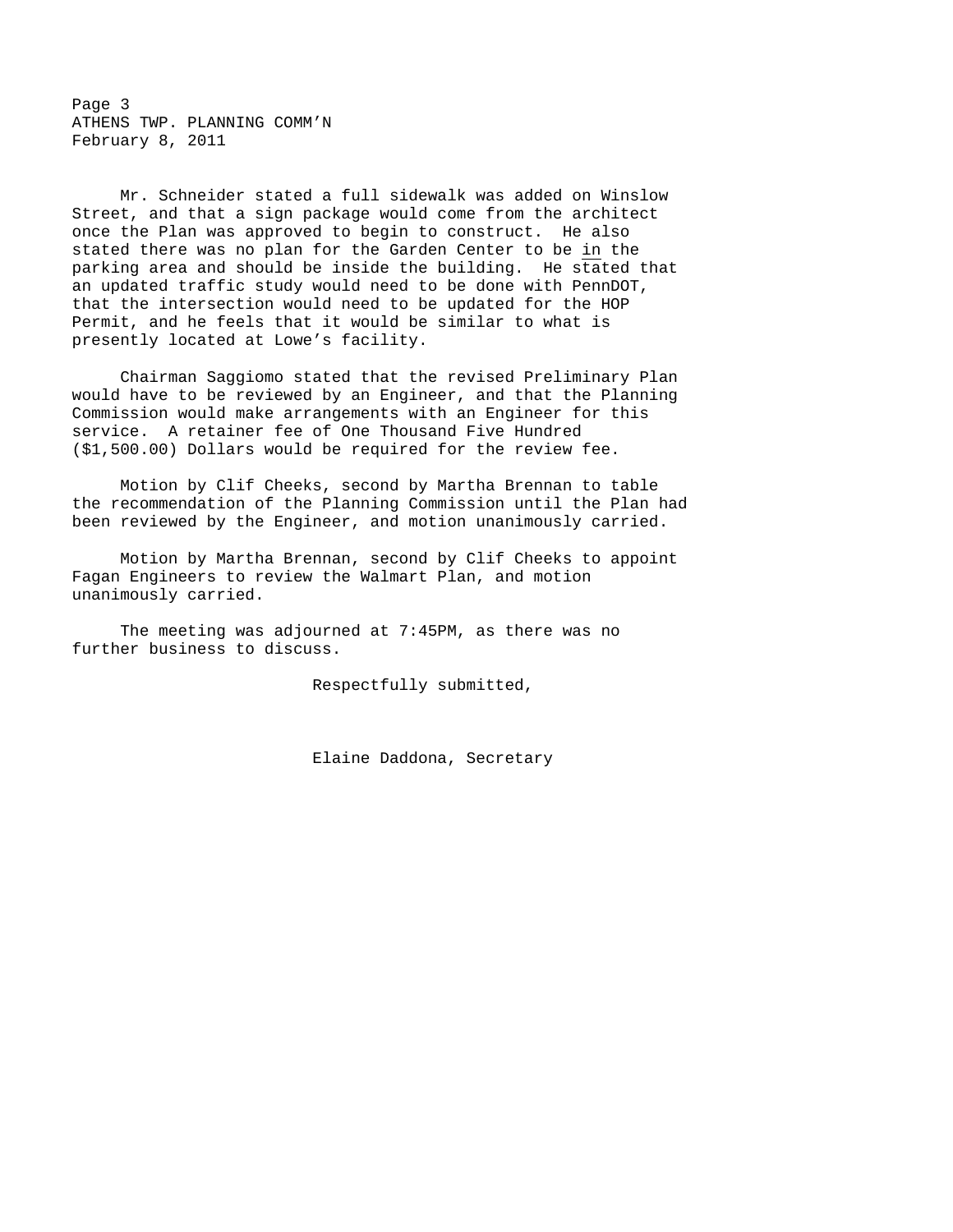ATHENS TOWNSHIP PLANNING COMMISSION February 10, 2011 Special Meeting

The special meeting of the Athens Township Planning Commission was called to order on Thursday, February 10, 2011 at 6:06PM by Chairman, Scot Saggiomo.

Present: Scot Saggiomo, Clif Cheeks, Ed Reid, Zoning Officer, Attorney John Thompson and Secretary, Elaine Daddona. Martha Brennan and Jean Stromick were unable to attend. Ty Reynard was absent. Sign-in sheet was available for all others present.

## **Chesapeake Athens Office Complex, Phase I**

 David Young, P.E. of Larson Design Group was present along with the review Engineer for the project, William Schneider, P.E., of CEI Engineering. Chairman Saggiomo stated that there was not a quorum of the Planning Commission and therefore they would not be able to move forward with a formal review or recommendation due to the absences of the Planning members due to unforeseen circumstances. Mr. Saggiomo apologized to the applicant, the Engineers and those in attendance for the inconvenience and suggested that the Engineers move forward with their review and comments of the Plan submitted. David Young, P.E. of Larson Design Group, for and on behalf of Chesapeake Appalachia, submitted the following documents dated February 10, 2011 (the original Plan having been submitted on December 27, 2010 and signed on December 23, 2010):

 1) Written responses to Comments letter from the review Engineer;

2) Overall Building Floor Plan drawing;

- 3) Copy of the Lease Agreement;
- 4) Preliminary Land Development drawing;
- 5) "Will Serve" letter for Gas
- 6) Copy of the Township Driveway Permit approval;
- 7) Water Company approval letter;
- 8) Fire Chief approval letter;
- 9) ProxPro Card Reader Spec;
- 10) Sewer Easement

 The comment letter dated January 28, 2011 from William (Skip) Schneider, P.E. of CEI Engineering Associates, Inc. is hereto attached along with the responses of David Young, P.E. of Comment [E1]: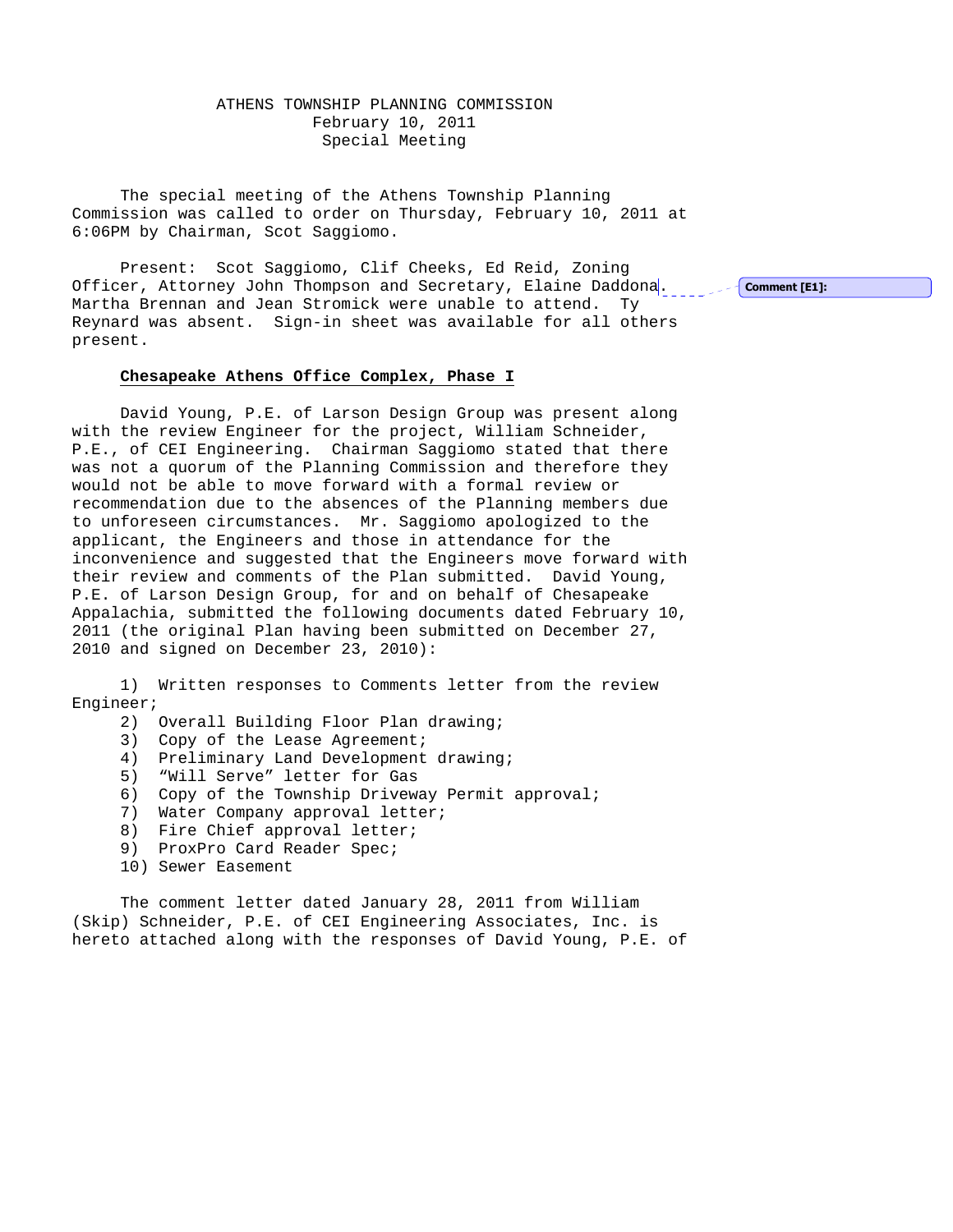Page 2 ATHENS TWP. PLANNING COMM'N February 10, 2011

Larson Design Group. Following the review of the Engineers, it was stated that Mr. Young and Mr. Schneider would get together to discuss any changes that would be required for the preparation of the next meeting of the Planning Commission for this Plan.

The meeting was adjourned at 8:00PM, as there was no further business to discuss.

Respectfully submitted,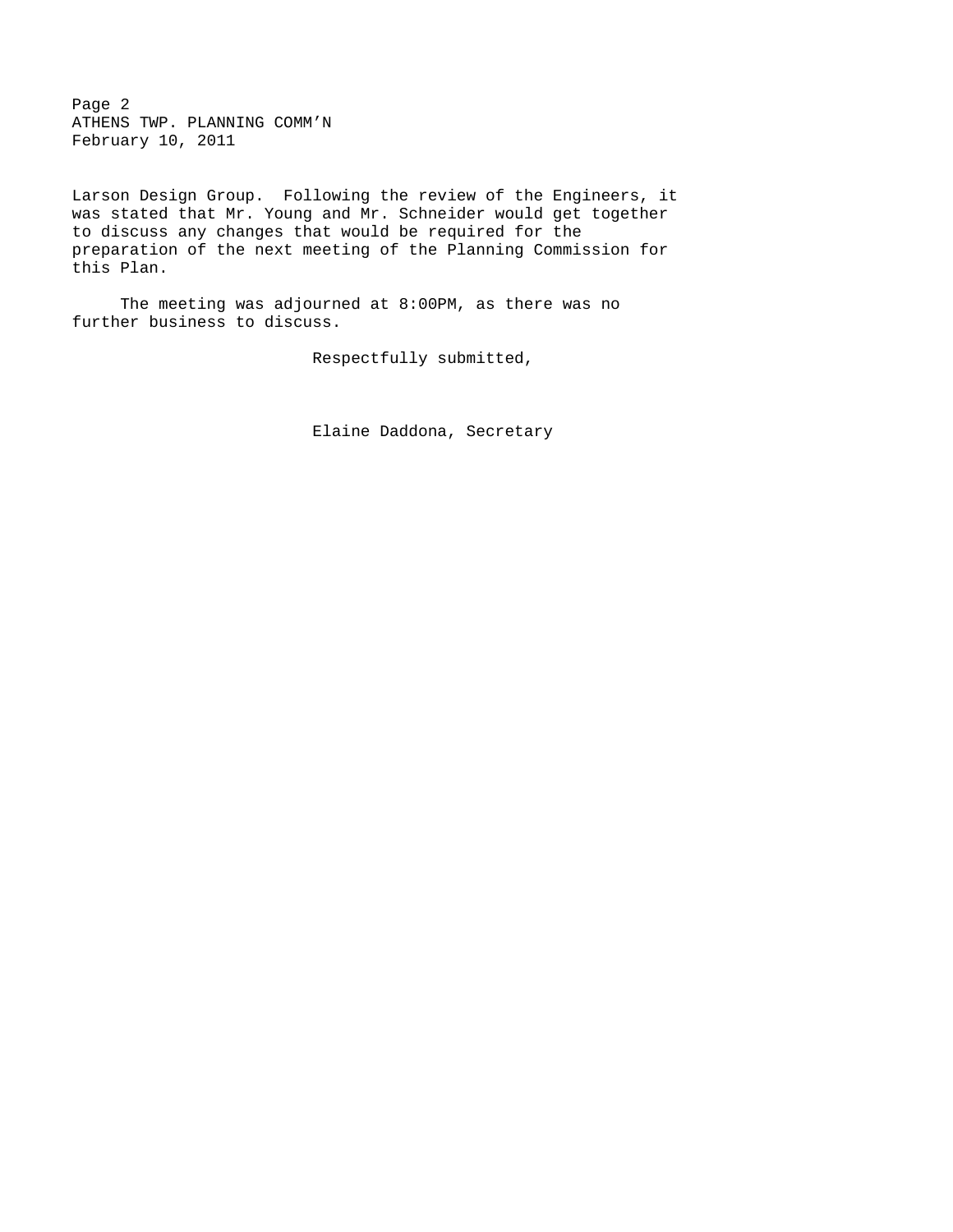## ATHENS TOWNSHIP PLANNING COMMISSION March 7, 2011

The regular meeting of the Athens Township Planning Commission was called to order on Monday, March 7, 2011 at 7:00PM by Chairman, Scot Saggiomo. Chairman Saggiomo stated that a Workshop was held by the Planning Commission on March 1, 2011 to review the documents which had been submitted for this application and that no decisions were made at that time and was informational only. He also introduced Marion Carling as the new member of the Planning Board. Mrs. Carling had been appointed by the Supervisors to replace Ty Reynard who had submitted his written resignation due to work related commitments.

Present: Scot Saggiomo, Martha Brennan, Jean Stromick, Clif Cheeks, Marion Carling, Ed Reid, Zoning Officer, Attorney John Thompson and Secretary, Elaine Daddona. Sign-in sheet was serion comment [E1]: available for all others present.

#### **Chesapeake-Athens Office Complex #11-04**

John Belyea, P.E., Engineer for Larson Design Group was present on behalf of David Young, who was out of town, to discuss the changes that had been made to the Preliminary Plan for the land development. Skip Schneider, the Township review Engineer, was present as well.

 On March 3, 2011 the following documents were submitted by David Young, P.E. of Larson Design Group:

- 1) Response to Comments Letter
- 2) Revised Site Plan drawings
- 3) Revised Erosion & Sedimentation Control Plan
- 4) Revised Storm water Management Plan
- 5) Waiver Request
- 6) Revised Cost Estimate
- 7) Valley Energy approval letter

8) Sewer Facilities Planning Module Application(Module 3 Status incomplete)

9) 11 x 17 Revised Site Plan drawings

Mr. Belyea explained that the only change to the Site Plan drawing was to extend the shop building forty-seven (47) feet and that there would be no other impact on the project. Mr. Schneider briefed the Planning Commission on his comments and deficiencies and discussion followed. There was a discussion of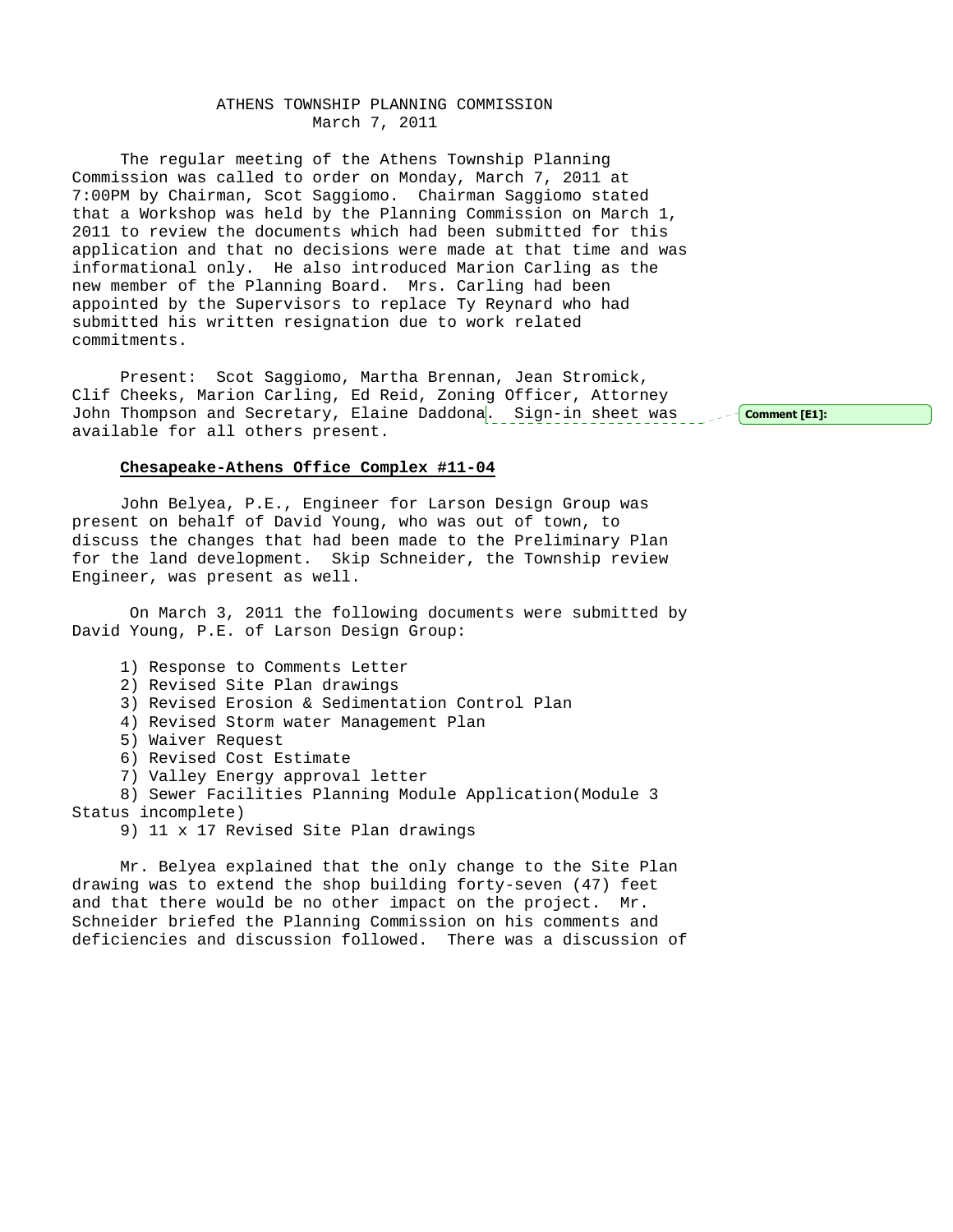Page 2 ATHENS TWP. PLANNING COMM'N March 7, 2011

the Planning Commission to their comments following the information from the Workshop session on March 1st along with the comments of Ed Reid, the Zoning Officer.

Chairman Saggiomo opened the floor for questions from those in attendance to this Plan and the comments of the Engineers and Planning Commission. Roman Rosh of 931 Roman Way asked if the lighting was going to need a zoning Variance if it goes off the property? Clif Cheeks said it is not stated clearly in the Zoning Ordinance what is required. Clif says the light does leave the property on the Plan, and that unless a decision can be made with the Supervisors regarding the lighting, it will need a Variance. Mr. Rosh also asked if it was five (5) lots we were talking about for the 18 acre parcel. It was explained that there are five phases planned, and Phase One is the Plan being reviewed this date which includes the offices and shop (for maintenance on equipment) for Nomac. Mr. Rosh asked if the use included office workers five days a week as a primary use and couldn't it be termed as a Contractor's Shop Yard and was that allowed for Industrial districts? It was explained that the developer proposes to do a subdivision-by-lease and that there is no conveyance of the Deed. Mr. Rosh then wanted to know if you could do a subdivision-by-lease in an Industrial Zone? Attorney Thompson answered that as a practical application this had been researched and it was allowed and is proposed for this application. Mr. Rosh asked if the applicant had done a traffic study on Mile Lane Road due to an anticipated increase in the volume of traffic. The answer was that PennDOT would be doing a Highway Occupancy Permit, and that most probably a traffic study was not required because of the volume of traffic planned. Mr. Rosh wanted to know if the speed limit could be reduced at the intersection, making reference to the Tozer's Boat Landing and the K-Mart intersection traffic? This was not addressed. Mr. Rosh then asked about the storm basin location, and Mr. Belyea stated that the storm water basin was toward the river on the northern and eastern boundary, that they had incorporated swales and the system was designed to completely infiltrate for the 100-year storm.

Robert Smith of 2477 Elmira Street asked what kind of maintenance is planned for the shop? Josh Brown, representing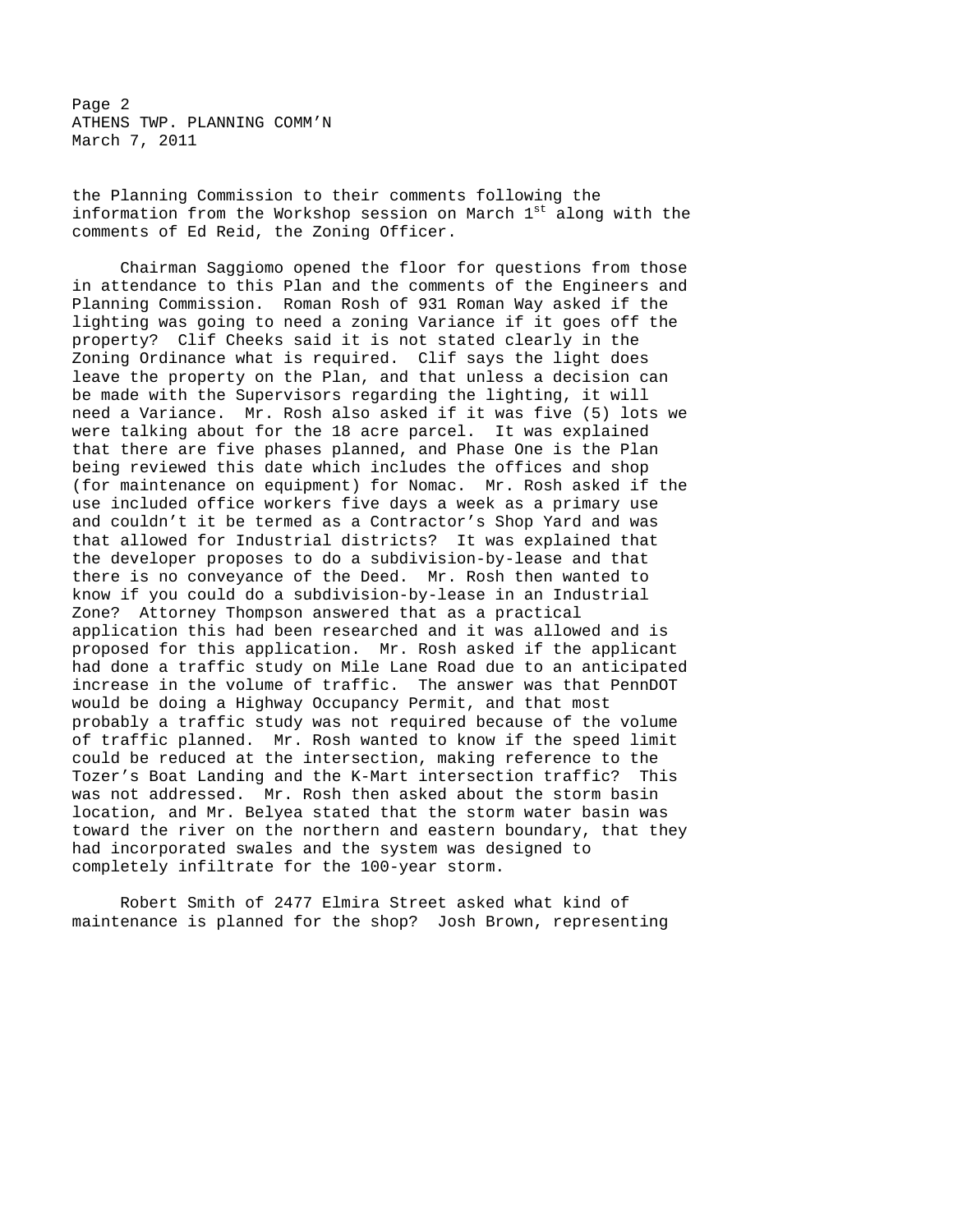Page 3 ATHENS TWP. PLANNING COMM'N March 7, 2011

Chesapeake, explained that there would be maintenance on anything that deals with the gas industry.

Motion by Clif Cheeks to review the revised Preliminary Land Development Plan for preliminary plan approval, second by Jean Stromick, and motion unanimously carried.

The application for review of a Land Development Plan was completed and it was decided by the Planning Commission to use the review letter of Skip Schneider dated March 1, 2011 as a guide for the review listing the deficiencies noted as a "D" and the comments to be considered noted as a "C" on the letter. The letter is hereby attached for reference.

Motion by Martha Brennan to recommend approval of the revised Preliminary Plan for Phase 1 of the land development, contingent upon the resolution of deficiencies, to the Supervisors at their meeting to be held on March 30, 2011, second by Clif Cheeks and motion unanimously carried.

Skip Schneider, review Engineer for Phase 2 (second submittal) of the land development plan for Chesapeake Athens Office Complex, submitted a review letter of comment dated March 4, 2011. Mr. Schneider went over his comments briefly with Mr. Belyea and the Planning Commission, and Mr. Belyea stated that Larson Design Group would address the comments at the next scheduled Planning Commission meeting for Phase 2 proposed for the regular meeting of the Planning Commission on April 4, 2011.

Correspondence was reviewed.

Motion by Marion Carling to approve the Minutes of February 7, 2011 with minor correction, second by Jean Stromick, and motion unanimously carried. Motion by Clif Cheeks to approve the Minutes of February 8, 2011 with minor correction, second by Martha Brennan, and motion unanimously carried. Motion by Clif Cheeks to approve the Minutes of February 10, 2011 as read, second by Scot Saggiomo, and motion carried.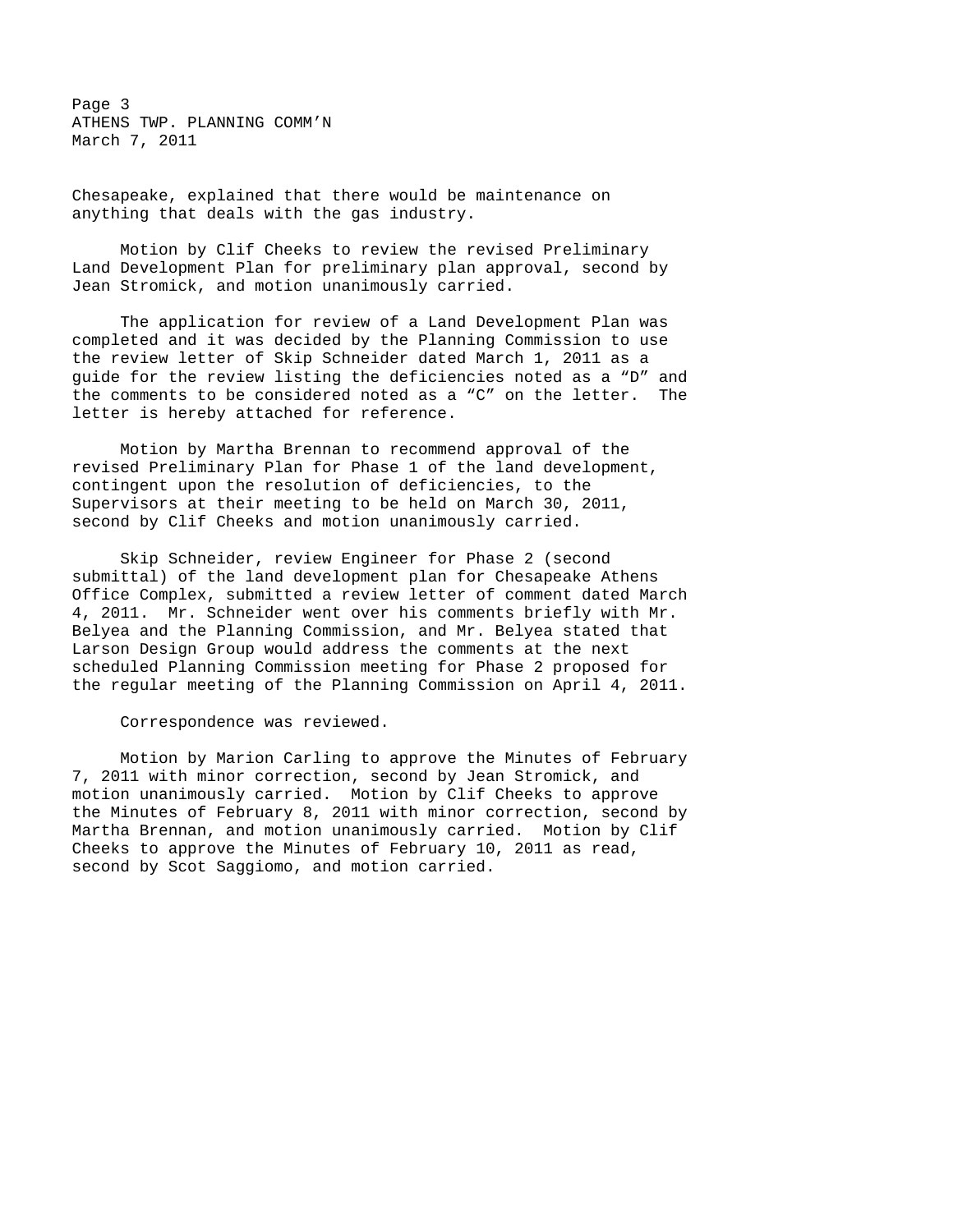Page 4 ATHENS TWP. PLANNING COMM'N March 7, 2011

# **Conditional Use review for Eastern Pennsylvania Supply Co.(EPSCO) for Zoning Map Amendment**

A letter dated March 3, 2011 from the Athens Township Supervisors requested a review of the Planning Commission for a Zoning Map Amendment application for property located at 243 West Pine Street, Athens Township. The property is presently zoned Residential Urban, and they are requesting a change to Commercial because they are proposing to expand their Commercial business on this property. Ed Reid, Zoning Officer, explained that they wanted to extend the Commercial zoning to the Borough line as well which involves two parcels. It is the recommendation of the Planning Commission to approve the change in zoning for this application, and a letter would be sent to the Supervisors advising the same for the hearing which is scheduled on April 12, 2011.

Mr. Schneider explained that Walmart would be ready to meet again with the Planning Commission by March 16. Clif Cheeks stated that any Plan the size of the Walmart plan should require a special meeting. It was unanimous to schedule a special meeting to review the Walmart Supercenter Plan on Monday, March 28, 2011 at 6:00PM in the upstairs meeting room.

The meeting was adjourned at 8:55PM as there was no further business to discuss.

Respectfully submitted,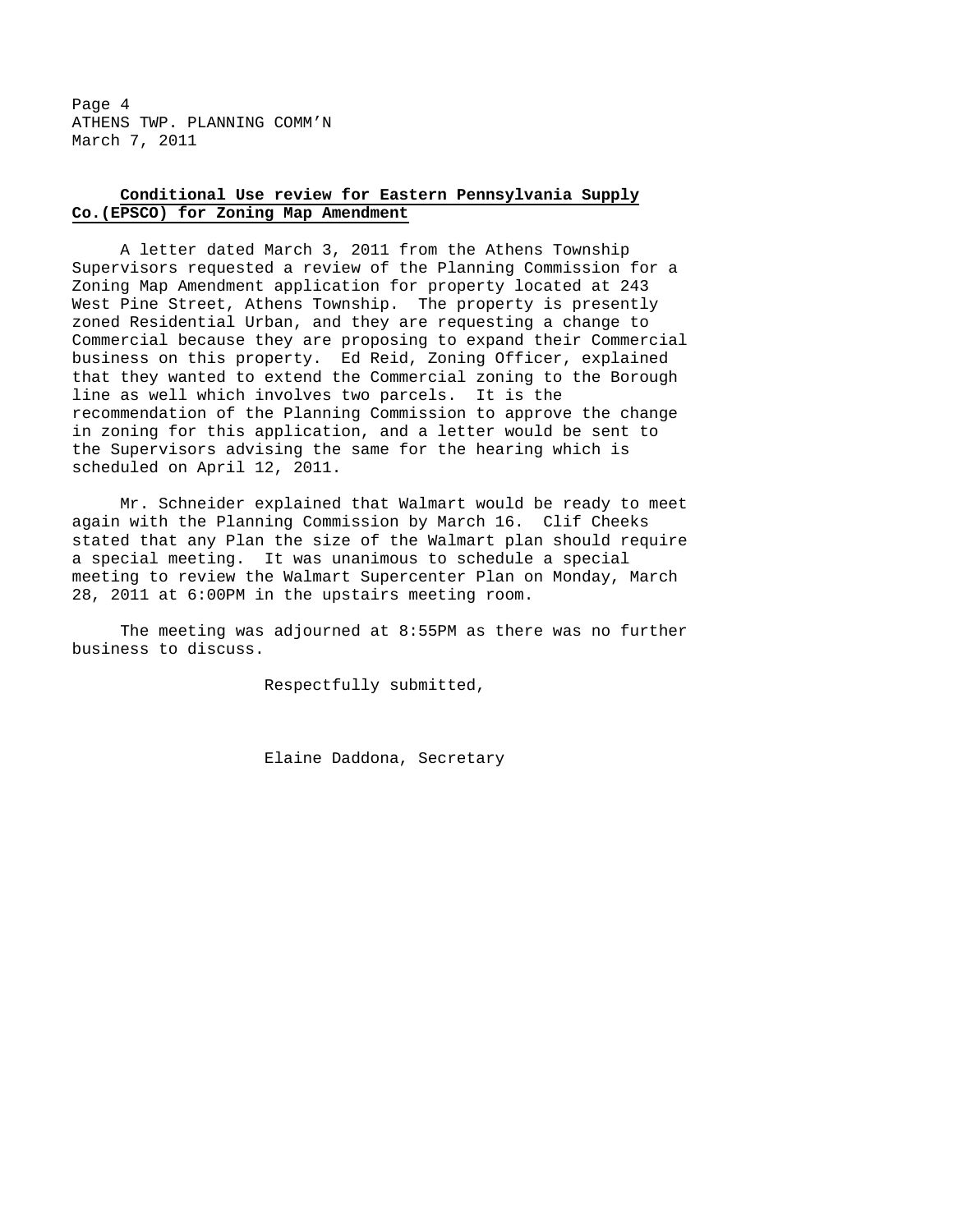## ATHENS TOWNSHIP PLANNING COMMISSION April 4, 2011

The regular meeting of the Athens Township Planning Commission was called to order on Monday, April 4, 2011 at 7:00PM by Vice Chairman, Clif Cheeks. Clif Cheeks announced that a workshop was held by the Planning Commission on March 29, 2011 to review the submission, but that no decisions were made at that time concerning the application.

Present: Clif Cheeks, Martha Brennan, Jean Stromick, Marion Carling, Ed Reid, Zoning Officer, and Secretary, Elaine Daddona<mark>. Scot Saggiomo was unable to attend. Sign-in sheet was seef **Comment[E1]:**</mark> available for all others present.

## **Wm.Christopher,Jr./Lori Sutton #11-06**

Bruce Benish of Bruce Benish Surveying, along with the applicant, William Christopher Sutton, Jr. presented eight (8) copies of a revised survey plan dated March 17, 2011, and was received by Athens Township on March 21, 2011 for a two-lot subdivision located on Mile Lane Road and Highland Drive, zoned Woodland Conservation. Revised Narrative dated March 21, 2011 states that this parcel consists of 20 acres with Lot 1 which is 18+ acres being developed for use as a residential property. Lot 2 which is 2.00 acres and contains a house, well and on-lot septic system to be subdivided off of the parent tract. Surrounding properties are rural, residential and agricultural and on-lot septic systems is the primary sewage disposal method. At this time, there is no possibility of municipal sewer systems in the near future. The closest municipal sewer availability is the Athens Township Municipal Authority which is approximately two miles from this parcel. As per Bradford County Sanitation Committee, there is no municipal sewer system planned at this time and on-lot disposal systems are required as per Ordinance. Percolation testing was conducive to an on-lot sewage system. This system will be maintained by the property owners, W. Christopher and Lori Sutton, their heirs and/or assigns. A privy permit is also being requested at this time. A portion of this property is in the Zone A Floodplain. A Component I Sewage Module from Bradford County Sanitation was submitted by Mr. Benish.

Check #1525 dated March 23, 2011 in the amount of Twentyfive (\$25.00) Dollars from Chris Z and Lori E. Sutton was received, made payable to the Bradford County Treasurer for the review fee.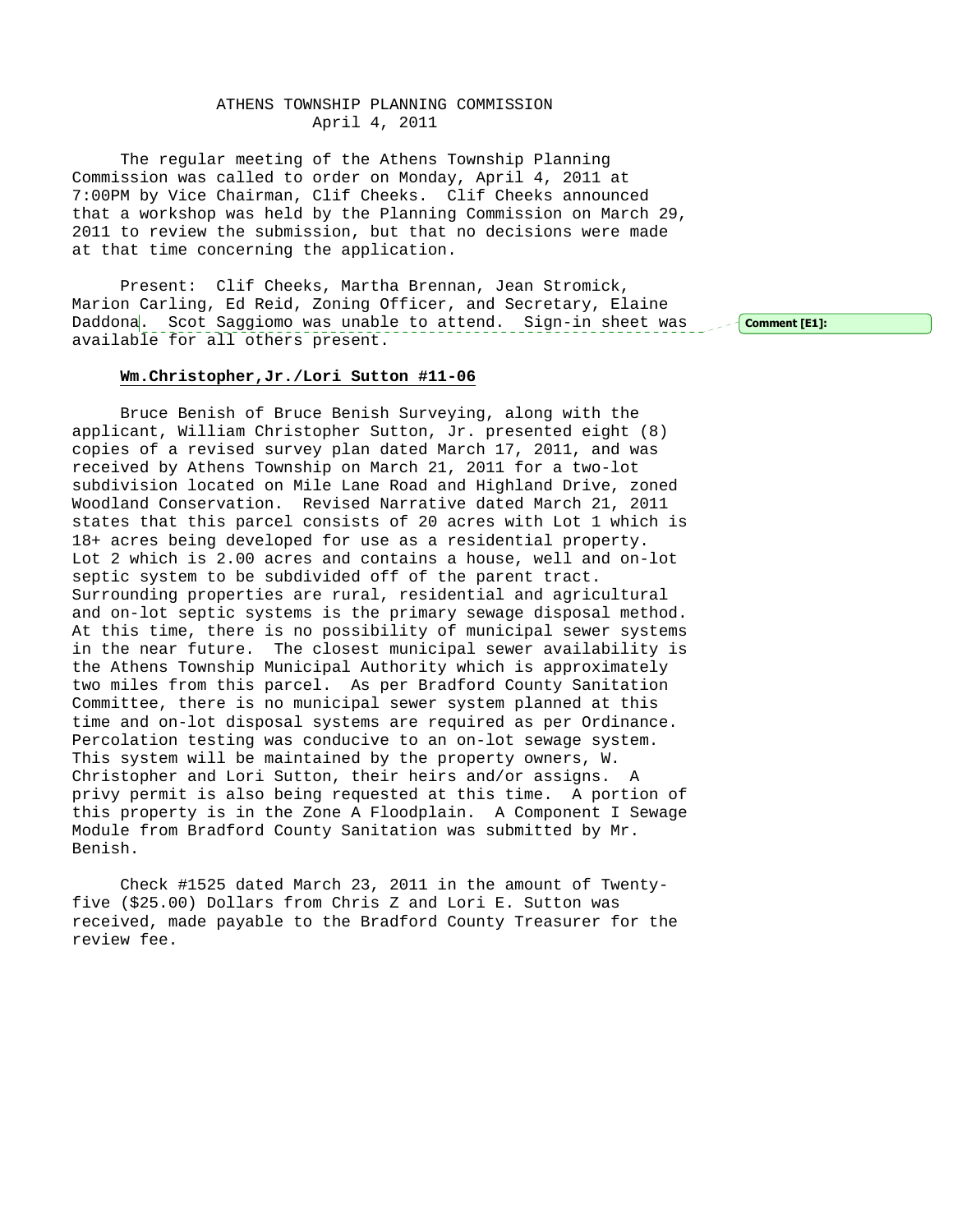Page 2 ATHENS TWP. PLANNING COMM'N April 4, 2011

Motion by Martha Brennan, second by Jean Stromick to review the plan for preliminary/final plan approval, and motion unanimously carried.

A checklist was completed and the following deficiencies were noted:

1) Need to submit a revised Narrative (correction to first paragraph).

2) Lack of sewage module.

3) Lack of Highway Occupancy Permit.

Motion by Marion Carling to recommend preliminary/final plan approval to the Supervisors at their meeting on April 27, 2011 contingent upon resolution of deficiencies, second by Martha Brennan, and motion unanimously carried.

A Chesapeake Athens Office Complex, Component 4A Sewage Facilities Planning Module had been submitted by Larson Design Group, dated March 28, 2011 and was reviewed and executed by the Vice Chairman, Clifton Cheeks for submission to the Athens Township Supervisors.

Correspondence was reviewed.

 Motion by Marion Carling to approve the Minutes of March 7, 2011 as read, second by Martha Brennan, and motion unanimously carried. Motion by Marion Carling to accept the Minutes of the Special Meeting on March 28, 2011 as read, second by Jean Stromick, and motion unanimously carried.

 Ed Reid asked the Planning Commission about privacy slats being used on the north side of the fencing bordering the Industrial Park and whether or not they would have an objection to no privacy slats being used in that location by the applicant. The Planning Commission felt that the applicant should submit a request for this change to the Supervisors since the Plan that had been submitted had stated the entire development would be fenced in with privacy slats.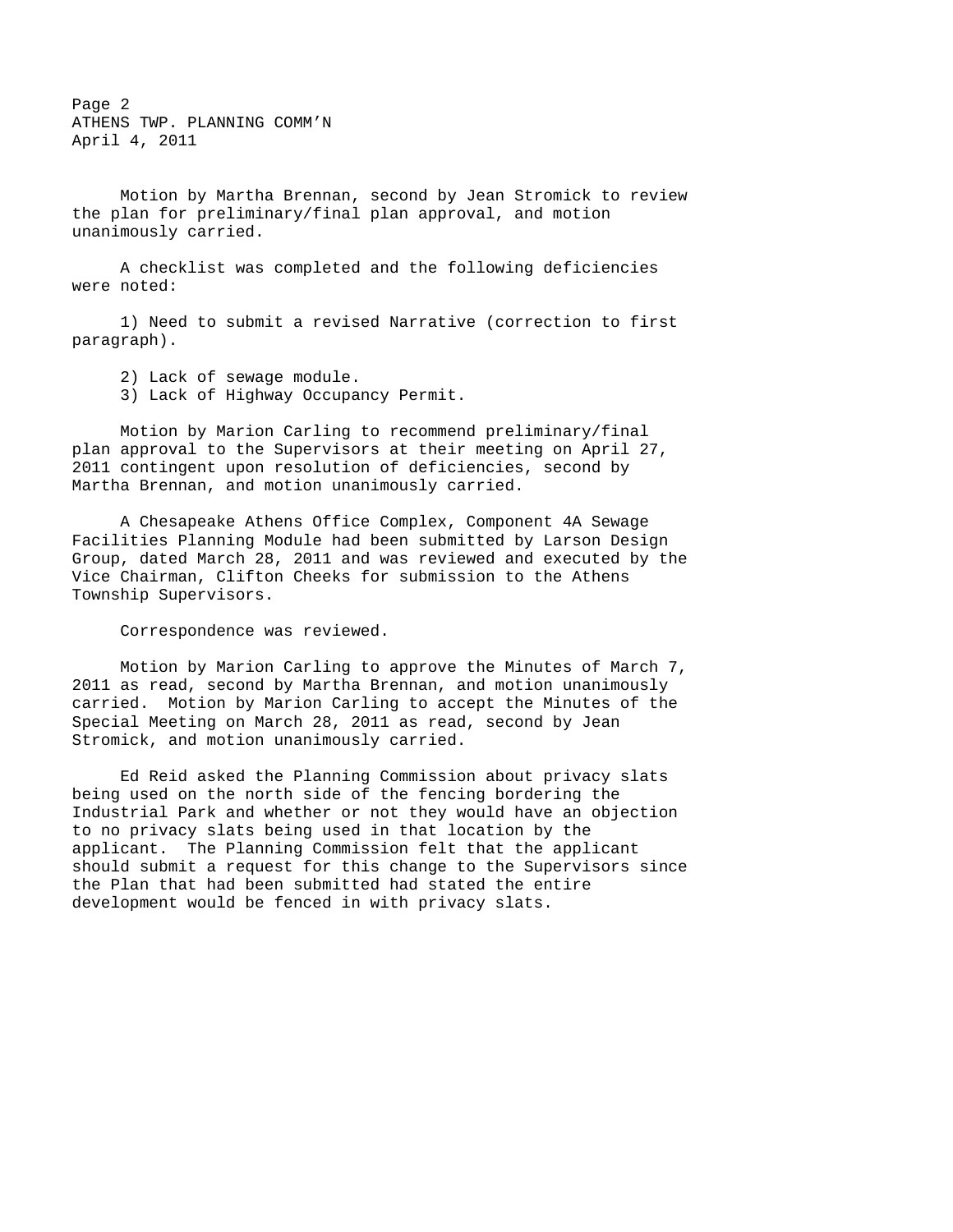Page 3 ATHENS TWP. PLANNING COMM'N April 4, 2011

 The meeting was adjourned at 7:40PM, as there was no further business to discuss.

Regular Supervisors mtg. – Apr. 27, 2011 – 7:00PM Regular Planning Comm'n mtg. – May 2, 2011 – 7:00PM

Respectfully submitted,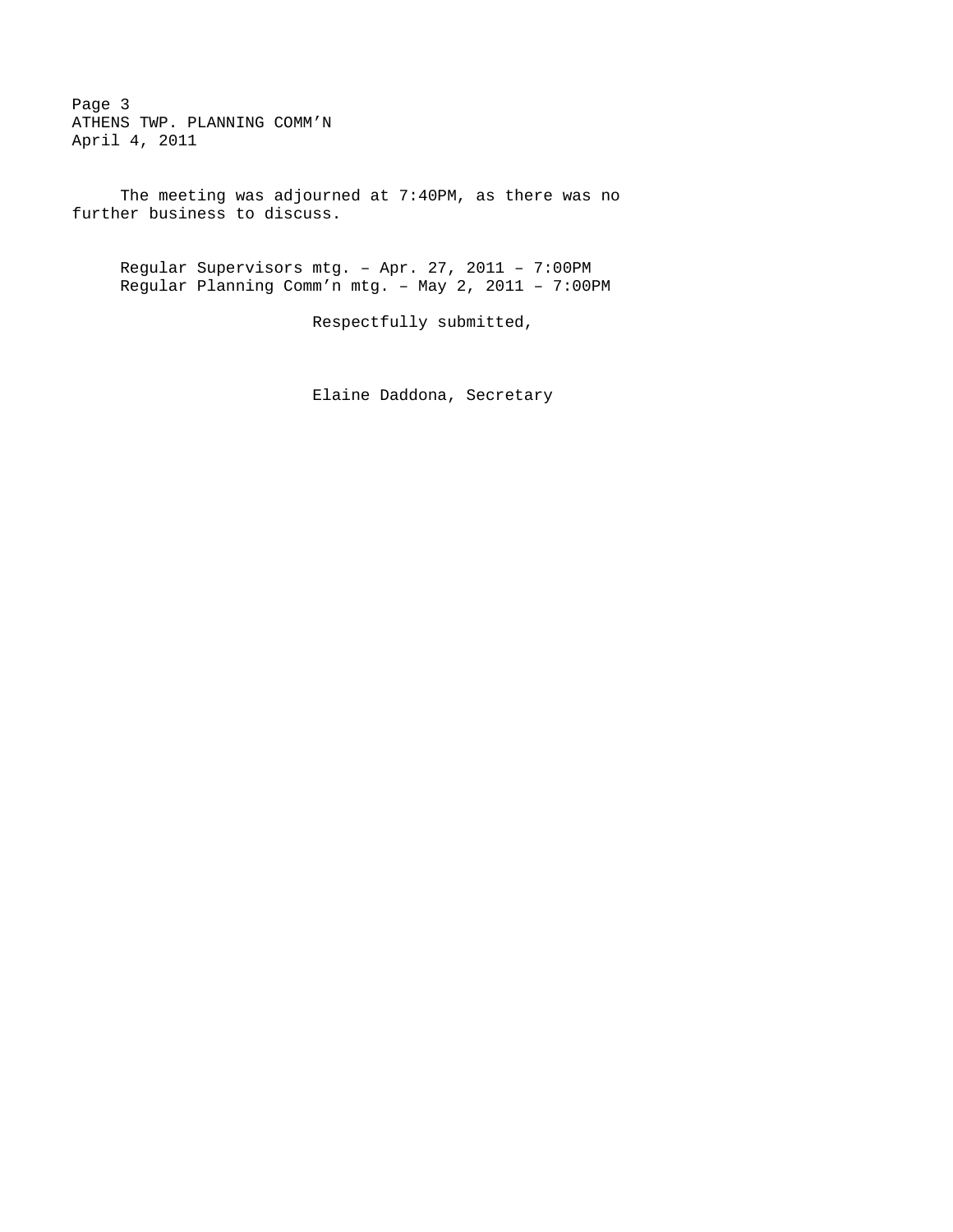## ATHENS TOWNSHIP PLANNING COMMISSION May 2, 2011

The regular meeting of the Athens Township Planning Commission was called to order on Monday, May 2, 2011 at 7:00PM by Chairman, Scot Saggiomo. Chairman Saggiomo stated that a Workshop was held by the Planning Commission on April 26, 2011 to review the documents which had been submitted and that no decisions were made at that time and was informational only.

Present: Scot Saggiomo, Martha Brennan, Jean Stromick, Clif Cheeks, Marion Carling, Ed Reid, Zoning Officer, and Secretary, Elaine Daddona. Sign-in sheet was available for all secomment [E1]: others present.

## **Chesapeake-Athens Office Complex, Phase III #11-08**

David Young of Larson Design Group was present for and on behalf of Chesapeake Land Development Company, LLC and presented a Land Development Plan dated April 18, 2011 and received by Athens Township Zoning Office on April 18, 2011 for Phase 3 and Phase 4 of the Chesapeake Athens Office Complex located on Mile Lane Road and Lamoka Road. Mr. Young stated that project was for Phase 3 and Phase 4 of the Chesapeake Athens Office Complex to construct contractor's offices, shop buildings, associated parking, utilities and site amenities to service these buildings. Phase 3 occupies 8.86 acres out of the 55+ acre parcel. He said Phase 3 faces Phase 4 across the parking lot with Phase 3 containing a three-floor office building and two (2) shop buildings as well as approximately half of the Phase 3 project site being a gravel surfaced equipment laydown yard. Phase 3 is on the west side of the parcel and Phase 4 is a fourfloor office building with a basement located on the east side of the parcel. The office buildings contain 16,640 sq. ft. per floor, and the shop buildings contain 9,100 sq. ft. Access to the project will be gained through the installation of a new shared driveway on Mile Lane Road, for which an easement will be obtained. All necessary site utilities are available on the site. Minor extensions will be required for the water, sewer, electric, telephone and gas in order for each of them to service the project site. The drawings include the water and sewer extensions design in full. Gas, electric and telephone extensions will be designed by the utility companies and will be placed along the back of the building site. Electric will be provided by Penelec. The Athens Township Authority has given preliminary approval for the sewer connection design. Storm water management will be handled through the installation of a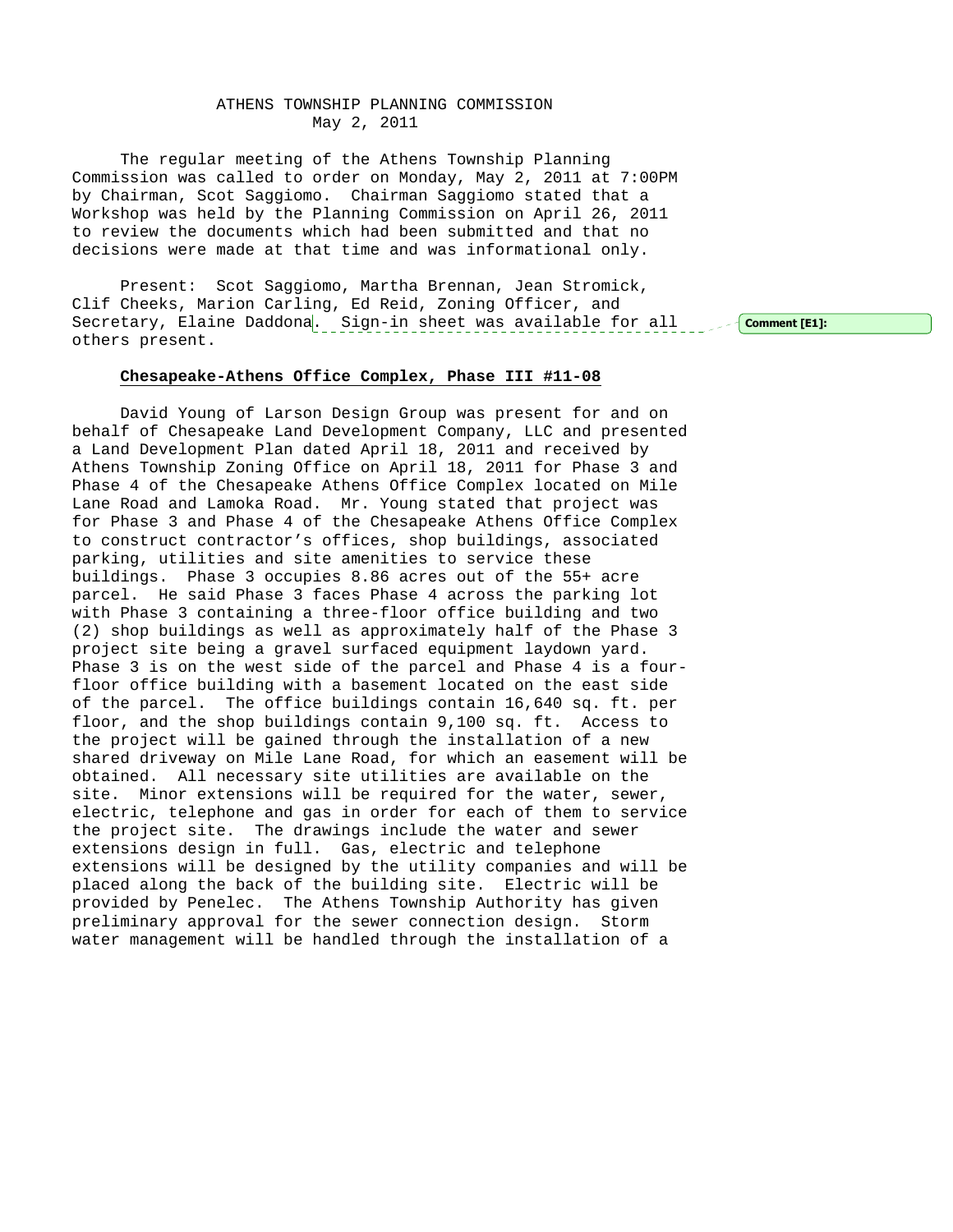Page 2 ATHENS TWP. PLANNING COMM'N May 2, 2011

subsurface drainage infiltration system. Parking is for office employees. There is a 30-foot utility easement and 50-foot buffer on the property.

Clif Cheeks asked about the lighting plan, and Mr. Young stated that the lighting proposed for the yards is 40-foot spot type, and one-foot candle lighting in front of the property line. Marion Carling asked what was proposed for the privacy fencing, and Mr. Young stated it would be slatted privacy fencing all around the perimeter of the property. Clif stated they would need a sign package submitted for this Plan for the signage on the site, as well as the fact that the drive lanes would need to be fifteen (15) feet, and a correction would need to be made on Page D2. Clif also stated, and it was agreed by the Planning board members that we would need the comments from the review Engineer, Mr. Schneider, on the storm water plan. Mr. Schneider, however, is presently out of town and had not submitted his comments as yet.

Check #079881 from Larson Design Group in the amount of Two Thousand Five Hundred (\$2,500.00) Dollars dated April 7, 2011 was received by the Zoning Office for Phase 3 on April 19, 2011 for the filing fee for the land development, along with Check #079884 in the amount of One Thousand Five Hundred (\$1,500.00) Dollars dated and received the same date for the Engineer review fee, and Check #079886 in the amount of Twenty-five (\$25.00) Dollars dated and received the same date payable to the Bradford County Treasurer for the review fee.

Motion by Clif Cheeks to review the land development plan for Preliminary Plan approval, second by Marion Carling, and motion unanimously carried. A checklist was completed, and the following deficiencies were noted:

- 1) Would need a completed sign package submitted.
- 2) Would require a Highway Occupancy Permit.
- 3) Would require approval of sewage modules from PaDEP.
- 4) Drive lanes need to be 15 feet on the Plan.
- 5) Correction to Page D2; handicapped spots shown as 160 sq.ft. and must be 200 sq.ft.
- 6) Would require Erosion & Sedimentation approval from the Bradford County Conservation District.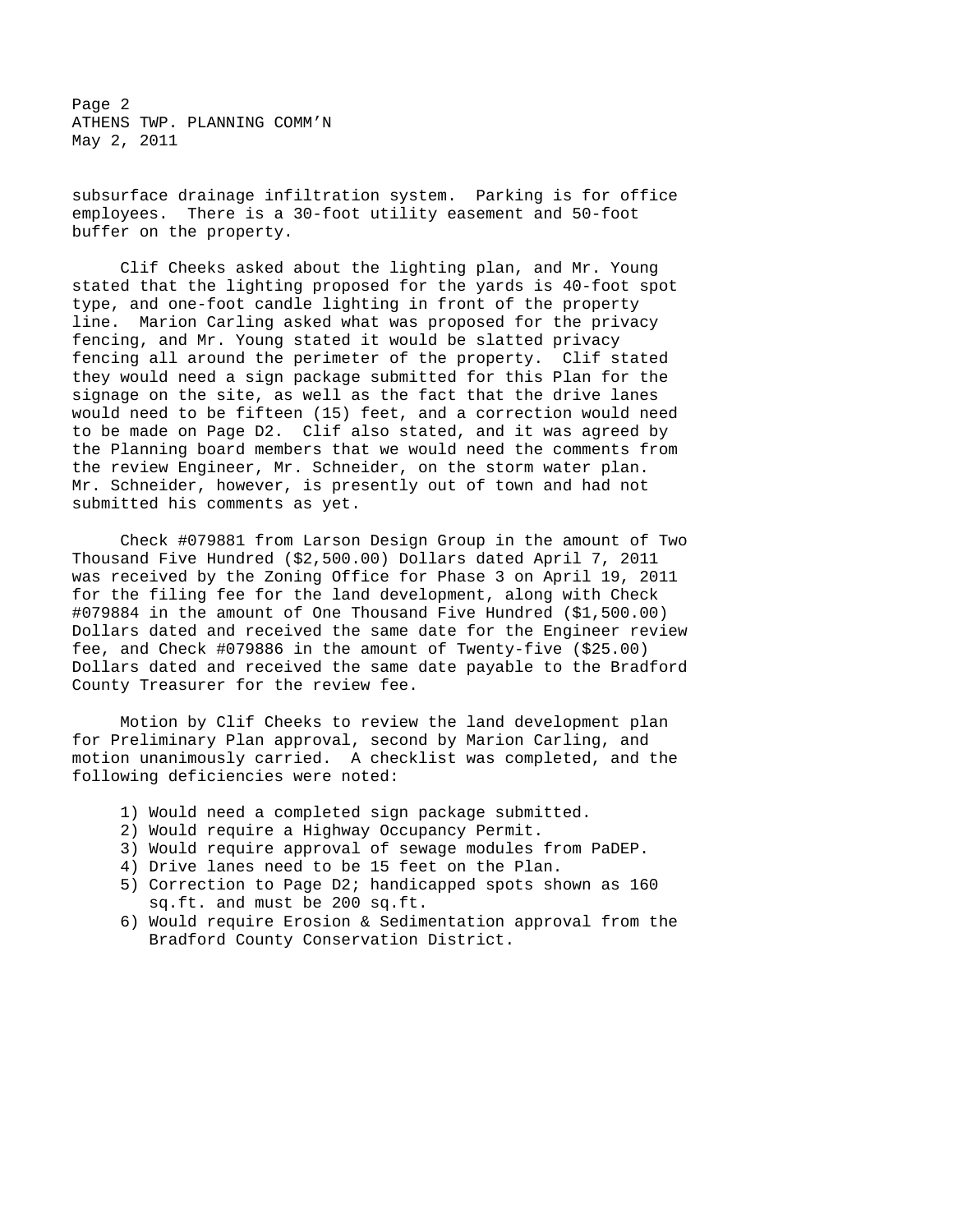Page 3 ATHENS TWP. PLANNING COMM'N May 2, 2011

- 7) Would require Storm water review from the Township Review Engineer, must be completed and approved.
- 8) Correction to Page C-7; fire hydrant needs to be taken off the parking lot.
- 9) Correction to Page HOP-2; truck noted as WF57 should be WB67.

Motion by Clif Cheeks to recommend Preliminary Plan approval, contingent upon resolution of deficiencies, to the Supervisors at their meeting on May 25, 2011, second by Martha Brennan, and motion unanimously carried.

It was unanimous by the Planning Commission that Phase 4 would be reviewed at a special meeting, to be scheduled after the comments of the review Engineer had been received, with a proposal to make a recommendation for this Phase to the Supervisors at their May 25, 2011 meeting.

# **Chesapeake Athens Office Complex Subdivision by Lease #11-09**

David Young of Larson Design Group submitted a Final Subdivision by Lease plan for and on behalf of Chesapeake Land Development Company, LLC dated April 13, 2011 for a five-lot subdivision located on Mile Lane Road and Lamoka Road.

Motion by Clif Cheeks to review the subdivision plan for preliminary/final plan approval, second by Jean Stromick, and motion unanimously carried. A checklist was completed and no deficiencies were noted.

Motion by Martha Brennan to recommend preliminary/final plan approval of the subdivision by lease plan to the Supervisors at their meeting on May 25, 2011, second by Clif Cheeks, and motion unanimously carried.

## **Dandy Mini-Mart Building Expansion (White Wagon Rd.)**

Randy Williams, applicant for the Dandy Mini-Mart located on White Wagon Road was present with a revised plan for a building expansion. David Young of Larson Design Group had submitted a land development application for this project on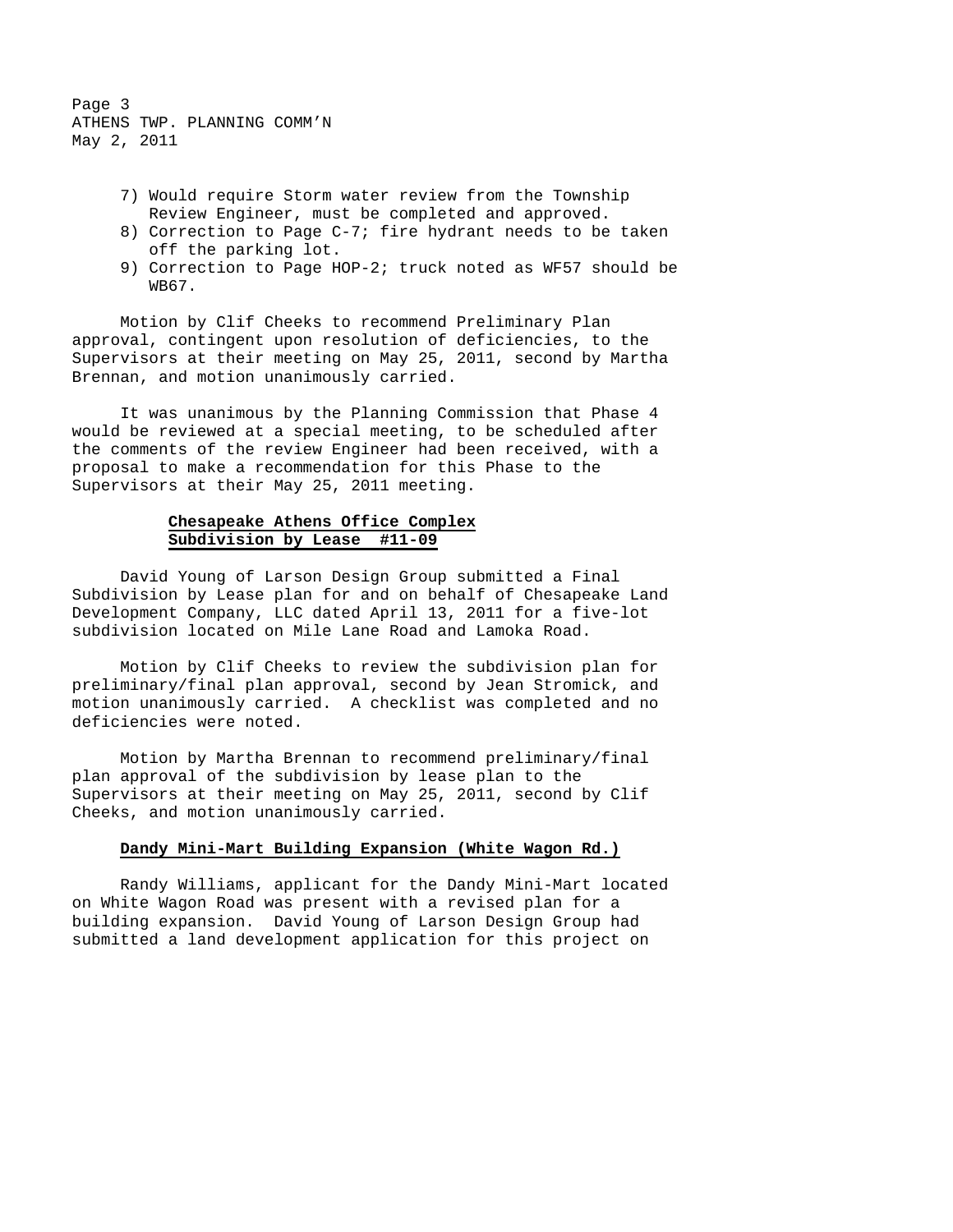Page 4 ATHENS TWP. PLANNING COMM'N May 2, 2011

April 18, 2011 and received by the Athens Township Zoning Office on that date. However, Mr. Williams submitted another revised Plan at this meeting. He stated they plan five (5) filling stations for diesel, and a building expansion to the Wilawana side of the road to increase the kitchen space and for restaurant seating. They plan to relocate the curbed island to over by the CAT scale.

Clif Cheeks stated that the previous land development plan which was submitted to the Township in 2009 had not been finalized by the Supervisors prior to any consideration of this new plan for expansion. Ed Reid, Zoning Officer, stated that he had spoken to Attorney Thompson who stated that the new expansion plan could be run concurrently with the plan which had not been approved. Clif stated that the impervious surface coverage would need to be verified. Supervisor Ronald Reagan was present and stated that the applicant should submit an asbuilt for the 2009 plan. After further discussion, the Planning Board members agreed that when they scheduled the special meeting later this month, they would consider this Plan at that time and the applicant stated he would like to do that.

#### **Your Money Matters (Michael Dinich) – Sketch Plan**

Andrew Harding, Architect, for and on behalf of Michael Dinich presented a sketch plan for a proposed building addition of 876 square feet to an existing 42 feet by 32 feet building which houses a professional office owned by the applicant and located on Elmira Street. Additional parking is proposed on the north side and back of the building. He explained that this is a non-conforming building site and pre-exists the Athens Township Zoning Ordinance. Narrative states that the existing lot is less than 150 feet wide and the existing building is only 2.9 feet from the property line on the southeast corner. Per Article 9 Section 901, Nonconforming Lots, the side yard setback is reduced to 5 feet. Based on this section, the existing building currently encroaches on the setback line by 2.1 feet. The concern is the owner feels restricting the development on this lot per the nonconforming building regulations is unfair. The nonconforming building regulation restricts the available building footprint to not more than 50% of the existing building. Mr. Harding states that based on the information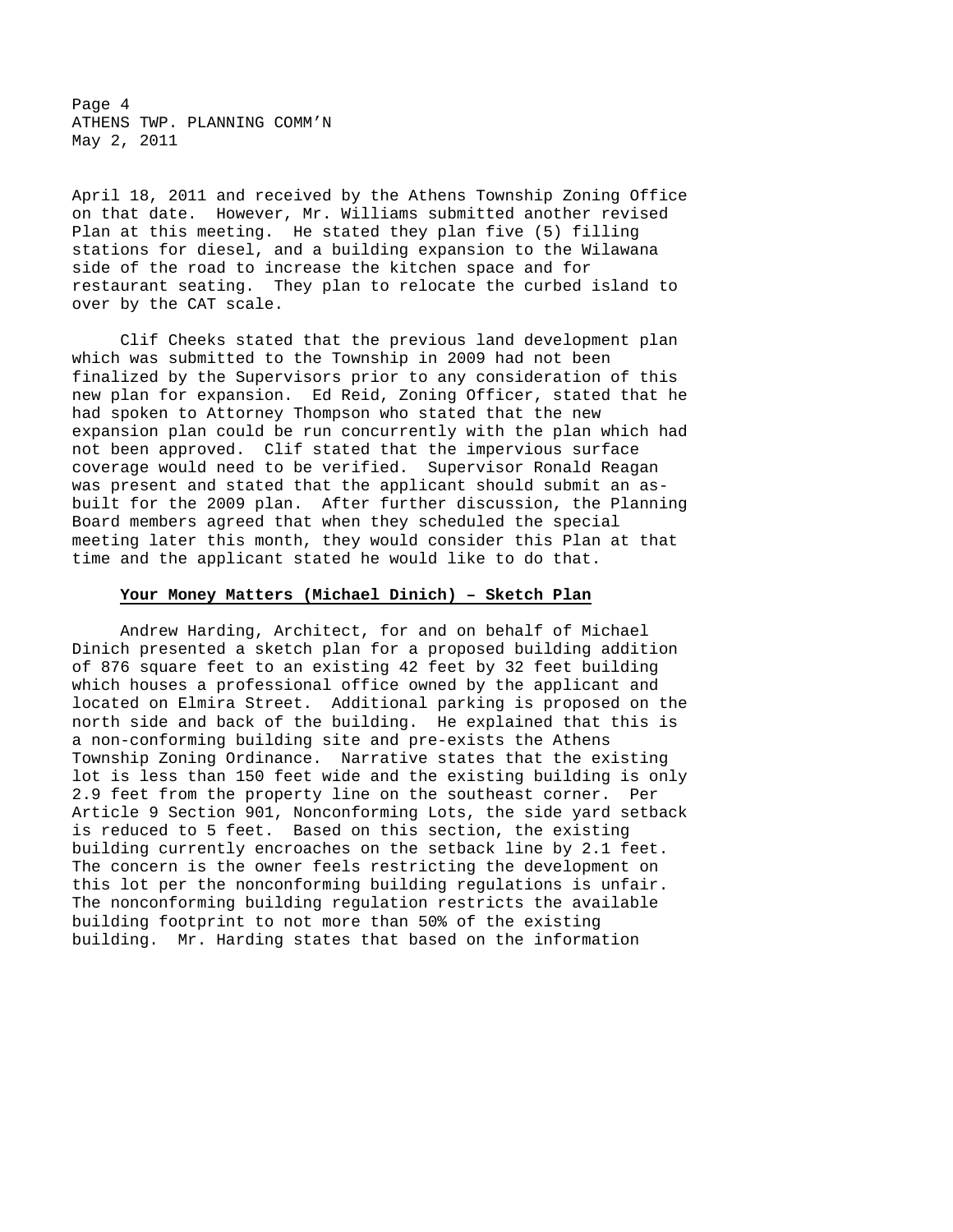Page 5 ATHENS TWP. PLANNING COMM'N May 2, 2011

provided for the sketch submission, applicant had been able to meet all the requirements of the zoning code. He states the plan is less than 40% lot coverage with structures and less than 70% lot coverage with impervious surfaces.

Marion Carling stated the addition is more than a 50 per cent expansion, and the impervious coverage is at 68 per cent. After discussion, it was suggested that the applicant seek relief for his plan from the Zoning Hearing Board in order to proceed with what is proposed.

#### **Rivers Edge on Wilawana – Sketch Plan**

James Gensel, Engineer for the applicant, Dave Lubin had requested to present a sketch plan for the proposed development on Wilawana Road. Mr. Gensel nor the applicant appeared for the appointment.

## **Conditional Use Hearing for Simonds Excavating, Inc.**

A letter from the Supervisors dated April 13, 2011 was received requesting a review by the Planning Commission of an application for a Conditional Use hearing which is scheduled on June 2, 2011 for a gravel mining operation off Wildwood Road by Simonds Excavating, Inc. After review of the application, the Planning Commission would like to submit no adverse comment to the application to the Supervisors for the hearing which is scheduled.

Correspondence was reviewed.

Motion by Clif Cheeks to accept the minutes of April 4, 2011 as read, second by Martha Brennan, and motion unanimously carried.

Meeting was adjourned at 10:10PM by Chairman Saggiomo, as there was no further business to discuss.

Respectfully submitted,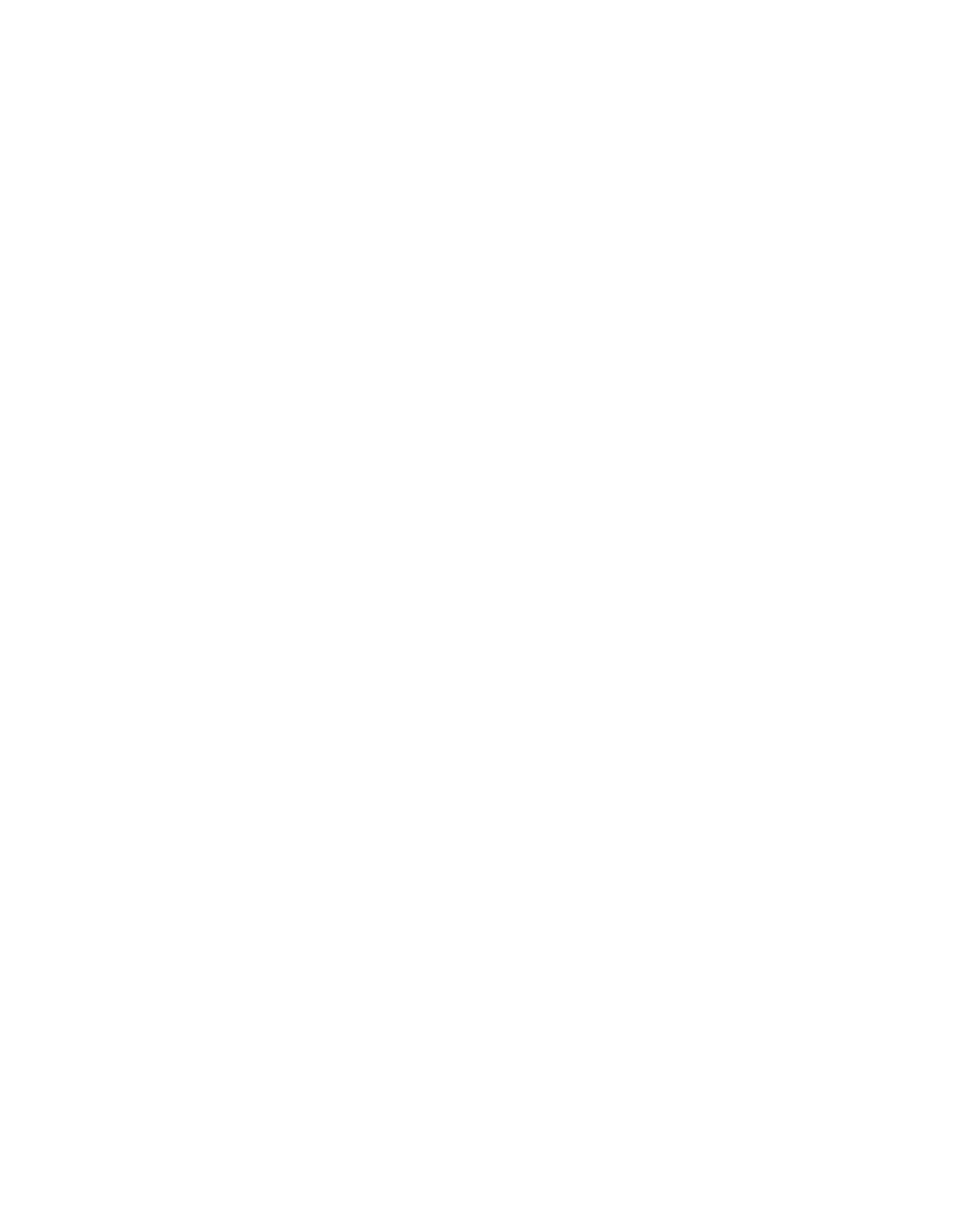## ATHENS TOWNSHIP PLANNING COMMISSION June 6, 2011

The regular meeting of the Athens Township Planning Commission was called to order on Monday, June 6, 2011 at 7:00PM by Chairman, Scot Saggiomo.

Present: Scot Saggiomo, Martha Brennan, Jean Stromick, Clif Cheeks, Marion Carling, Ed Reid, Zoning Officer, and Secretary, Elaine Daddona. Sign-in sheet was available for all others present.  $\sim$  -  $\sim$   $\sim$  Comment [E1]:

## **Fine Line Homes Athens Office**

Michael McDonnell and David Young of Larson Design Group were present for and on behalf of Fine Line Homes. A Power of Attorney dated June 6, 2011 and executed by the landowner, Joan E. Macafee, was presented to authorize Larson Design Group to represent Ms. Macafee for the development. A Preliminary Site Plan for a Land Development dated May 23, 2011 was received by the Athens Township Zoning Office on May 23, 2011 located on Route 220, South and adjacent to the EMTA Building in Greens Landing, zoned Commercial. Project Narrative states that the purpose of this project is to construct an approximately 2,000 square foot spec home and a 3,860 square foot personal warehouse facility for Fine Line Homes, Inc. The parcel is 2.91 acres and the limit of disturbance is stated as 0.98 acres. The current use of the site is residential which is a non-conforming use in the commercial zone. Access to the project will be gained through the installation of two new driveways on State Route 220, one minimum use and one low volume use. All necessary site utilities are available at the site. Minor extensions will be required for the sewer, electric, telephone and gas in order for each of them to service the project site. Water will be provided through the installation of a proposed well. Storm water management will be handled through the installation of drywells. Power of Attorney from Fine Line Homes dated May 20, 2011 and executed by Ben F. Craig to Larson Design Group was received by Athens Township on May 23, 2011 along with the following documents: Project Narrative; Athens Township Planning Commission land development application; Erosion and Sediment Control Narrative; Elevations for buildings; Copy of Post Card Mailer signed by Athens Township Authority for sewage planning; Copy of Purchase Agreement from Fine Line Homes; "Will Serve" letters for electric, gas and telephone; E-mail correspondence from Valley Energy regarding acceptance of a 20 foot Easement; Copy of the Wetlands Report; PNDI Report;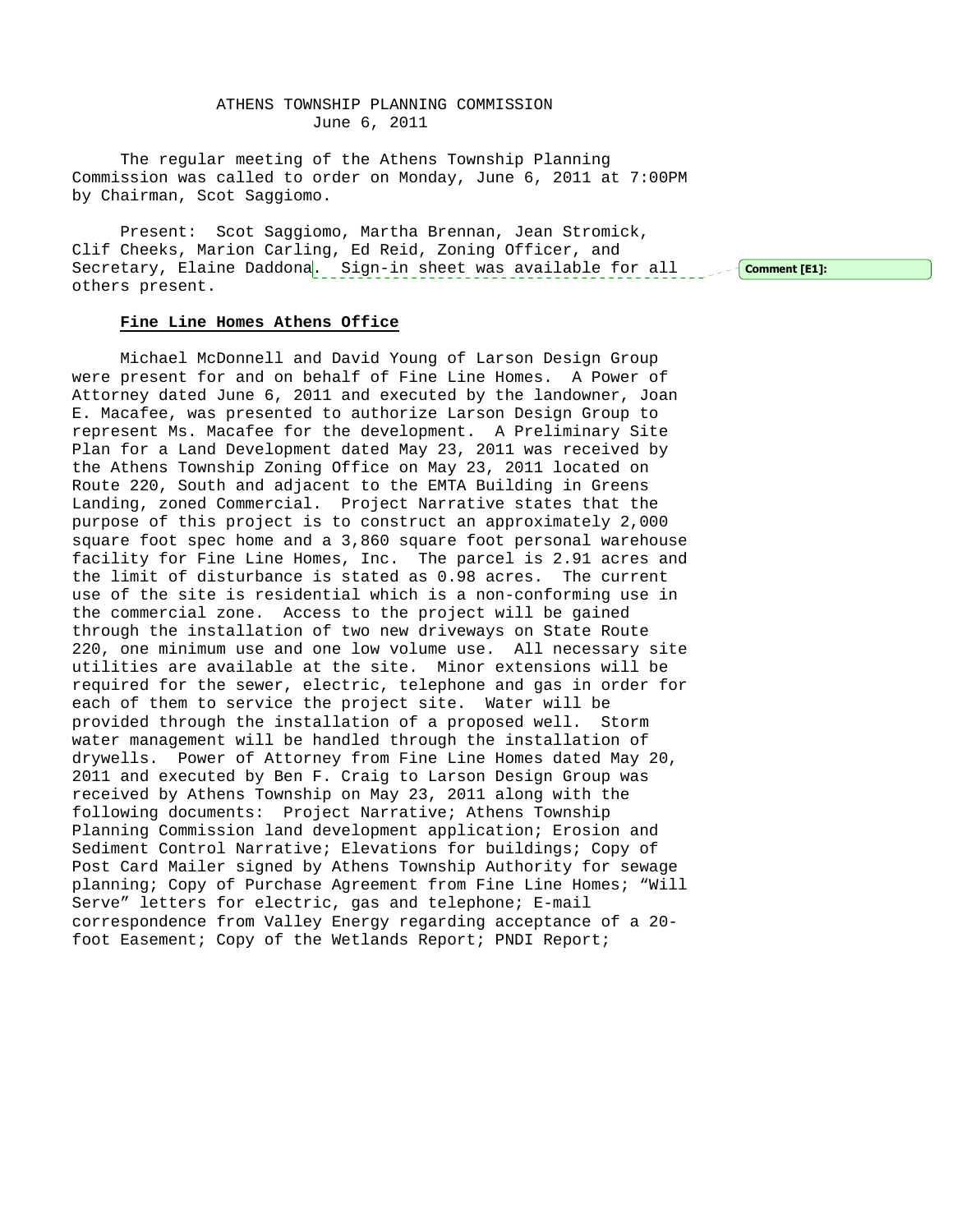Page 2 ATHENS TWP. PLANNING COMM'N June 6, 2011

Construction schedule; Probable Cost Opinion; and Site Plan drawings.

Check #6995 from W. David and Reta B. Manley in the amount of Nine Hundred (\$900.00) Dollars dated May 23, 2011 was received by the Zoning Office on May 26, 2011 for the filing fee for the land development. Check in the amount of Twenty-five (\$25.00) Dollars dated and received the same date payable to the Bradford County Treasurer for the review fee.

Mr. McDonnell explained that they planned to subdivide the 2.91 acre parcel into three lots with Lot 1 to remain as a residential use and to remove the garage and apron area. Lot 2 would be a 2,400 square foot showroom and 3,875 square foot personal warehouse facility, and Lot 3 for construction of a two-story, 3,543 square foot model home. Mr. McDonnell stated that the Plan does not require a NPDES Permit due to the amount of earth disturbance. They have not received a response from the Bradford County Conservation District regarding this Plan. He stated they plan both a low volume entrance and exit and a minimum volume entrance and exit for this Plan. Storm water management will consist of drywells and an infiltration underdrain. Sewage will be provided through an 8" gravity system into an existing sewer manhole. Water will be provided by individual on-site domestic water supply wells.

 Clif Cheeks asked why they planned to divide the lots on this parcel. Mr. Craig of Fine Line Homes explained that it was to prepare for long term use in the future for the business units.

 Scot Saggiomo explained that the driveway width would be required to be 30 feet, 15 feet per lane, on the lots; the parking would require 24 spaces to include the 7 spaces needed for employees, and the plan was lacking enough spaces; the Ordinance requires sidewalks, so a Waiver of this requirement would be needed for the Supervisors; an existing drainage channel would need to be added to Sheet C-3 of the Plan. It was also noted that the hours of operation would need to be added to the Plan, as well as the location of a dumpster. A lighting plan and signage plan were not submitted and would be required for this Plan.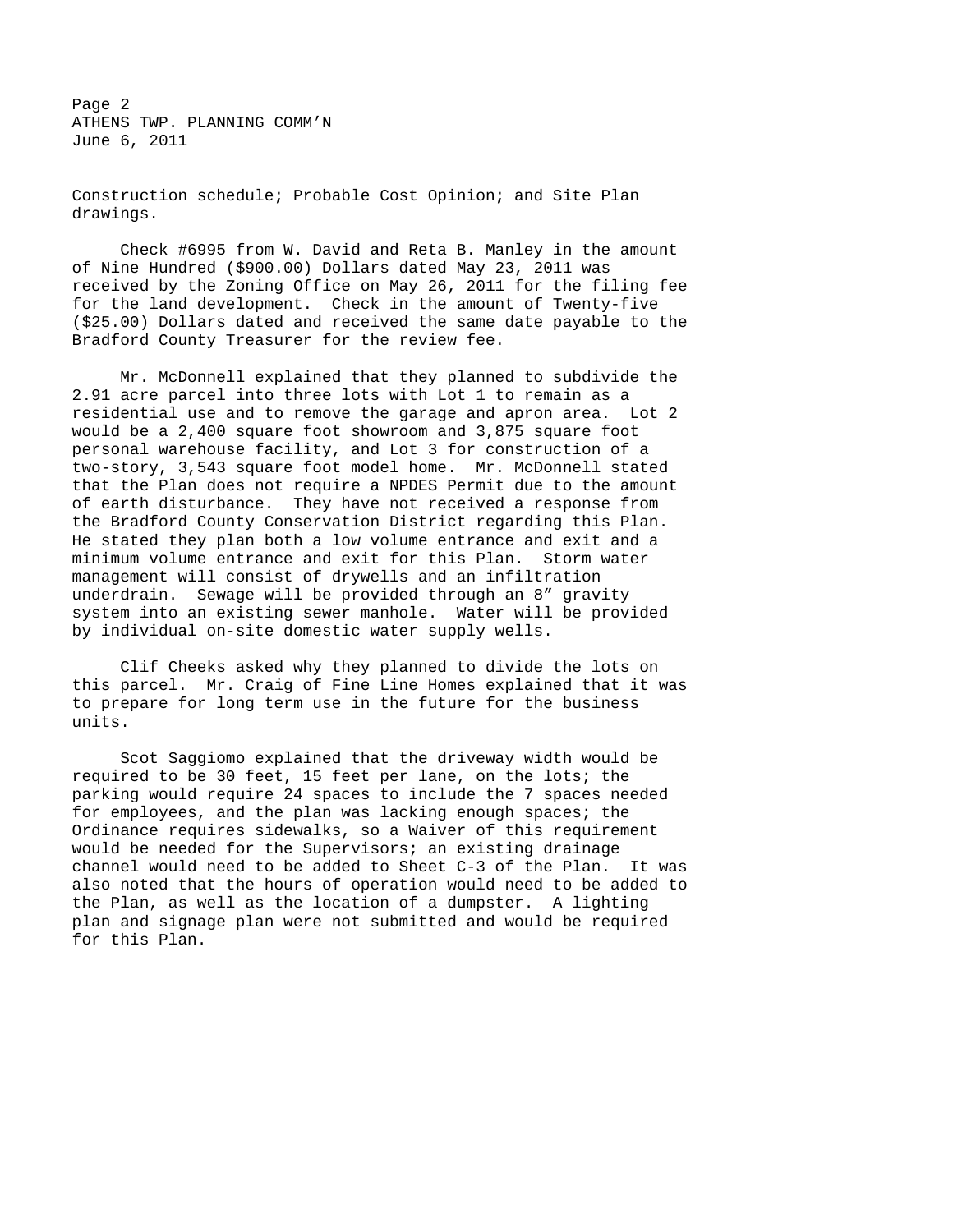Page 3 ATHENS TWP. PLANNING COMM'N June 6, 2011

 Since there were a number of deficiencies, no formal review was done, and it was agreed to schedule a Special Meeting of the Planning Commission for Monday, June 20, 2011 at 7:00PM to review the corrected Preliminary Site Plan for this project along with the Subdivision Plan.

## **Conditional Use Hg. for Integrated Water Technologies**

 A letter from the Athens Township Supervisors dated May 3, 2011 requested a review of a Conditional Use Application to locate a frac water treatment facility off Wilawana Road. After review of the application, the concerns of the Planning Commission were as follows, based on the limited information that was available:

 1) Public health and safety concerns based on its location in proximity to soccer fields, wetlands, and existing and proposed housing.

 2) Concern for lack of explanation on the process with respect to evaporation of the open water pits, i.e. saltwater pit, distillate pond, and sediment trap.

 Based on the limited information made available, the Planning Commission is unable to recommend approval of the conditional use.

#### **Map Amendment Hg. For Rivers Edge Housing Development**

 A letter from the Athens Township Supervisors dated May 13, 2011 requested a review of a Map Amendment Hearing for a proposed housing development to be located off Wilawana Road. They are requesting the rezoning of 75 additional feet from Wilawana Road, presently zoned Industrial and part of the KOZ. They wish to have this rezoned to Residential Suburban to better accommodate their development. The 75 feet is part of the Integrated Water Technologies frac water treatment facility proposal in the same location.

 After review of the application, the following comments would be made to the Supervisors: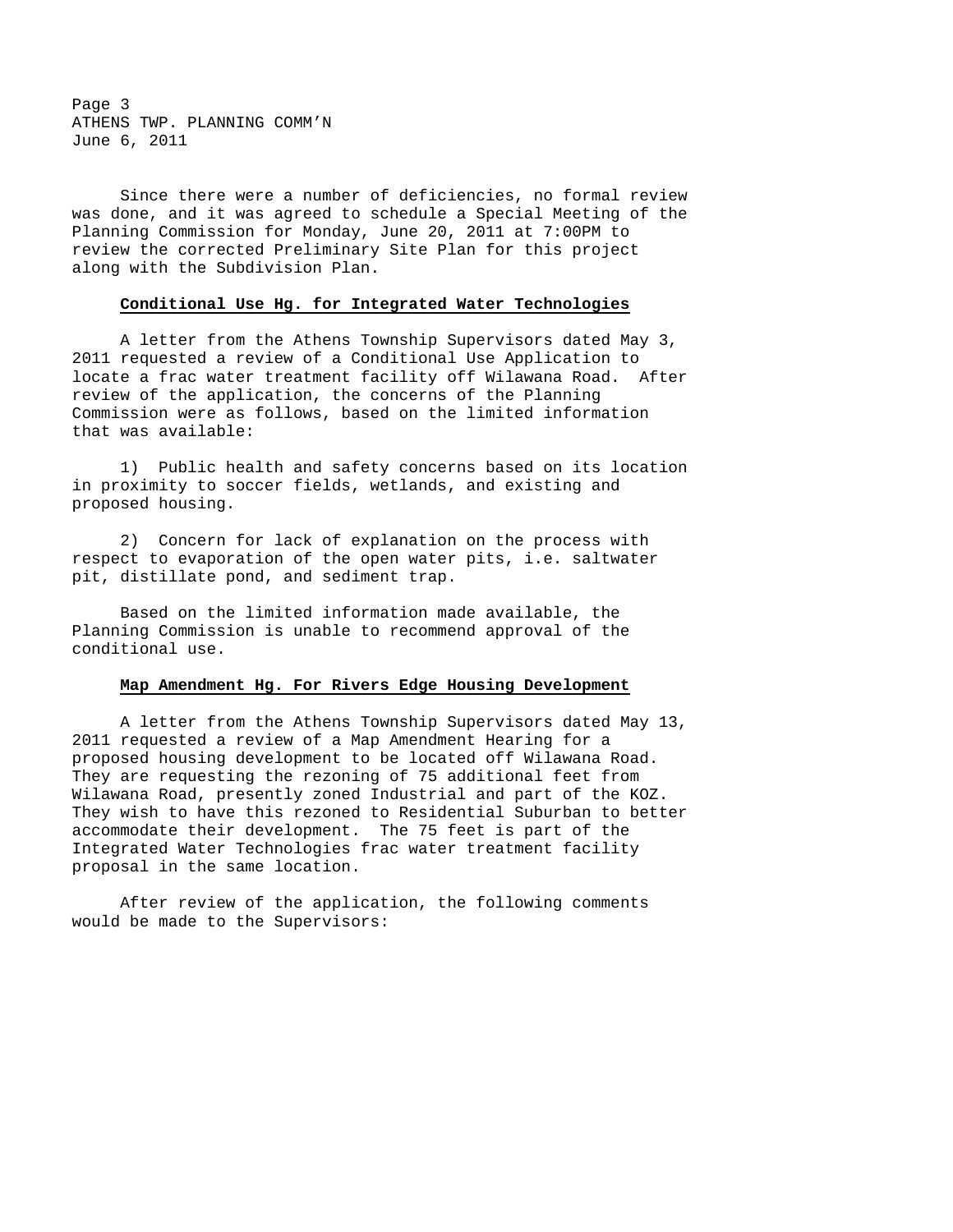Page 4 ATHENS TWP. PLANNING COMM'N June 6, 2011

 1) The request for a Map Amendment conflicts with the existing contract between Integrated Water Technologies and Raven Holding Company.

 2) The proposed re-zoning will still not be adequate acreage to accommodate the proposed residential housing development sketch plan previously submitted to the Planning Commission.

 3) Does the State of Pennsylvania have to approve the change to the KOZ Zone status?

#### **Conditional Use Hg. for Todd & Gemma Campbell**

 A letter from the Athens Township Supervisors dated May 13, 2011 requests a review of a Conditional Use application for a water withdrawal facility on the old Cohen property off Front Street. The property is presently zoned Industrial.

 After review of the application, and based on insufficient information supplied as part of the Conditional Use application, the Planning Commission was unable to make a recommendation to approve or disapprove the conditional use. Comments to the Supervisors are as follows:

 1) The drawings do not indicate any water withdrawal either from the river or the sewage treatment plant.

 2) There is no indication of the volume of truck traffic or truck pattern according to what was submitted.

 3) There is no clarification for frac sand and chips on the drawing, or how they plan to contain truck wash residue.

Correspondence was reviewed.

Motion by Martha Brennan to accept the minutes of May 2, 2011 with a minor correction to Page 1, second by Jean Stromick, and motion unanimously carried.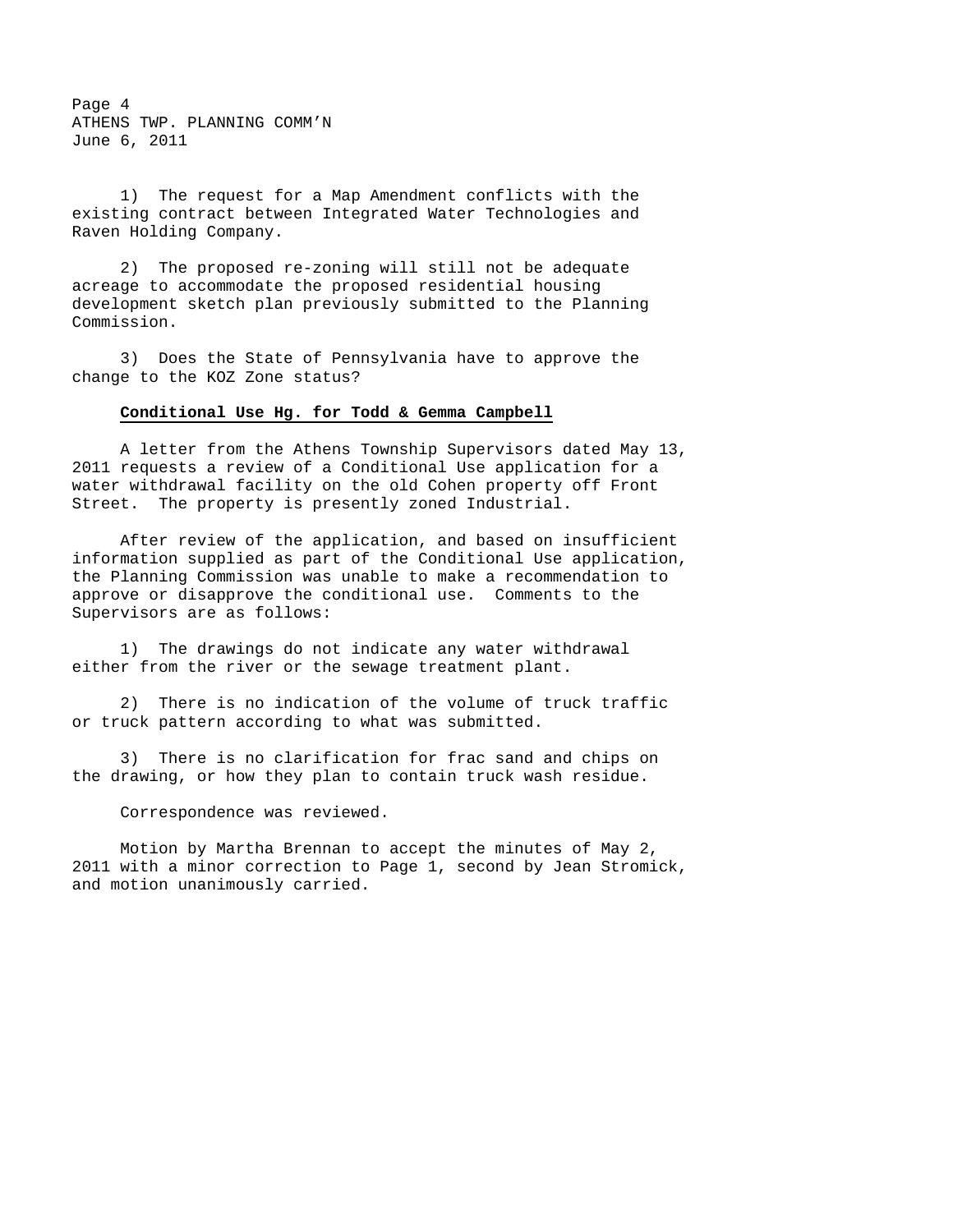Page 5 ATHENS TWP. PLANNING COMMISSION June 6, 2011

Meeting was adjourned at 9:20PM by Chairman Saggiomo, as there was no further business to discuss.

Respectfully submitted,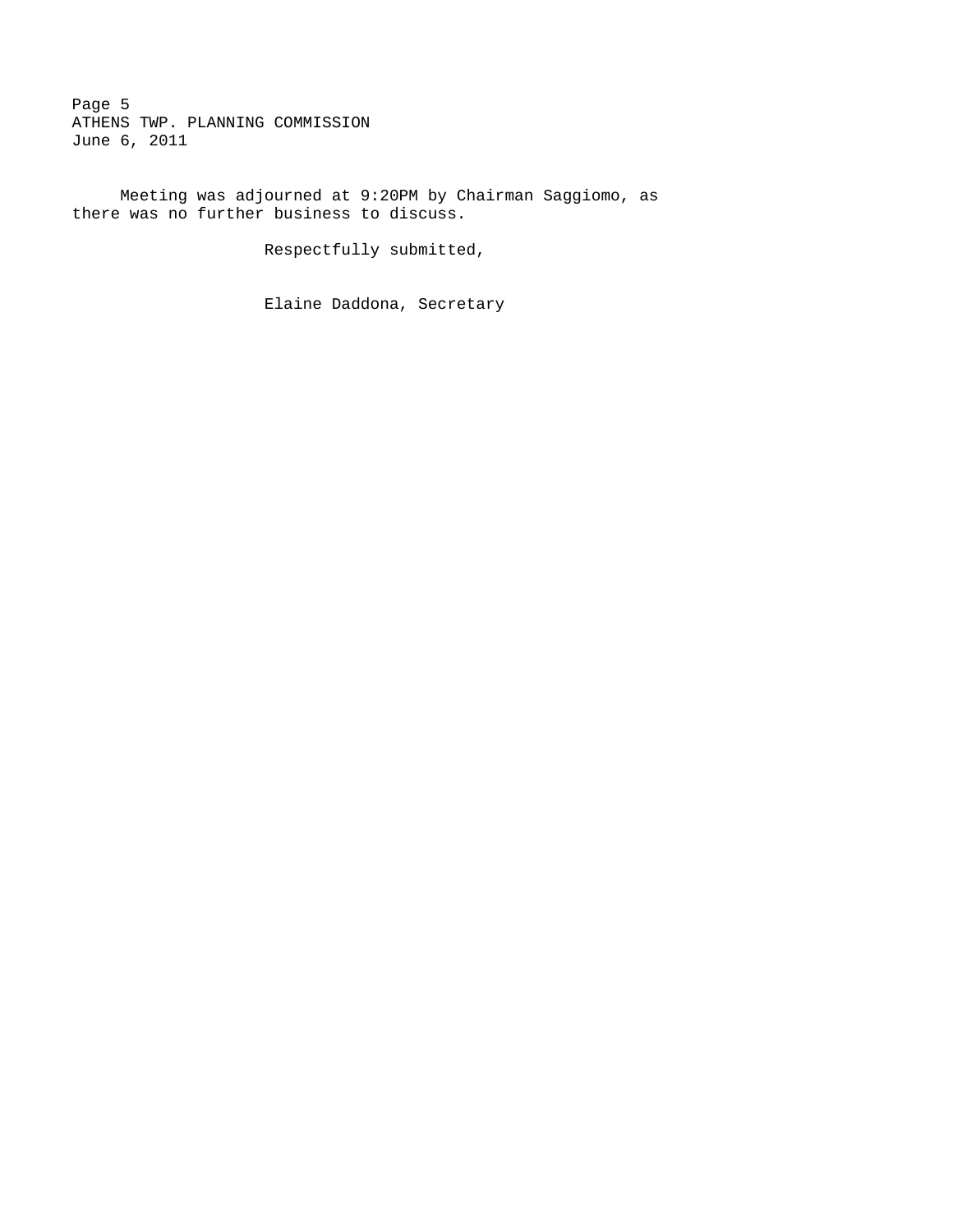ATHENS TOWNSHIP PLANNING COMMISSION June 20, 2011 – Special Mtg.

The special meeting of the Athens Township Planning Commission was called to order on Monday, June 20, 2011 at 7:10PM by Chairman, Scot Saggiomo.

Present: Scot Saggiomo, Martha Brennan, Clif Cheeks, Marion Carling, Ed Reid, Zoning Officer, Cindy Parrish, Assistant Zoning Officer and Secretary, Elaine Daddona. Jean Stromick was absent. Sign-in sheet was available for all others present.

## **Joan Macafee Trust #11-13**

David Young, P.E. of Larson Design Group along with Ben Craig of Fine Line Homes presented a three-lot subdivision located on Route 220 South and adjacent to the EMTA Building in Greens Landing, zoned Commercial. Eight (8) copies of a survey map prepared by Scott S. Williams, PLS of Butler Land Surveying, LLC were submitted dated June 13, 2011 along with copy of a Quit Claim Deed to the parcel dated April 11, 2001 to Joan E. Macafee, Trustee of the Joan E. Macafee Trust, and copy of a Power of Attorney from Joan E. Macafee to Larson Design Group to design and plan the Fine Line Homes Athens Office, dated June 6, 2011.

Check #15009 from Fine Line Homes, LP in the amount of One Hundred fifty (\$150.00) Dollars dated June 14, 2011 was received by the Zoning Office on June 14, 2011 for the filing fee for the subdivision. Check #15010 in the amount of Twenty-five (\$25.00) Dollars dated and received the same date payable to the Bradford County Treasurer was received for the review fee.

Dave Young reviewed with the Planning Commission that they planned to subdivide the 2.91 acre parcel into three lots with Lot 1 to remain as a residential use and to remove the garage and apron area. Lot 2 would be a 2,400 square foot showroom and 3,875 square foot personal warehouse facility, and Lot 3 for construction of a two-story, 3,543 square foot model home. The plan does not require a NPDES Permit due to the amount of earth disturbance. They have not received a response from the Bradford County Conservation District regarding this Plan, but he stated that they expect their approval by the end of this week. He stated they plan both a low volume entrance and exit and a minimum volume entrance and exit for this Plan. Storm water management will consist of drywells and an infiltration

Comment [E1]: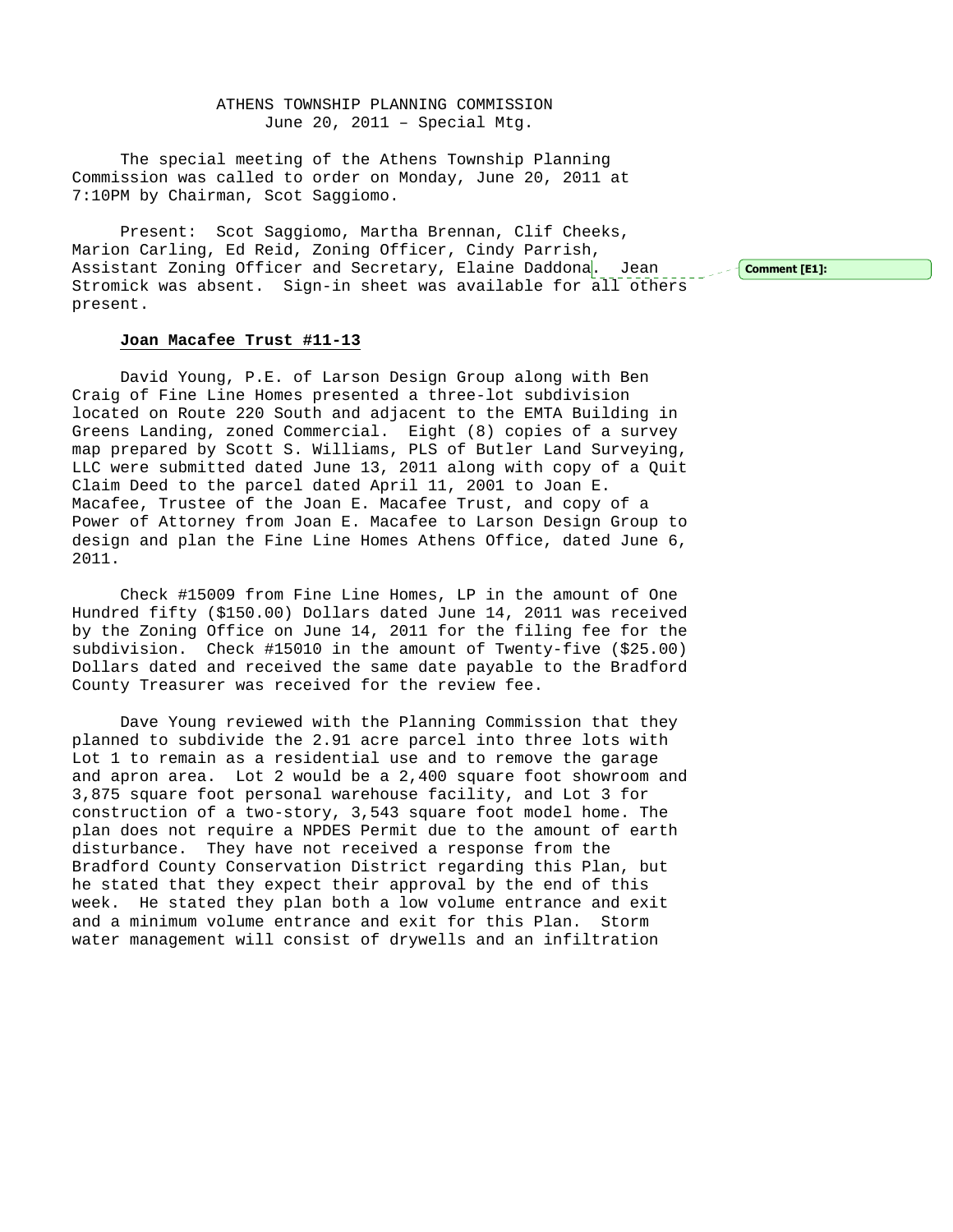Page 2 ATHENS TWP. PLANNING COMM'N June 20, 2011

underdrain. Sewage will be provided through an 8" gravity system into an existing sewer manhole. Water will be provided by individual on-site domestic water supply wells. He stated that the sewer for lots 2 and 3 had been submitted to the Sewer Authority for approval.

Motion by Clif Cheeks to review for preliminary/final plan approval, second by Martha Brennan, and motion unanimously carried. A checklist was completed and the following deficiencies were noted:

1. Must remove the proposed driveway off the Subdivision Plan.

2. Need to label the right-of-way on the Plan.

Motion by Martha Brennan to recommend preliminary/final plan approval, contingent upon resolution of the deficiencies to the Supervisors for their meeting to be held on June 29, 2011, second by Marion Carling, and motion unanimously carried.

### **Fine Line Homes Athens Office #11-12**

Larson Design Group submitted the response to comments for the land development plan for the Fine Line Homes Athens Office, along with eight (8) copies of the revised Land Development plan dated June 13, 2011, the Waiver Request for sidewalks, Signage detail plan, Power of Attorney from the owner of the parcel, and revised Erosion and Sediment Control Narrative and received by Athens Township on the same date.

David Young, P.E. of Larson Design Group reviewed the response to the comments of the Planning Commission for the previously submitted Preliminary Plan at the June 6, 2011 meeting of the Planning Commission as follows:

1. The parking spaces were increased to meet the 24 spaces that are required. The storm water calculations were updated to reflect the changes. The peak rate of discharge from the site is still less in the post development condition than in the predevelopment condition.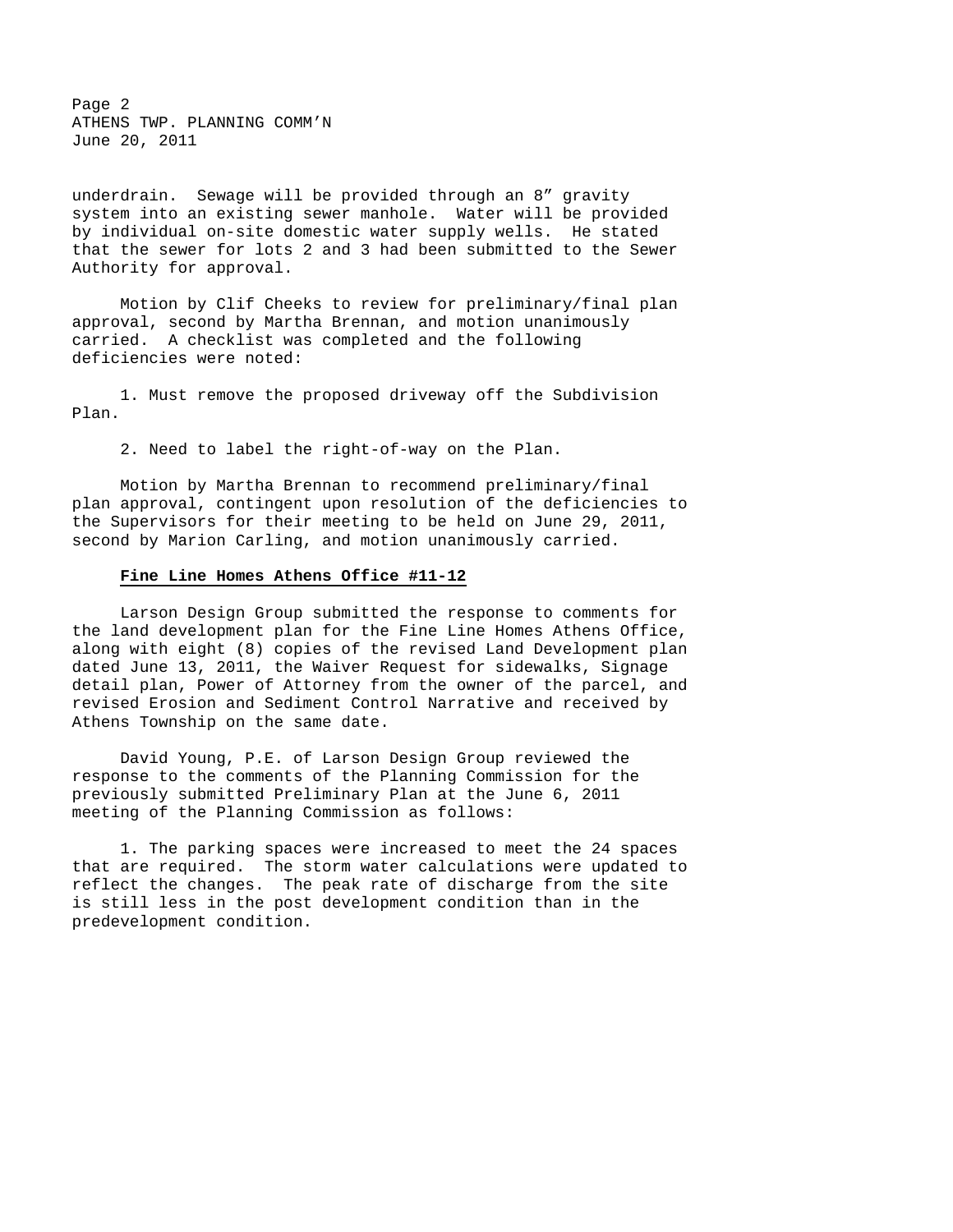Page 3 ATHENS TWP. PLANNING COMM'N June 20, 2011

2. A lighting plan was included on Sheet C-4.

3. The stop sign was removed per PennDOT.

4. Signs were added to the Plan. These signs will be placed as the lots are sold or leased.

5. Dry well location and grading to the dry wells have been modified to account for the increased impervious area from the parking spaces.

6. A summary table was added to Sheet C-2 to account for each lot and identify the requested characteristics of each lot.

7. A waiver request was submitted to request exemption from placing sidewalk at the front of the property.

8. The square footages of the impervious areas have been listed on Sheet C-4. Additionally, the building square footages were updated.

9. A dumpster was added to the Plan.

10. The minimum use driveway was removed from the Plan.

Dave Young stated that the approval of the Bradford County Conservation District was expected this week. He went over the lighting plan with the Planning Commission, and the size of the product identification sign was questioned as well as the height. He was questioned as to whether or not the storage building would have deliveries, and Mr. Craig explained that every two or three weeks a truck comes up from Harrisburg with minor material to be stored, but that mainly the space was to store their trucks out of the weather.

Motion by Clif Cheeks to review for preliminary plan approval of the land development, second by Marion Carling, and motion unanimously carried. A checklist was completed and the following deficiencies were noted:

1. Need to remove two of the existing proposed signs on the Plan.

2. On the Plan, the clearance of the sign is at seven (7) feet and needs to be changed to ten (10) feet and no higher than twenty (20) feet.

3. Need to correct square footage of the office space to match 2,256 square feet as stated in the parking requirements.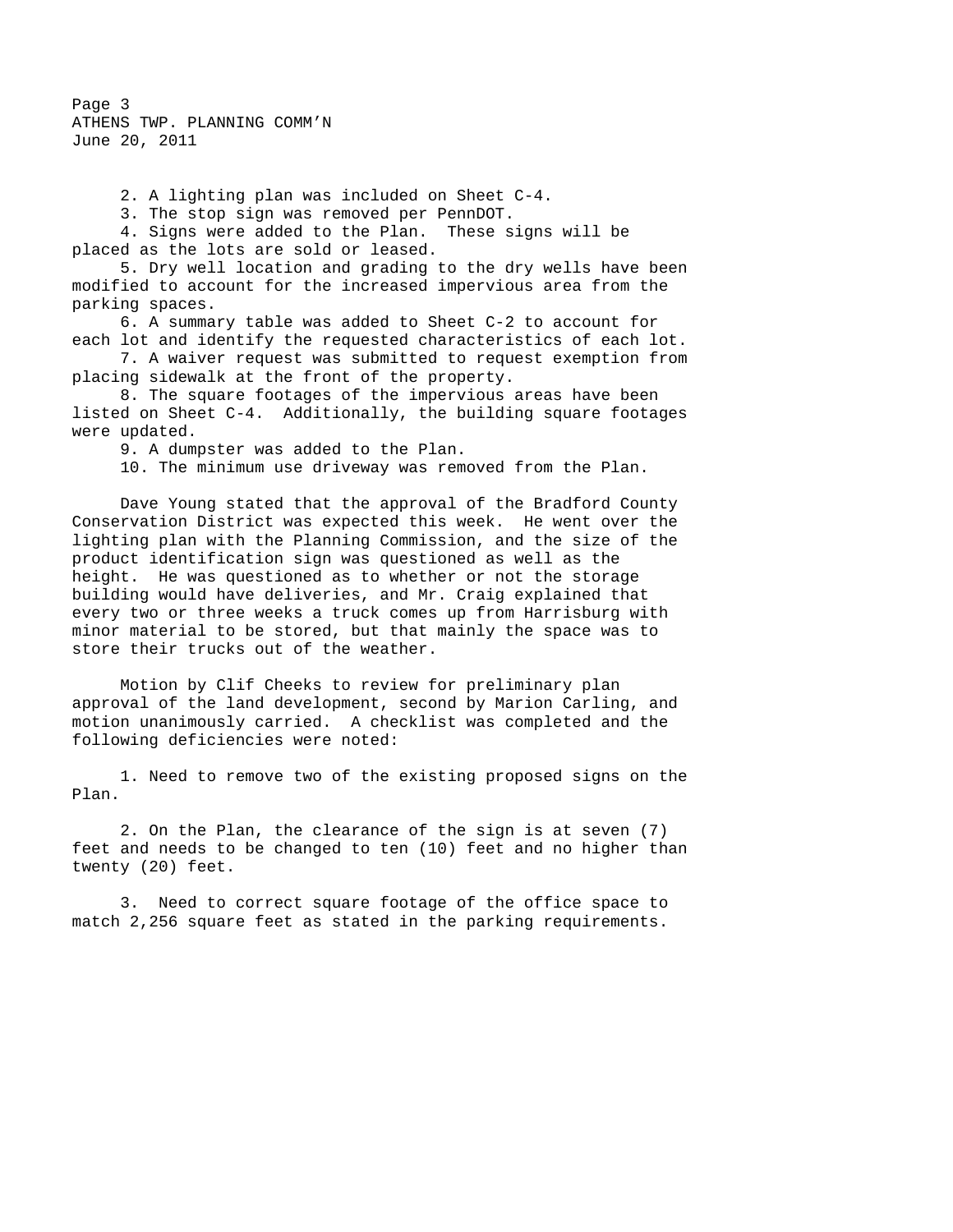Page 4 ATHENS TWP. PLANNING COMM'N June 20, 2011

4. Interior driveway aisle needs to be changed to 24 feet from the 23½ feet as shown on the Plan.

5. Need to add light detail to the Plan.

6. Need to show placement of lights on Pages C-2 and C-3.

7. Need to show easement for overhead electric lights.

8. Need Highway Occupancy Permit from PennDOT.

9. Need Waiver for sidewalks as required by the Ordinance.

 Motion by Martha Brennan to recommend Preliminary Plan approval to the Supervisors at their meeting to be held on June 29, 2011 contingent upon resolution of the deficiencies, second by Clif Cheeks, and motion unanimously carried.

Correspondence was reviewed.

Motion by Clif Cheeks to accept the minutes of June 6, 2011 as read, second by Martha Brennan, and motion unanimously carried.

Martha Brennan stated that she would be unavailable for the July 11th regular meeting as she would be out of town.

Meeting was adjourned at 8:20PM by Chairman Saggiomo, as there was no further business to discuss.

Respectfully submitted,

Elaine Daddona, Secretary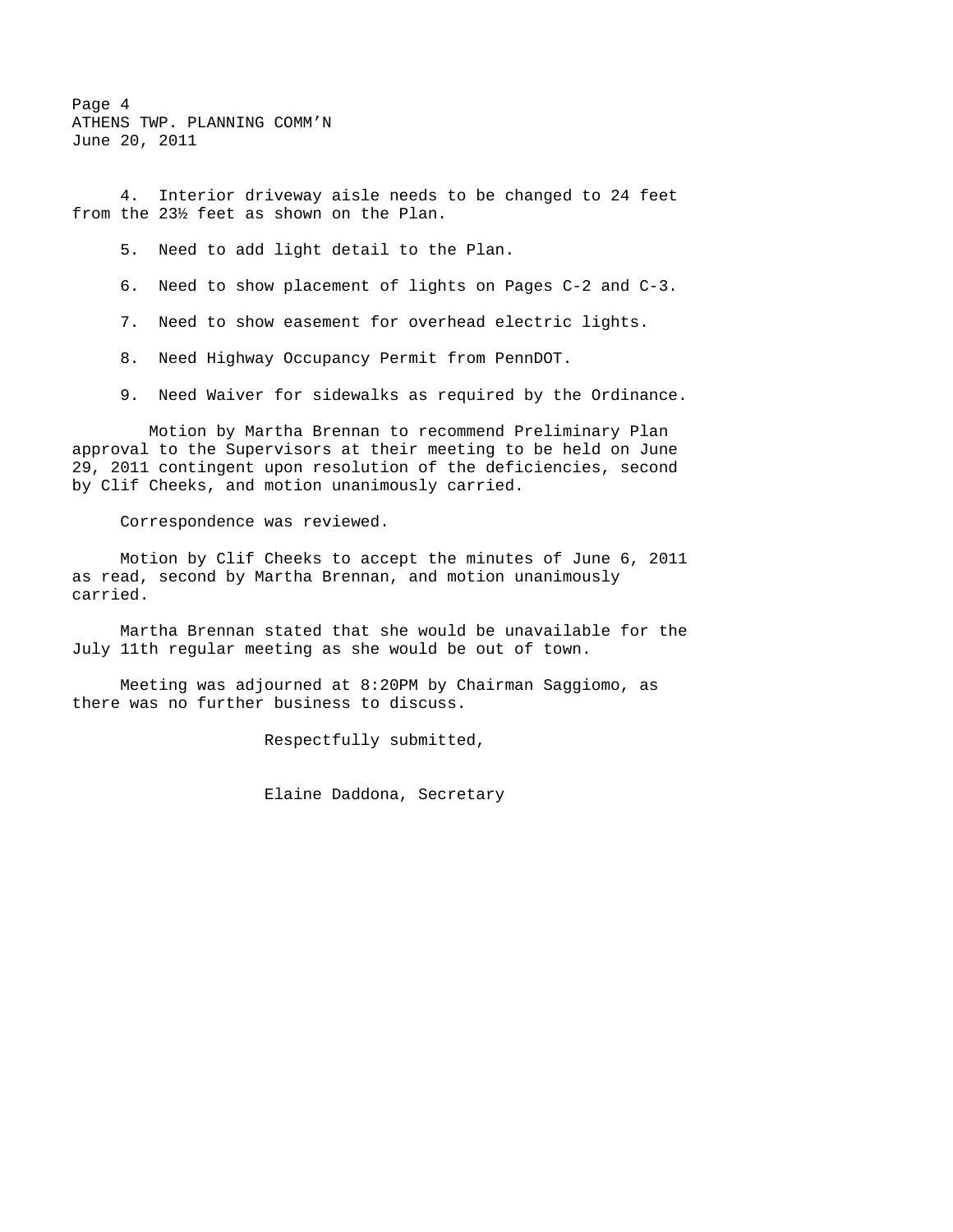## ATHENS TOWNSHIP PLANNING COMMISSION July 11, 2011

The regular meeting of the Athens Township Planning Commission was called to order on Monday, July 11, 2011 at 7:03PM by Chairman, Scot Saggiomo.

Present: Scot Saggiomo, Jean Stromick, Clif Cheeks, Marion Carling, Cindy Parrish, Assistant Zoning Officer, and Secretary, Elaine Daddona and Township Engineer, Skip Schneider. Martha Brennan was unable to attend. Sign-in sheet was available for all others present.

 $\sim$  Comment [E1]:

## **Chesapeake Athens Office Complex Subdivision by Lease #11-09**

David Young of Larson Design Group submitted a Final Subdivision by Lease plan (resubmission) for and on behalf of Chesapeake Land Development Company, LLC dated June 2, 2011 and received by Athens Township on June 27, 2011 for a four-lot subdivision located on Mile Lane Road and Lamoka Road.

The Athens Township Supervisors approved a 5-lot subdivision by lease plan on May 25, 2011 for this development and due to a change in their plan, they are resubmitting this subdivision by lease plan for approval. Dave Young explained that originally they were considering a fueling station at the entrance and have modified the plan to move Phase IV into Phase V. All of the prior documents that had been submitted along with a corrected Narrative were received by Athens Township on June 27, 2011.

Check #080464 from Larson Design Group in the amount of Two Hundred (\$200.00) Dollars dated June 20, 2011 was received by the Zoning Office on June 27, 2011 for the filing fee for the subdivision by lease along with Check #080465 from Larson Design Group in the amount of Twenty-five (\$25.00) Dollars made payable to the Bradford County Treasurer for the review fee.

Motion by Clif Cheeks to review the subdivision by lease plan for preliminary/final plan approval, second by Jean Stromick, and motion unanimously carried. A checklist was completed and the following deficiency was noted:

1) Need an updated "will serve" utility letter from Valley Energy.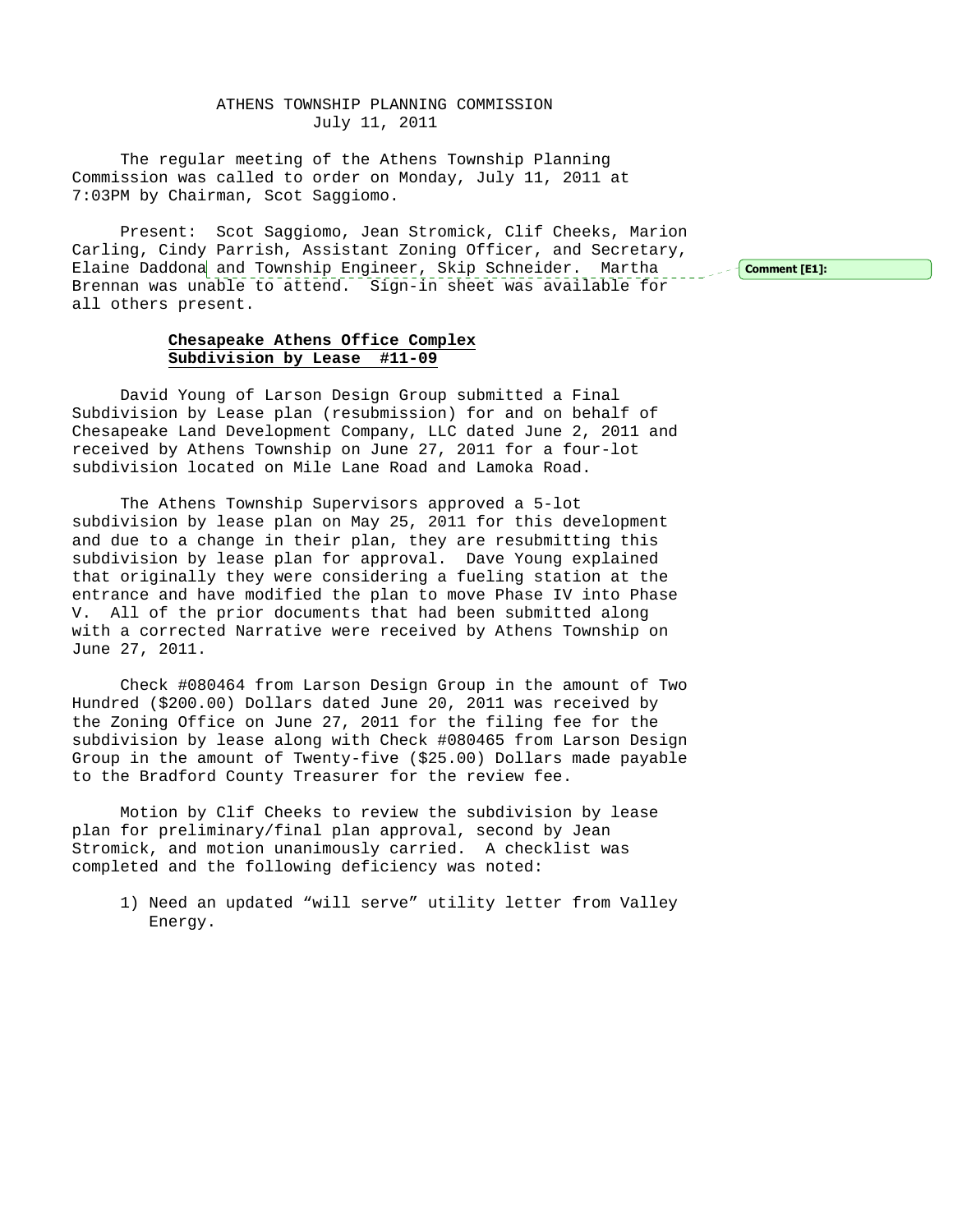Page 2 ATHENS TWP. PLANNING COMM'N July 11, 2011

Motion by Clif Cheeks to recommend preliminary/final plan approval to the Supervisors for their meeting to be held on July 27, 2011 contingent upon resolution of deficiency, second by Jean Stromick and motion unanimously carried.

### **Chesapeake Athens Office Complex, Phase III #11-08**

At the Supervisors meeting on May 25, 2011 this plan was submitted for preliminary plan approval contingent on resolution of deficiencies. A letter from Ed Reid, Zoning Officer, was received by the Supervisors stating Dave Young of Larson Design Group had submitted a revised Preliminary Plan that required being sent back to Planning Commission due to major revision. The Supervisors voted to table the proposal until Planning Commission was able to review the changes.

Dave Young submitted a revised Preliminary Site Plan dated June 17, 2011 and received by the Zoning Office on June 27, 2011 to combine the entrance drives, due to the fact that PennDOT would not approve the original proposal for the land development submitted to the Township on April 18, 2011.

Skip Schneider of CEI Engineering, Township Engineer, submitted his comments to the revised land development plan, and those comments are herein attached and incorporated.

Dave Young explained that PennDOT would not approve the driveway entrance which was proposed which required the change in the Plan. He stated that this Phase would not have a lot of truck traffic as the shifts for the office are intended to be 9 to 5 shifts. Truck traffic would pick up early in the morning and they work a 12-hr shift. He then showed drawings of the proposed buildings which is a two story above-ground glass and metal building with a basement throughout.

Skip Schneider and Dave Young reviewed the Plan regarding the comments of the Township Engineer.

Motion by Marion Carling, second by Jean Stromick to review for preliminary plan approval and motion unanimously carried. A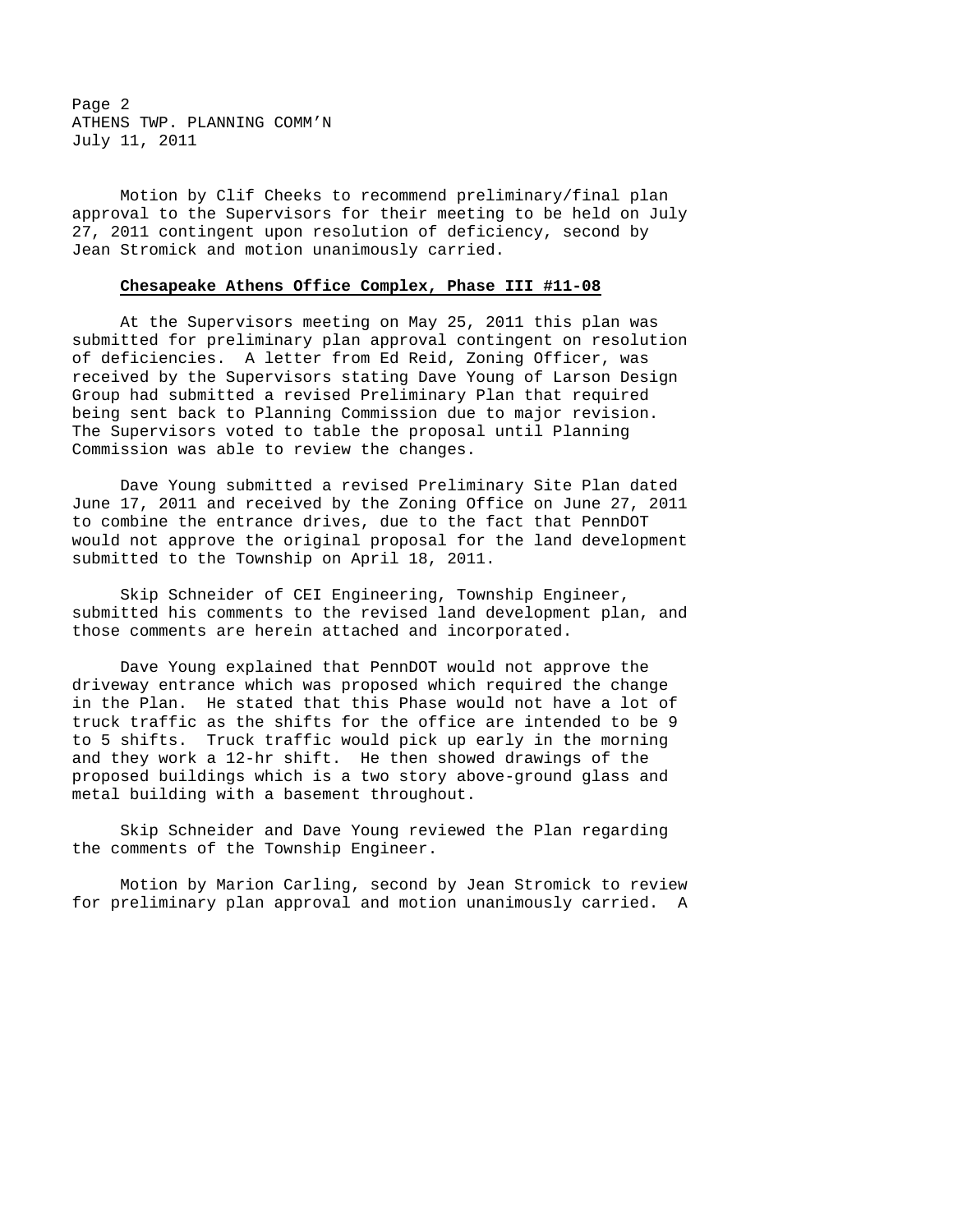Page 3 ATHENS TWP. PLANNING COMM'N July 11, 2011

checklist was completed and the following deficiencies were noted: 1) Sign Permit will be required. 2) Need to supply copy of temporary Highway Occupancy Permit when it becomes available. 3) On Page C-5, the stop sign label must be updated to show proper location. 4) On Page C-7, need to change the flow line. 5) On Page C-7, need to show trench drain to the west of the shop building. 6) Need to place a crosswalk on the Plan from remote parking lot to the building. 7) On Page C-2, take wording "Phase 5" off the Plan where the electric is identified. 8) Need to remove 24 foot white line striping from C-5 and Page HOP-1. 9) On Page C-8, need to show location of the drywell. 10) On Page C-5 under sideyard structure, need to note it should be 88 feet, not 76.12 feet. COMMENT: There is very minimal light spillage off of the property.

Motion by Clif Cheeks, second by Marion Carling to recommend approval to the Supervisors at their July 27, 2011 meeting, contingent upon resolution of the deficiencies, and motion unanimously carried.

Dave Young agreed to have the changes made to the Plan and delivered to the Zoning Office by July 20, 2011 to be reviewed prior to the Supervisor's meeting.

# **Chesapeake Athens Office Complex, Phase IV**

The Planning Commission agreed that the proposed land development plan for Phase IV was not ready for their review at this meeting due to the comments of the Township Engineer, which are herein attached and incorporated. Dave Young agreed to make any changes and resubmit for the next regular meeting of the Planning Commission on August 1, 2011.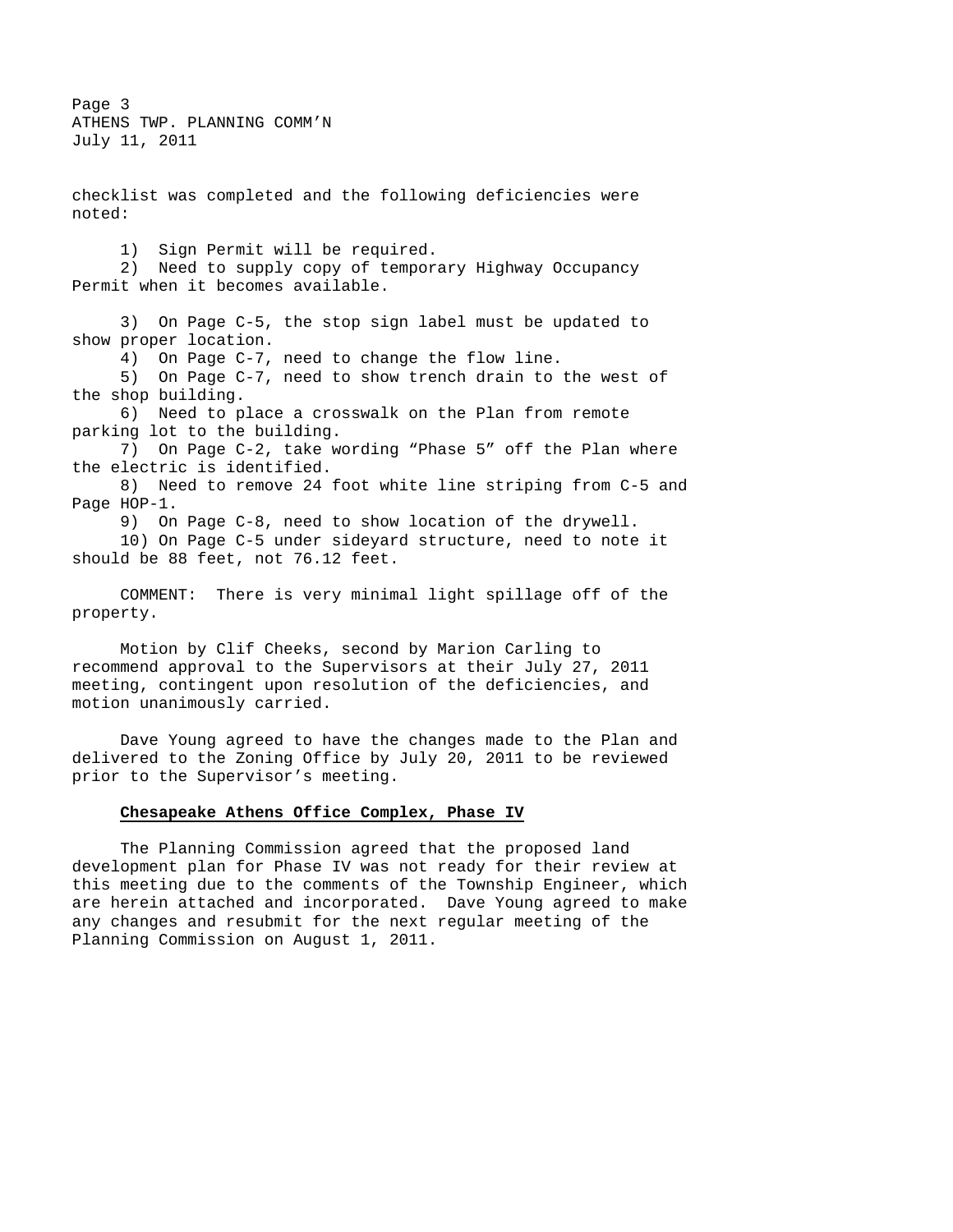Page 4 ATHENS TWP. PLANNING COMM'N July 11, 2011

Motion by Clif Cheeks to accept the Minutes of the special meeting of June 20, 2011 as read, second by Marion Carling, and motion unanimously carried.

## **Dandy Mini Marts, Inc.(White Wagon Rd.) Variance Application**

The Planning Commission reviewed a variance application received by the Zoning Office from Dandy Mini Marts, Inc. for property located at 78 White Wagon Road for a variance from the impervious coverage limit for the Interchange Commercial District as stated in Section 307 of the Athens Township Zoning Ordinance. The impervious coverage limit is 70 per cent. Applicant seeks approval of an expansion plan which will result in 75.24 per cent of the subject lot to be impervious coverage.

The Planning Commission will comment the following to the Athens Township Zoning Hearing Board:

Recommend that a Final Plan of the existing Dandy #19, White Wagon Road, be completed since we believe the impervious coverage of the Preliminary Plan has been exceeded.

### **Michael Dinich, Your Money Matters Variance Application**

The Planning Commission reviewed a variance application received by the Zoning Office from Michael Dinich for property located at 2382 Elmira Street for an expansion project in the Commercial District, requesting permission to erect an addition in excess of the expansion authorized by Section 900 D 2(a) and (b) of the Athens Township Zoning Ordinance and without minimum off street parking.

The Planning Commission reviewed a sketch plan for the above expansion at their regular meeting on May 2, 2011. At that time, it was agreed by the Board that the addition was more than a 50 per cent expansion, and that the impervious coverage is at 68 per cent. It was recommended to the applicant to seek relief for his plan from the Zoning Hearing Board.

Correspondence was reviewed.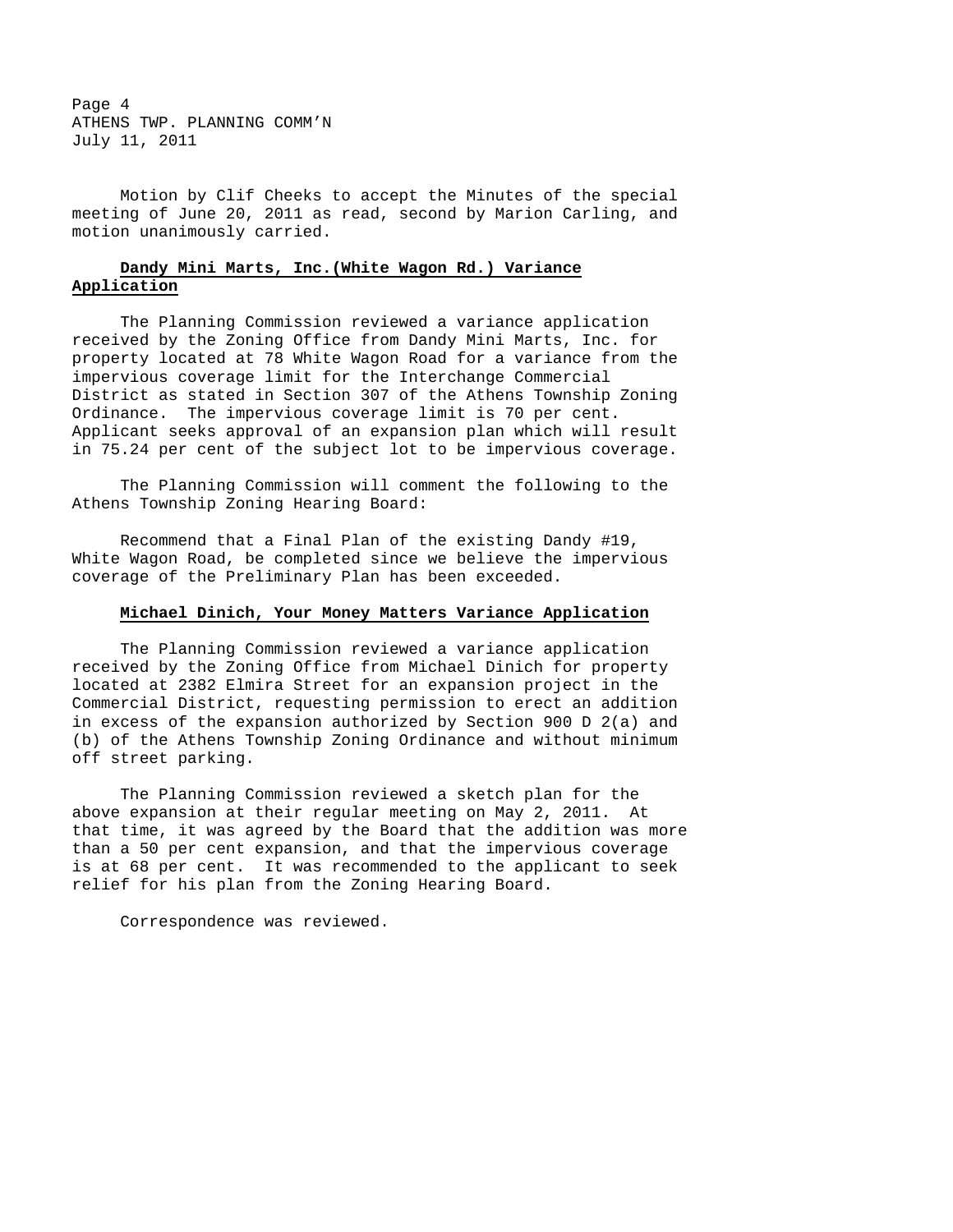Page 5 ATHENS TWP. PLANNING COMM'N July 11, 2011

Meeting was adjourned at 9:35PM by Chairman Saggiomo, as there was no further business to discuss.

Respectfully submitted,

Elaine Daddona, Secretary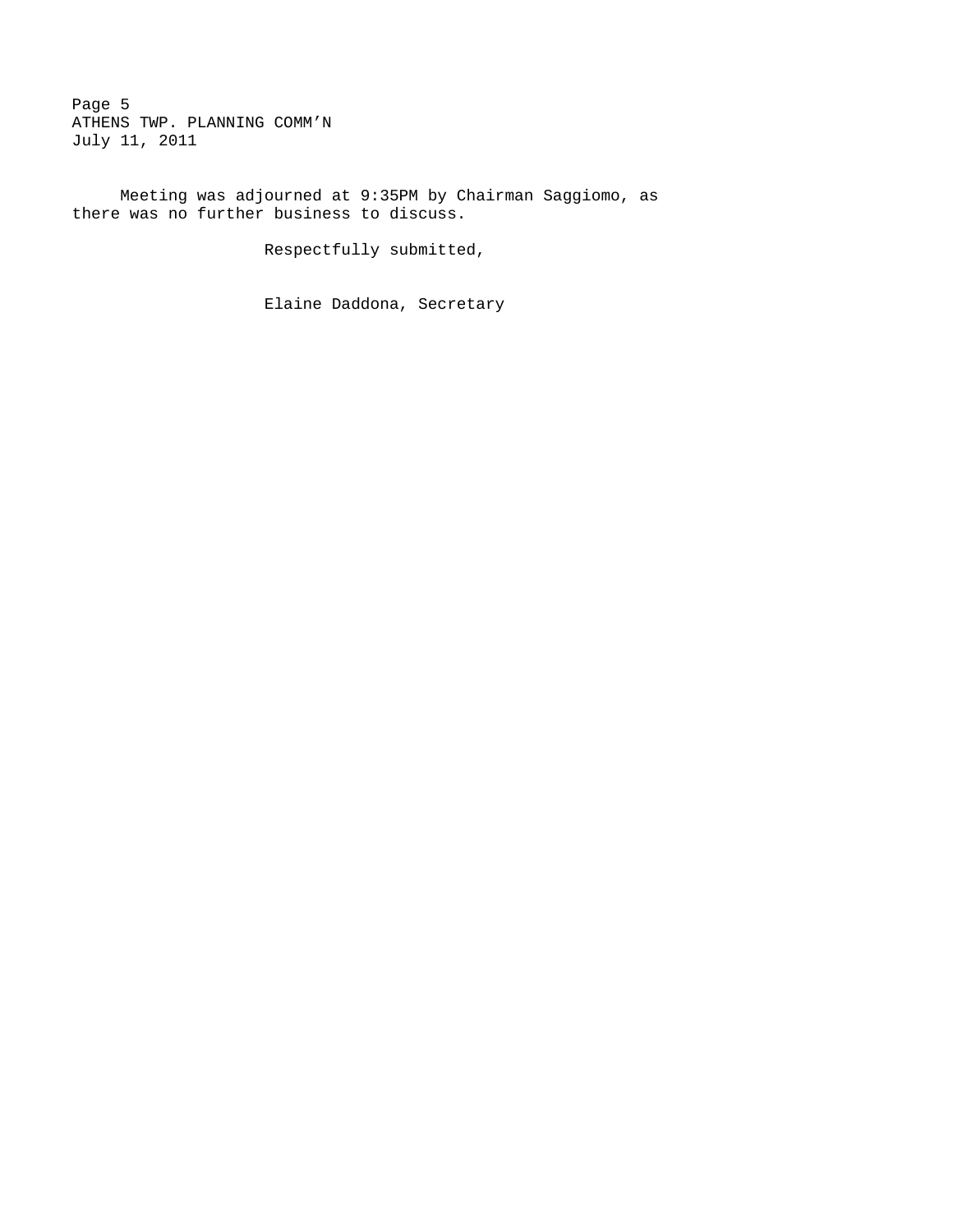## ATHENS TOWNSHIP PLANNING COMMISSION September 12, 2011

The regular meeting of the Athens Township Planning Commission was called to order on Monday, September 12, 2011 at 7:00PM by Chairman, Scot Saggiomo.

Present: Scot Saggiomo, Clif Cheeks, Marion Carling, Ed Reid and Cindy Parrish, Zoning Officers, and Secretary, Elaine Daddona<mark>. Martha Brennan and Jean Stromick were absent. Sign-in Joef Comment[E1]:</mark> sheet was available for all others present.

# **Chesapeake Appalachia, LLC – Barrett Water Withdrawal – Source #14 – 11-18**

Brian Davis and Josh Brown, representing Chesapeake Appalachia, LLC presented eight (8) copies of a Construction Plan dated July 11, 2011 prepared by Larson Design Group for a water withdrawal at an existing site located at 710 State Route 199, approximately three-fourths of a mile north of its interchange with US Route 220 bordered by the Chemung River on the east, zoned Agricultural. Narrative states that the purpose of this project is to construct a water extraction, storage and transport loading area for Chesapeake Appalachia, LLC, the surface lease holder. The lease holder has the northernmost of two parcels owned by Katherine Barrett under Lease Agreement. The project area is to be utilized until the Lease Agreement expires. The site then is to be restored to its original condition. Site improvements will include the installation of a gravel pad with access to State Route 199, a distribution pump, and four truck loading hydrants. Water will be withdrawn from the River by means of a subsurface suction pump. Water will then be conveyed to four truck loading stations located on a gravel pad. Currently, the water intake site is approved and under operation. This modification to the land development proposes that an additional island with two (2) loading hydrants be installed to allow additional withdrawal at the site. An Agreement is in effect with Aqua, PA which will allow the additional withdrawal to come from a proposed water main that will extend along Route 199. The loading pad will also be extended to allow trucks to bypass the proposed hydrants. Brian Davis stated that the Tozer Landing withdrawal site will cease to operate once this project is in operation. Brian Davis stated that they were not planning to add lighting, but they may have to--he would have to check with operations and it is not on the Plan. He also stated that the access road has been eliminated.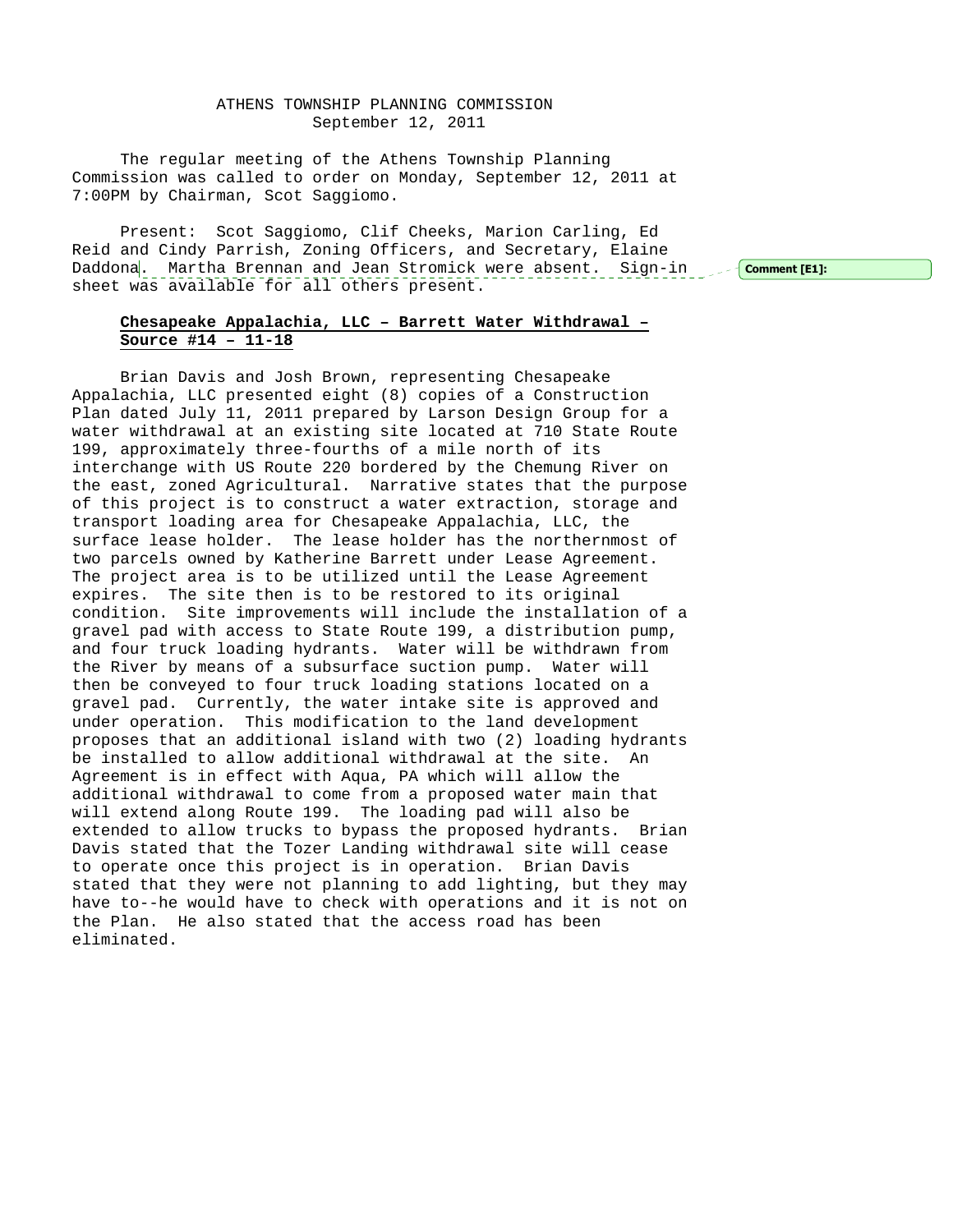Page 2 ATHENS TWP. PLANNING COMM'N September 12, 2011

Check #1583471 from Chesapeake Operating, Inc. in the amount of One Hundred (\$100.00) Dollars dated August 5, 2011 and received by Athens Township on August 29, 2011 was paid for filing fee along with Check #1585267 in the amount of Twentyfive (\$25.00) Dollars for the review fee and payable to the Bradford County Treasurer.

Motion for review by Clif Cheeks, second by Marion Carling for Preliminary Plan land development, and motion unanimously carried. A checklist was completed and the following deficiencies were noted:

- 1) On Page C-1 and C-2, need to show road right-of-way on the Plan--needs to be labeled ROW.
- 2) On Page C-1 & C-2, pavement width needs to be shown on the Plan.
- 3) Page C-2, sign needs to indicate "no right hand turn" for water trucks on the Plan.
- 4) On the detail Page, need to show detail on the new hydrant/pump being installed.
- 5) Need to show lighting for existing hydrants on the Plan.
- 6) Access road shown on the Plan needs to be removed.
- 7) On the Cover Page under General Notes, need to change #8 listed as Route 287 to Route 199.
- 8) On the Cover Page under #7, Conditional Use requirements needs to state that there is lighting on the site.
- 9) On the Cover Page under Conditional Use requirements, need to change hours of operation to 7:00AM to 11:00PM.
- 10) Need leaseholder signature on the Plan.

Motion by Marion Carling to recommend preliminary/final plan approval of the land development, contingent upon resolution of the deficiencies, to the Supervisors at their meeting to be held on September 28, 2011, second by Clif Cheeks, and motion unanimously carried.

### **Five Star Equipment, Inc.- #11-19**

David Young of Larson Design Group submitted eight (8) copies of a Preliminary Land Development Plan for and on behalf of Five Star Equipment, Inc., who was represented by Timothy J. Higley, dated August 18, 2011 and received by Athens Township on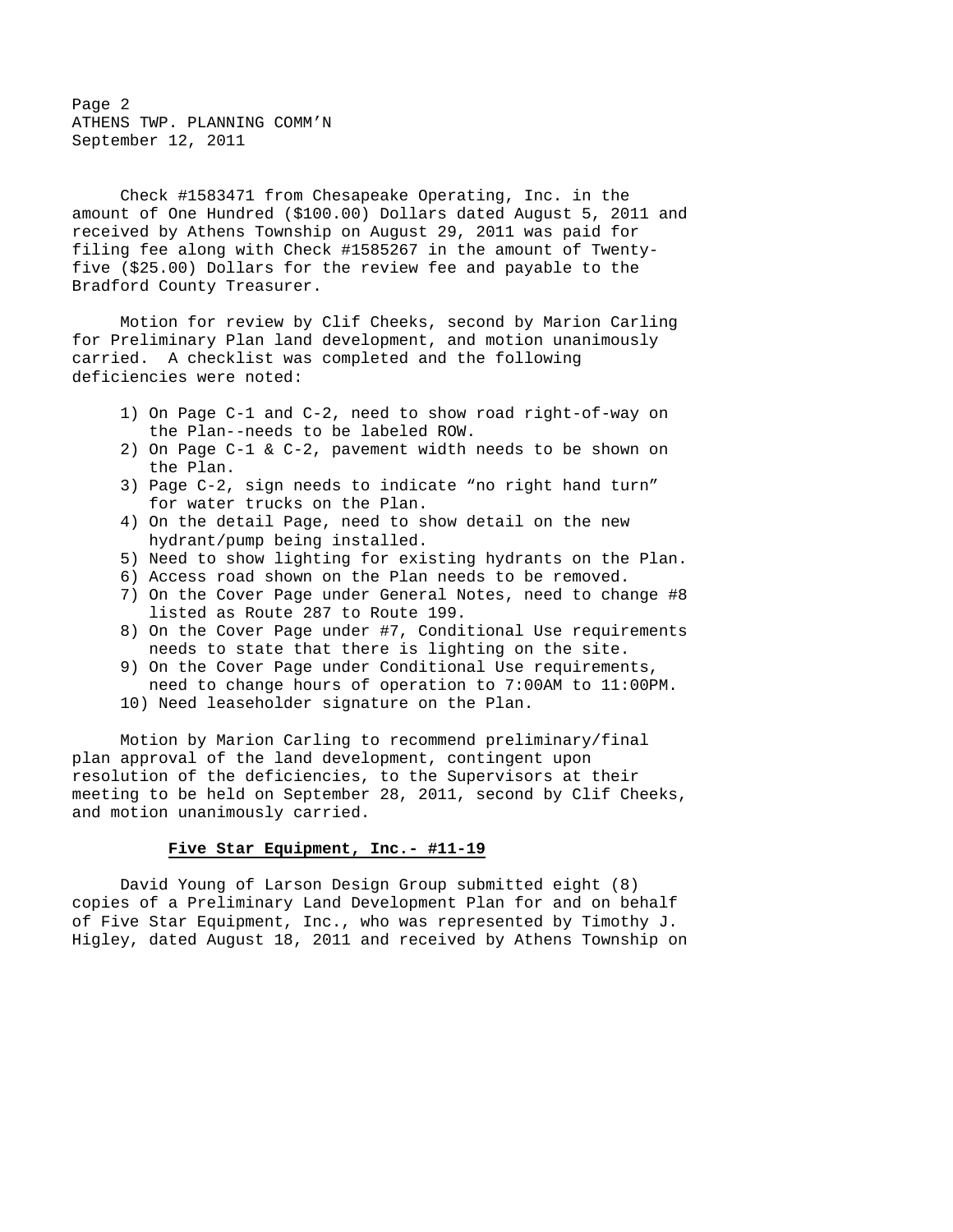Page 3 Athens Twp. Planning Comm'n September 12, 2011

August 23, 2011 for a land development located at 711 State Route 199 on west side of highway, zoned Commercial. The following documents were received: Land Development application with cover letter; Project Narrative; Preliminary Land Development drawings; Act 67 Notices; Authorization to Design Letter; NPDES Permit Application; PennDOT Highway Occupancy Permit Application; Copy of Deed; Erosion and Sediment Control Plan; PNDI Report; Post Construction Storm water Management Plan; Construction schedule and Probable Construction Cost Estimate.

Check #196519 from Five Star Equipment, Inc. in the amount of Three Hundred ninety-six and no/100 (\$396.00) Dollars dated August 30, 2011 was received by the Zoning Office on August 30, 2011 for the filing fee for the land development, and the balance due for the filing fee by Check #197066 in the amount of Seven Hundred four and no/100 dated August 30, 2011 and received by the Zoning Office on August 31, 2011 along with Check #3769 from David Young received on August 30, 2011 in the amount of Twenty-five (\$25.00) Dollars made payable to the Bradford County Treasurer for the review fee.

Narrative states the existing site is occupied by Five Star Equipment, Inc. on State Route 199 in Athens Township, Bradford County. The existing site is used as a construction equipment dealership and is occupied by a 4,960 square foot single story building with both bituminous and gravel parking drive areas. The proposed project involves site improvements for the gravel drive areas and a building addition of approximately 12,000 square feet under the proposed construction. The pavement areas will increase by 14,850 square feet (0.34 ac), concrete by 0.30 ac. Amd the building areas will increase by 12,000 square feet (0.28 ac). Dave Young stated no Highway Occupancy Permit or Bradford County Conservation District approval has been received as of this date. He also stated that six (6) drywells are to be placed on the site for better storm water management, and the site is currently connected to water and sewer.

Motion to review the Preliminary Plan for land development by Clif Cheeks, second by Marion Carling, and motion unanimously carried. A checklist was completed and the following deficiencies were noted: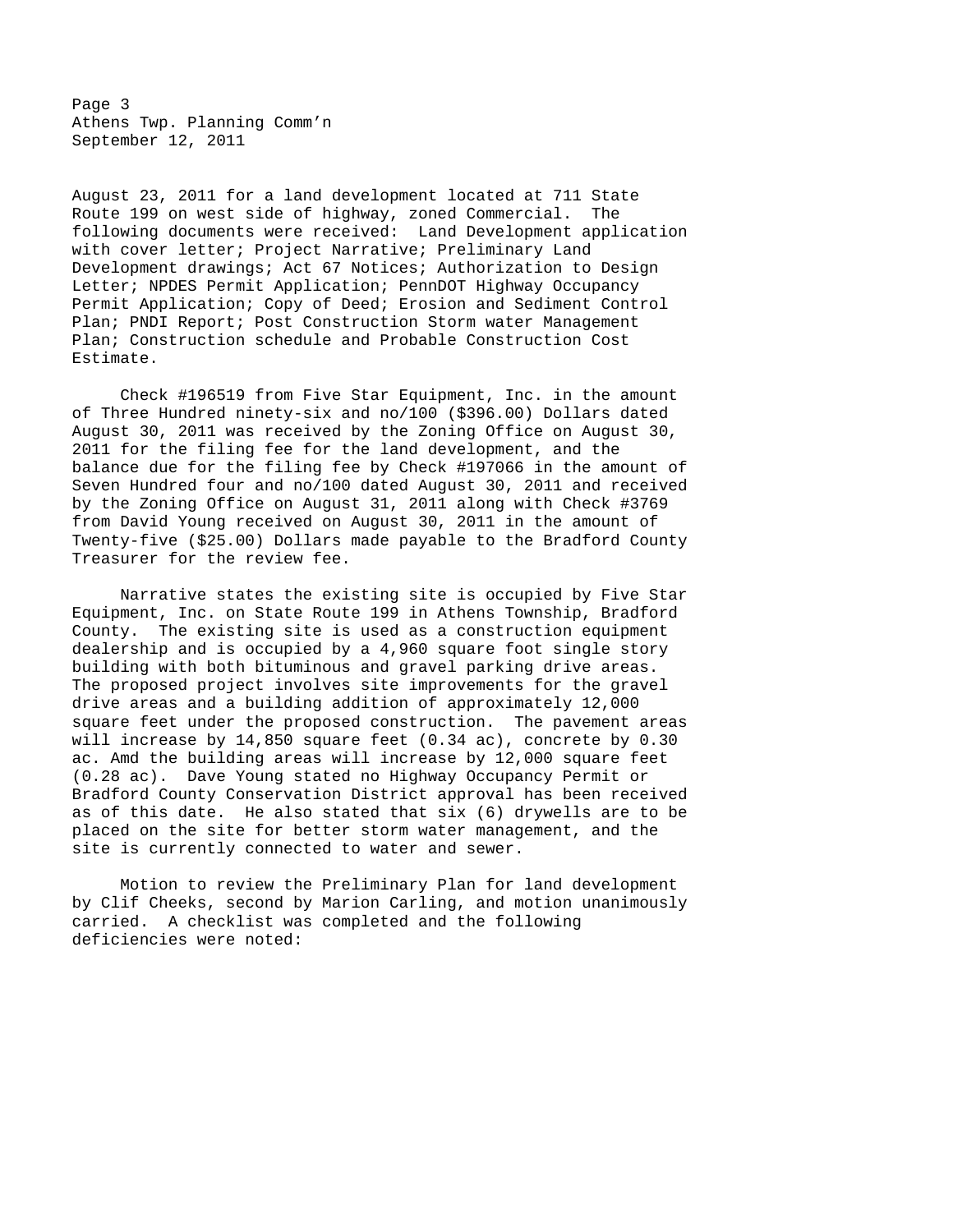Page 4 ATHENS TWP. PLANNING COMM'N September 12, 2011

- 1) On Page C-1 need to show and label water line and sewer easements.
- 2) Need Owner's signature on the Plan.
- 3) Need NPDES Permit approval.
- 4) On Cover Page, need corrected parking calculations to read 18.4 under "required".
- 5) Dates need to be corrected on the Construction Schedule.
- 6) Need Highway Occupancy Permit approval.
- 7) Cost Estimate needs to be updated.

Motion by Clif Cheeks, second by Marion Carling to recommend Preliminary Plan approval to the Supervisors, contingent upon resolution of the deficiencies, at their meeting to be held on September 28, 2011.

#### **Eastern Pennsylvania Supply Co. #11-20**

Raymond Earl, Branch Manager for Eastern Pennsylvania Supply Co., along with Willy Rowe of Middendorf Contracting, Inc. were present with a Survey Plan prepared by Butler Land Surveying, LLC dated August 24, 2011 for a land development located at 243 West Pine Street, Athens Township, PA and zoned Residential Urban.

 Mr. Earl stated that this project is an expansion of their existing building located at 243 West Pine Street for needed storage, and the black top area around the site will be removed and expanded for the addition by the Contractor, Middendorf Contracting, Inc. No Narrative was submitted with the application for land development. Documents received by the Zoning Office on August 29, 2011 are as follows: Application for review of Land Development; Authorization from W.H. Conyngham & Co.,Inc., owner, to Raymond Earl to act for applicant; Storm water statement from contractor, M.R. Dirt; Copy of Deed; Copy of Decision dated June 27, 2011 from Athens Township Zoning Hearing Board re: Variance application; Survey map prepared by Butler Land Surveying, LLC dated August 8, 2011; Proposed Building and Parking Location Site Plan dated August 10, 2011 from McElwain Engineering; copies of filing and review fees payments.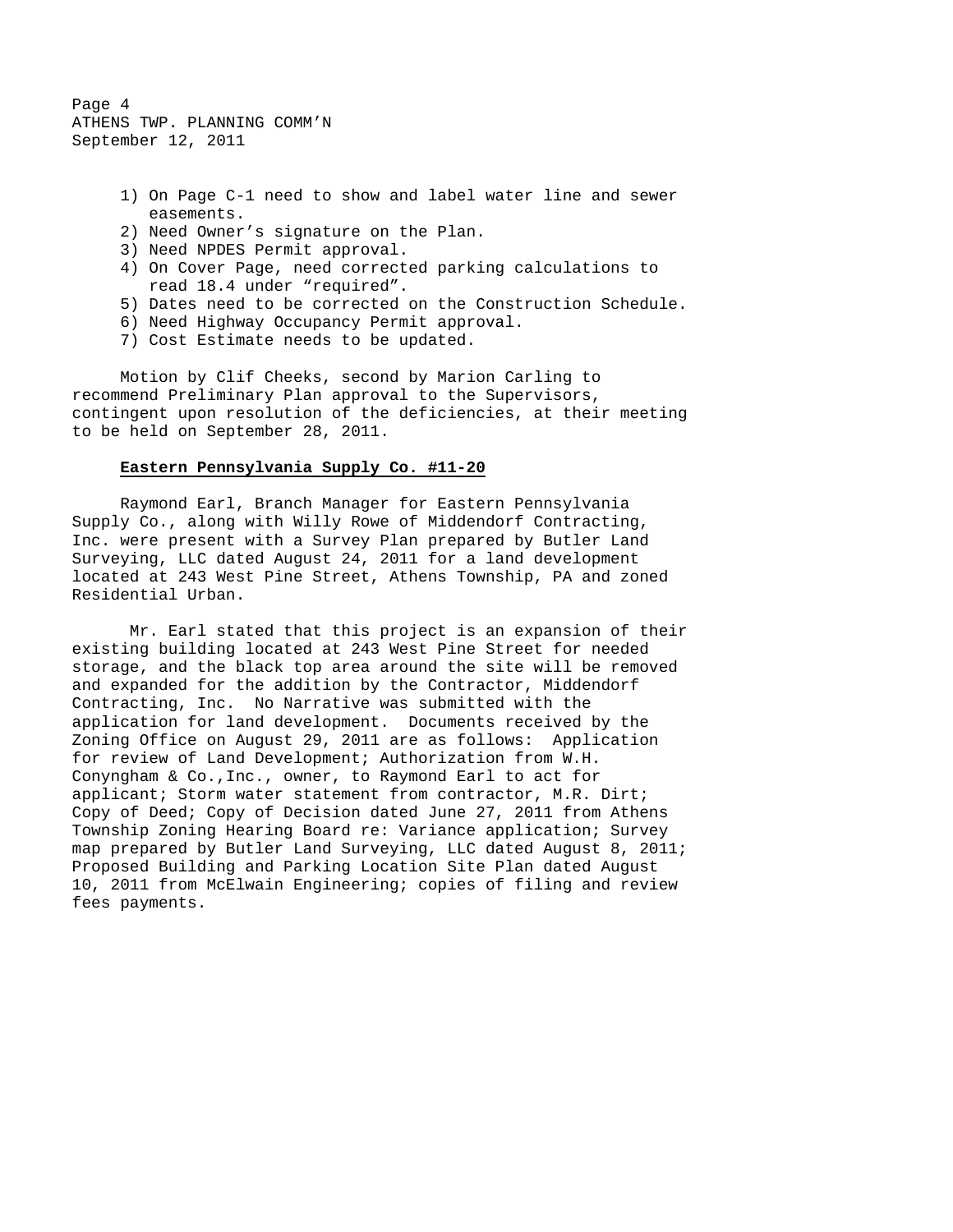Page 5 ATHENS TWP. PLANNING COMM'N September 12, 2011

Motion by Marion Carling to review for Preliminary/final Plan approval of the land development, second by Clif Cheeks, and motion unanimously carried. A checklist was completed and the following deficiencies were noted:

- 1) Need to change zoning classification on the survey should be noted "Commercial".
- 2) Show building setback lines on the Plan.
- 3) Need to provide a Narrative with the Plan.
- 4) Re-word notation on the Plan regarding the Ordinance setback--note the relief which was granted by the Athens Township Zoning Hearing Board regarding the parking and setbacks on June 27, 2011.
- 5) Show on the Plan the street right-of-ways and pavement widths from centerline.

Motion by Marion Carling for recommend preliminary/final plan approval, contingent upon resolution of the deficiencies, at their meeting to be held on September 28, 2011.

## **Dandy Mini Mart(White Wagon Rd/Wilawana Rd) Final Plan #09-01**

 David Young of Larson Design Group was present for Randy Watts, PE who was unable to attend the meeting, presented eight (8) copies of a Final Land Development Plan dated April 18, 2011 for the Dandy Mini-Mart Parking Lot Expansion located at the intersection of White Wagon Road and Wilawana Road. Documents submitted to the Zoning Office on August 29, 2011 are as follows: Application for review of land development; Developer's Agreement Stormwater Management Facilities Maintenance dated October 28, 2010 between Randy B./Nancy D. Williams, Landowners; Narrative and fees for filing and review.

 Check #0110584 from Williams Oil & Propane dated August 25, 2011 in the amount of One Hundred and no/100 (\$100.00)Dollars was received by the Zoning Office on August 30, 2011 for the filing fee along with Check #0110467 in the amount of Twentyfive and no/100 (\$25.00)Dollars made payable to the Bradford County Treasurer for the review fee.

 The Athens Township Supervisors granted Preliminary Plan approval of this land development on February 25, 2009. A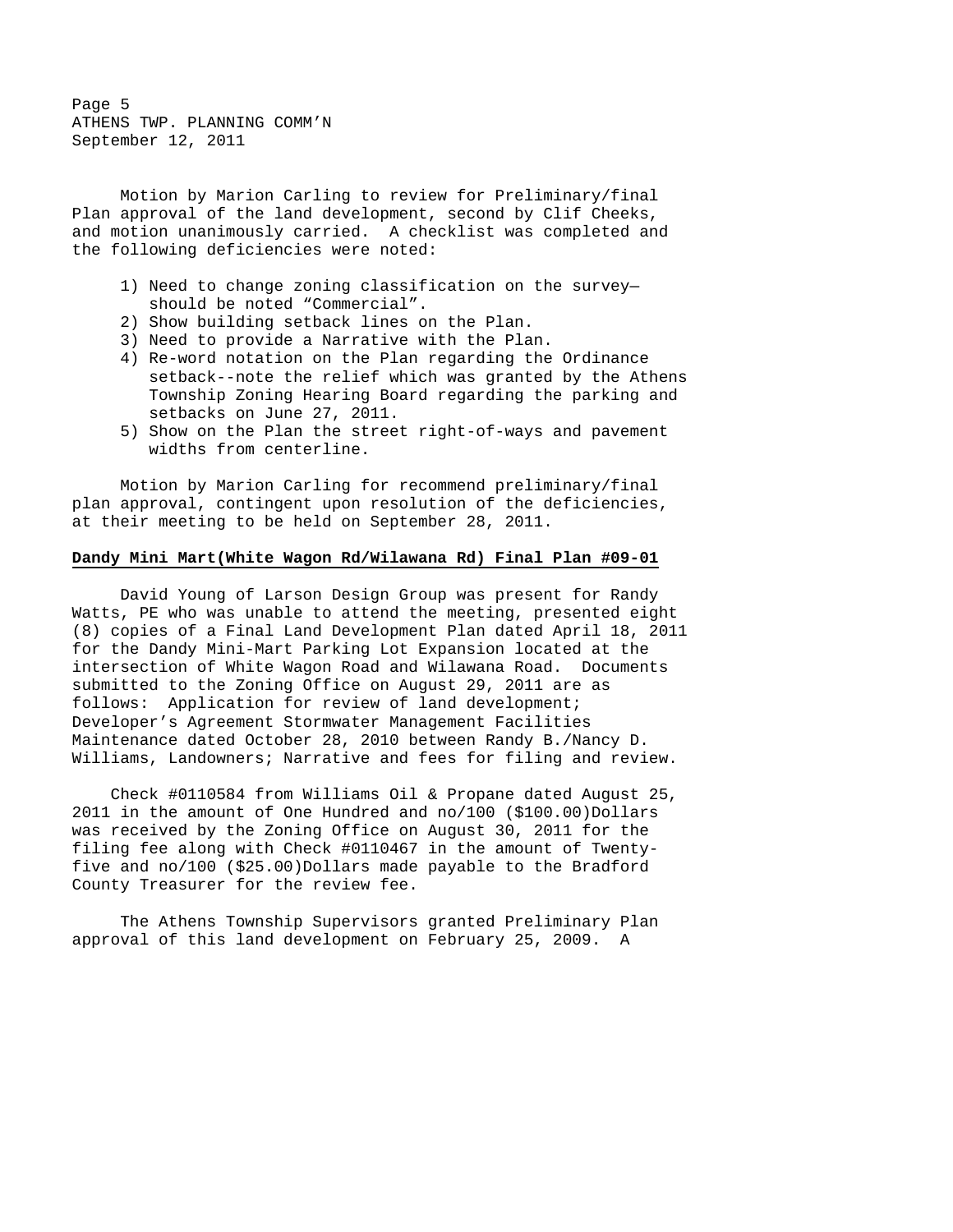Page 6 ATHENS TWP. PLANNING COMM'N September 12, 2011

review of this Final Plan was done and the following deficiencies were noted:

- 1) Need to show the parking and building setback lines.
- 2) Need to note the date of the Preliminary Plan approval by the Supervisors.
- 3) General Note #1 needs to be modified.

 Motion by Clif Cheeks to recommend Final Plan approval to the Supervisors, contingent upon resolution of the deficiencies, at their meeting to be held on September 28, 2011, second by Marion Carling and motion unanimously carried.

## **Dandy Mini Mart (White Wagon Rd/Wilawana Rd) Parking Lot Expansion #11-11**

 David Young of Larson Design Group presented eight (8) copies of a Land Development Plan for Randy Watts, PE who was unable to attend the meeting for Dandy Mini Marts, Inc. dated August 26, 2011 and received by Athens Township on August 29, 2011. The following documents were received: Application for review of land development; Site Plan drawing; Copy of Deed; Copy of Power of Attorney to Larson Design Group from owner; E & S Narrative; PNDI Report; Construction Schedule; Project Cost Estimate; First Floor Architectural Plans; "Will Serve" letter from Valley Energy; Building elevation; and Variance documentation from Athens Township Zoning Hearing Board.

 Check #0145871 from Dandy Mini Marts, Inc. dated April 14, 2011 in the amount of Two Hundred and no/100 (\$200.00) Dollars for the filing fee was received by Athens Township on April 19, 2011 along with Check #0145872 in the amount of Twenty-five and no/100(\$25.00)Dollars made payable to the Bradford County Treasurer for the review fee.

 Motion by Clif Cheeks to review for Preliminary Plan approval, second by Marion Carling, and motion unanimously carried. A checklist was completed and the following deficiencies were noted:

 1) Need to show entire water and sewer lines on the Plan. 2) Need to show natural gas lines on the Plan.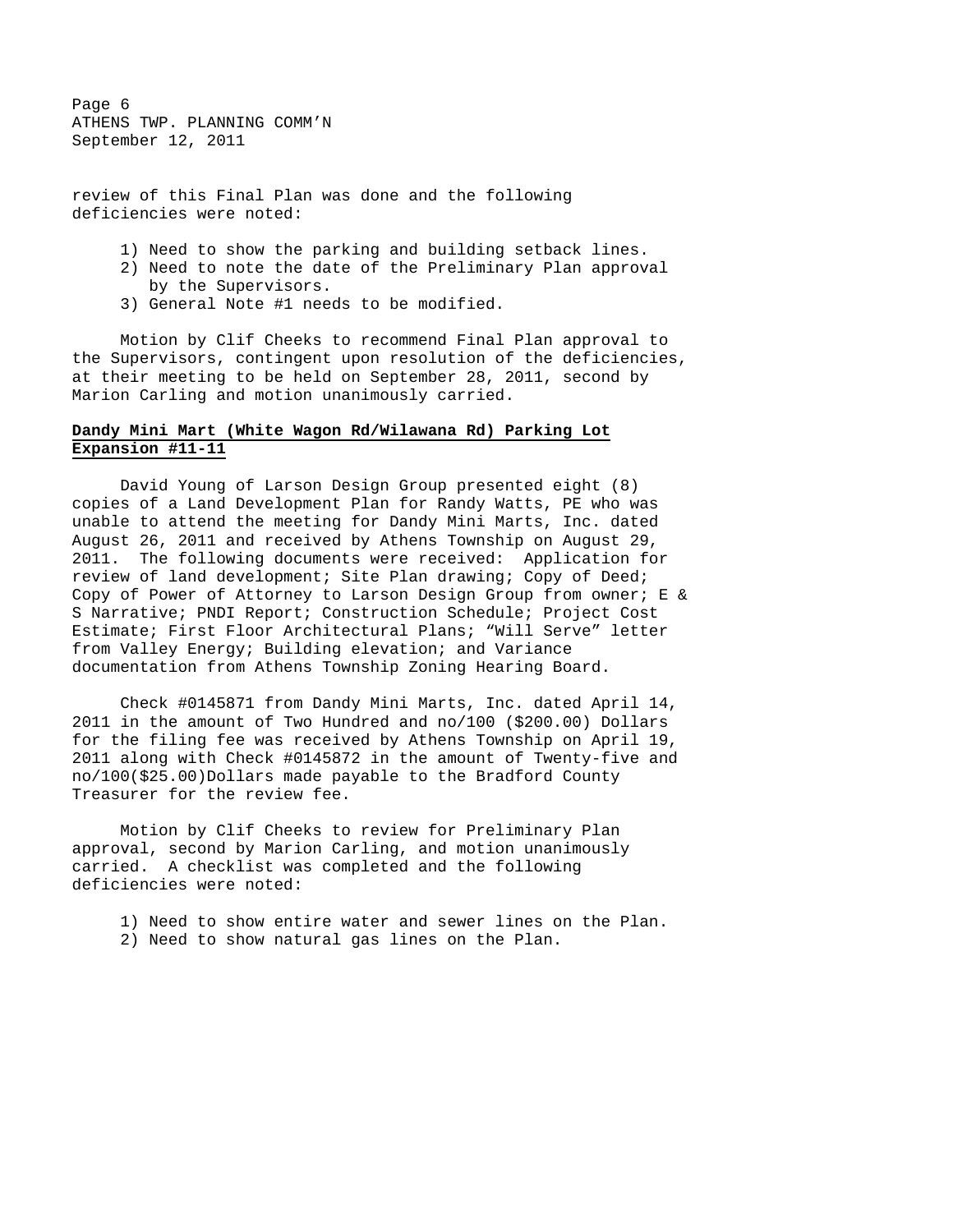Page 7 ATHENS TWP. PLANNING COMM'N September 12, 2011

- 3) Need to show the loading areas of the fuel tanks on the Plan.
- 4) Drive lanes behind the store need to be stated as twenty-four (24) feet.
- 5) Units shown on the back sidewalk need to be identified on the Plan.
- 6) Parking spaces in front of the store need to be shown as 10 by 20.
- 7) Need to show a loading zone on the Plan.
- 8) Need approval from the Athens Township Sewer Authority.
- 9) Show walkway around the building on the Plan.
- 10) Show curb cut-out ramps for handicap access on the Plan.
- 11) Need to add one (1) handicap space on the Plan.
- 12) Need to label right-of-way and pavement widths on the Plan.
- 13) On Cover Page under Zoning Information, proposed sideyard space needs to be shown as 150 ft. on the Plan.
- 14) Need to show proposed lot lines by bearings and distances.
- 15) Need signature of the Engineer on the raised seal.
- 16) Need approved E&S Plan from Bradford County Conservation Department.

 COMMENTS: 1) The Planning Commission would recommend a fence around the pond on the north side of the property.

 2) The Planning Commission would recommend directional arrows being placed on the ground for better traffic flow.

 Motion by Clif Cheeks, second by Marion Carling to recommend Preliminary Plan approval to the Supervisors, contingent on the Plan corrections being made by September 16, 2011 and motion unanimously carried.

## **Aqua Resources, Inc. – Conditional Use Review**

 The Athens Township Supervisors requested the Planning Commission to review the application of Aqua Resources, Inc. by letter dated August 31, 2011 for a Conditional Use Hearing to locate a water withdrawal facility on Riverside Drive in Athens Township. This facility will be a filling site for gas industry water trucks.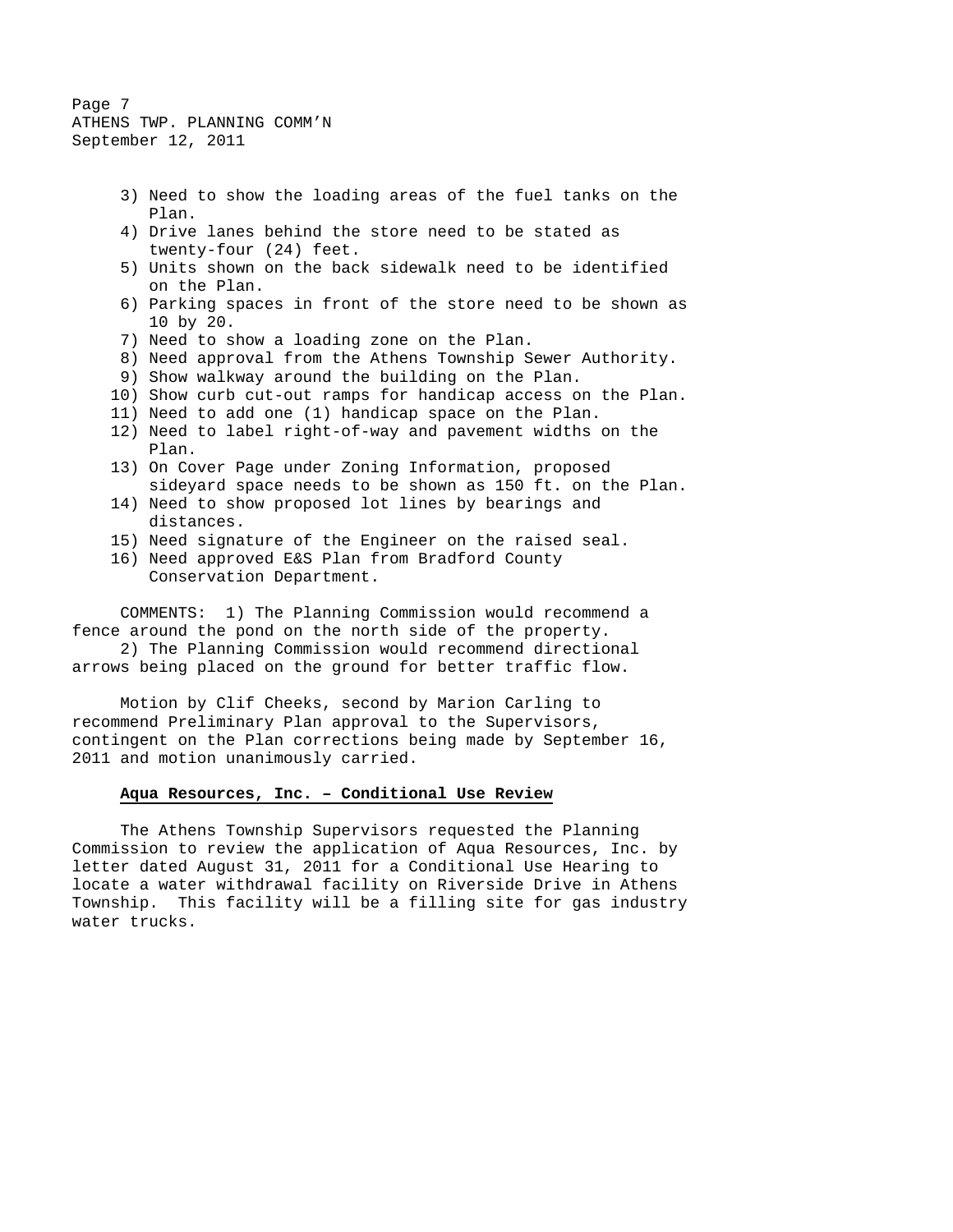Page 8 ATHENS TWP. PLANNING COMM'N September 12, 2011

COMMENTS following review:

- 1) Concerned with the steepness of the exit ramp.
- 2) Concerned with the widths of the entrance drive and access drive to the site.
- 3) Concern with the ability to properly stay within the lane on the roadway when exiting on to State Route 1043.
- 4) Concern with the proximity of exit from the site in relation to residential driveways.
- 5) Concern with the noise levels with the types of pumps, estimated truck count and operating hours.

 The Athens Township Supervisors requested the Planning Commission to review the application of Glenn O. Hawbaker, Inc. for a Conditional Use Hearing for a Surface Water Withdrawal facility located on Route 220 south of and adjacent to their existing asphalt facility in Athens Township.

COMMENTS following review:

 There was no adverse comment to this application by the Planning Commission.

Motion by Clif Cheeks to accept the minutes of August 1, 2011 as read, second by Marion Carling, and motion unanimously carried.

Correspondence was reviewed.

The workshop meeting for September will be held on Tuesday, September 27, 11 at 10:00AM.

Meeting was adjourned at 11:10PM by Chairman Saggiomo, as there was no further business to discuss.

Respectfully submitted,

Elaine Daddona, Secretary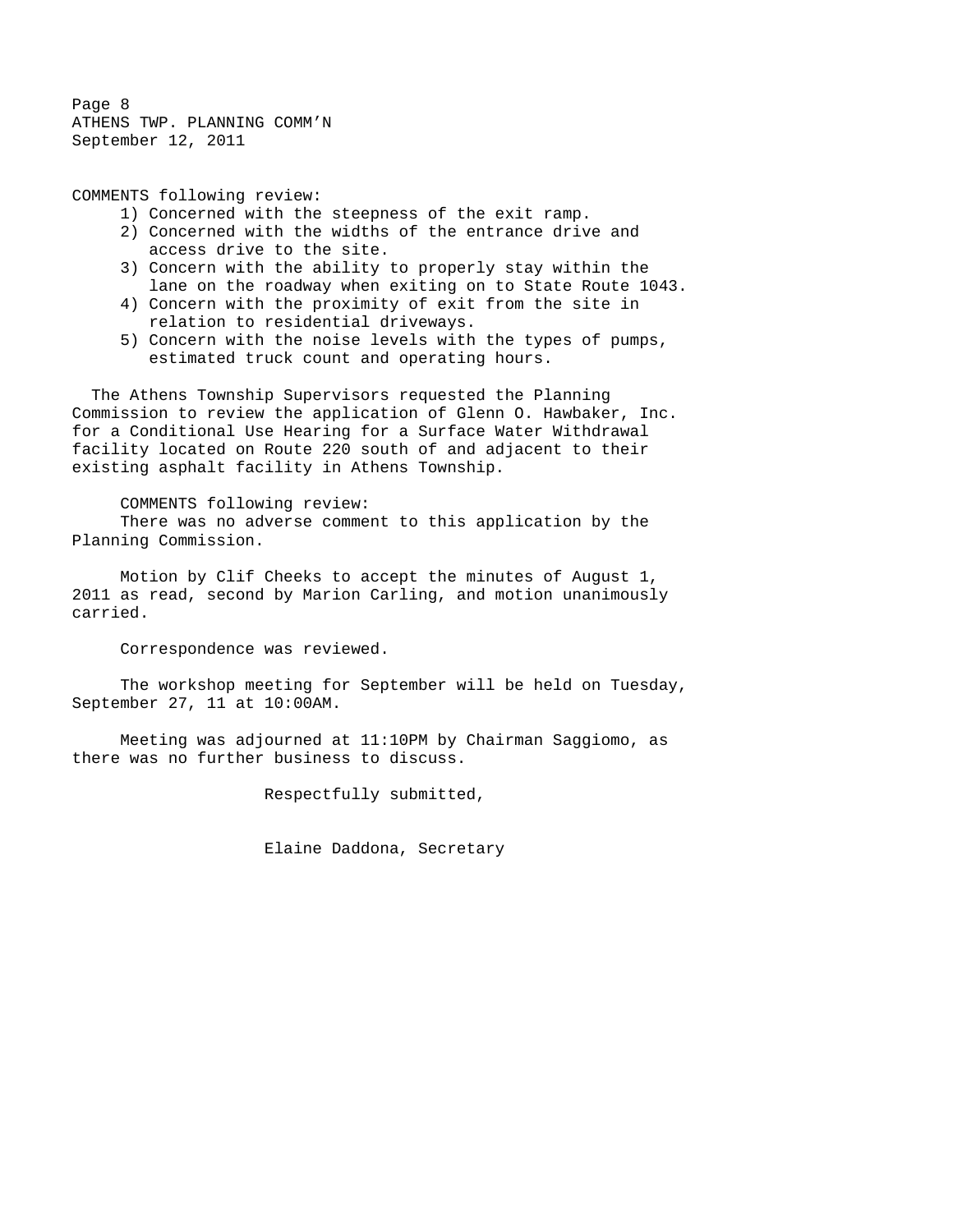## ATHENS TOWNSHIP PLANNING COMMISSION October 3, 2011

The regular meeting of the Athens Township Planning Commission was called to order on Monday, October 3, 2011 at 7:00PM by Chairman, Scot Saggiomo. Chairman Saggiomo stated that a Workshop was held by the Planning Commission on September 25, 2011 to review the documents which had been submitted and that no decisions were made at that time and was informational only.

Present: Scot Saggiomo, Clif Cheeks, Martha Brennan, Marion Carling, Jean Stromick, Ed Reid, Zoning Officer, and Secretary, Elaine Daddona. Sign-in sheet was available for all secomment [E1]: others present.

### **Glenn O. Hawbaker, Inc.– #11-21**

Carl Bankert, appointed representative of the applicant, Glenn O. Hawbaker, Inc., and presented eight (8) copies of a Lot Consolidation Plan prepared by Hawbaker Engineering dated August 25, 2011 and received by Athens Township on September 16, 2011. Narrative states that Glenn O. Hawbaker, Inc. owns a 129.18 acre tract located on Route 220 located south of and adjacent to the existing asphalt facility. Tax parcel 9-33-142, and 9-33-142-2 is zoned Industrial on the western side of Route 220, zoned Commercial from the eastern side of State Route 220 to the railroad tracks and Agricultural from the railroad to the Susquehanna River. This parcel is currently planted in crop and is wooded closer to the River. Tax parcel 9-33-132-2 is zoned Industrial. This parcel currently has a mining operation and asphalt plant on it. The surrounding land to the north is open field, to the south is crop, and the River is east and the railroad is to the west. The applicant is requesting to consolidate these parcels into one parcel. The applicant is the landowner and operator of the lot consolidation. Also submitted was a signed letter dated September 30, 2011 from Daniel R. Hawbaker, President of Glenn O. Hawbaker, Inc., appointing Carl Bankert as the authorized representative with regard to the lot consolidation requested.

Check #003474 in the amount of One Hundred (\$100.00) Dollars from Hawbaker Engineering, LLC was received on September 16, 2011 for the filing fee for the subdivision/lot consolidation, and Check #1050 in the amount of Twenty-five (\$25.00) Dollars from Glenn O. Hawbaker, Inc. dated September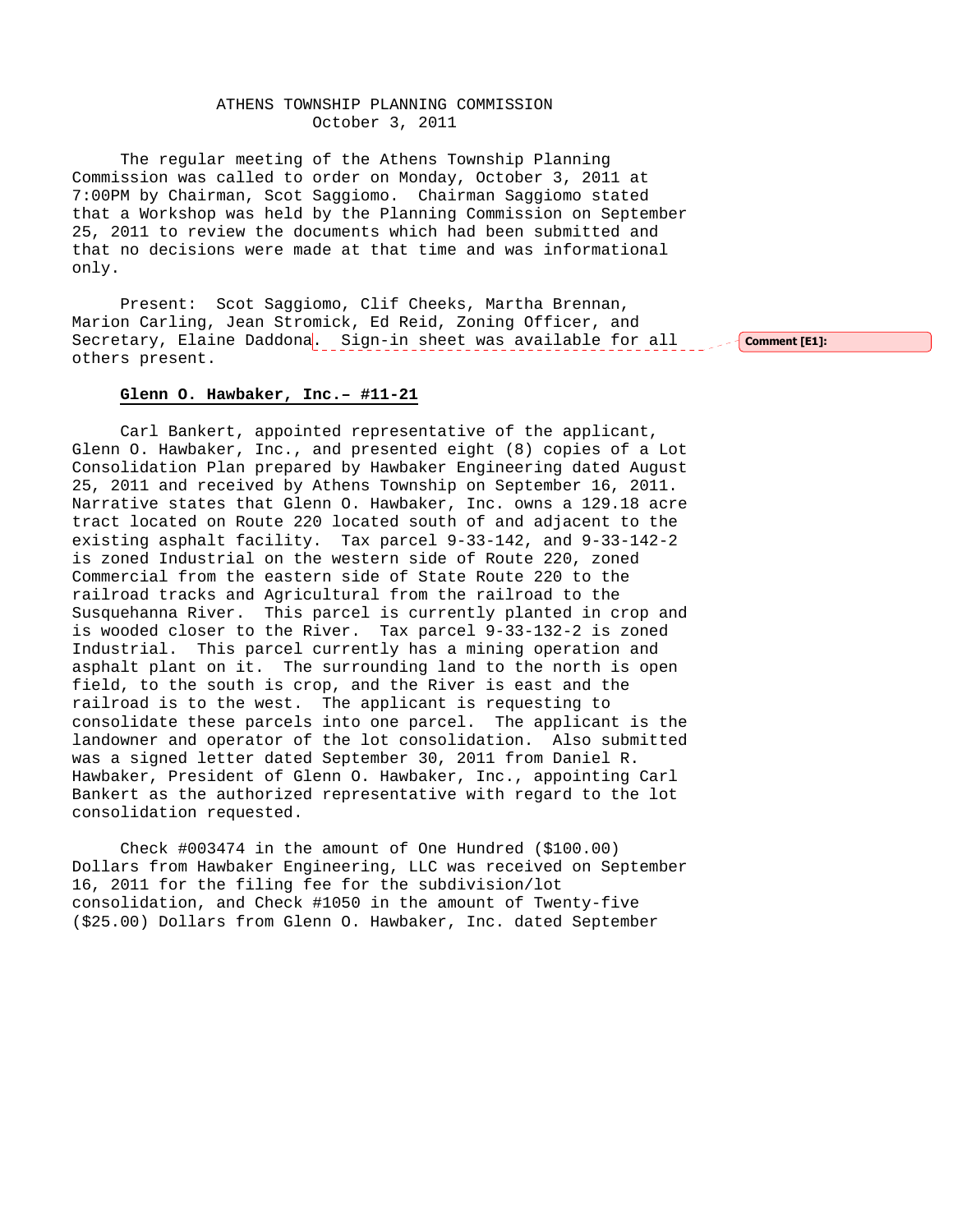22, 2011 made payable to the Bradford County Treasurer for the Bradford County Planning review fee. Page 2 ATHENS TWP. PLANNING COMM'N October 3, 2011

Motion for review by Clif Cheeks, second by Marion Carling for Preliminary Plan land development, and motion unanimously carried. A checklist was completed and the following deficiencies were noted:

- 1) Need to identify the zoning classifications and change the setbacks accordingly on the Plan.
- 2) Need to complete the double line that identifies the rail line on the Plan and add this to the legend.
- 3) Need to show the pavement width on the Plan.
- 4) Need to show the electric utility easement on the Plan.
- 5) Need to add address of the owner on the title block of the Plan.
- 6) Need to add the approval block of the Planning Commission to the Plan.
- 7) Need to show the floodplain on the Plan, and the wetlands added to the legend also.
- 8) Need a signature on the acknowledgment statement of the Plan.
- 9) Need a raised seal and signature of the Engineer on the Plan.
- 10) Narrative and tax parcel numbers do not match on the Plan.

Motion by Martha Brennan to recommend preliminary plan approval of the land development, contingent upon resolution of the deficiencies, to the Supervisors at their meeting to be held on October 26, 2011, second by Clif Cheeks, and motion unanimously carried.

# **Chesapeake Athens Office Complex/Subdivision #11-22**

Josh Brown representing Chesapeake Appalachia for the Chesapeake Land Development Company presented eight (8) copies of a Preliminary Land Development Plan for Final Subdivision on lands of Raven Holding Company, LLC prepared by Christopher P. Iachini, P.L.S. of Larson Design Group and dated September 22, 2011,received by Athens Township on September 26, 2011. This application is for a proposed lot addition of the Chesapeake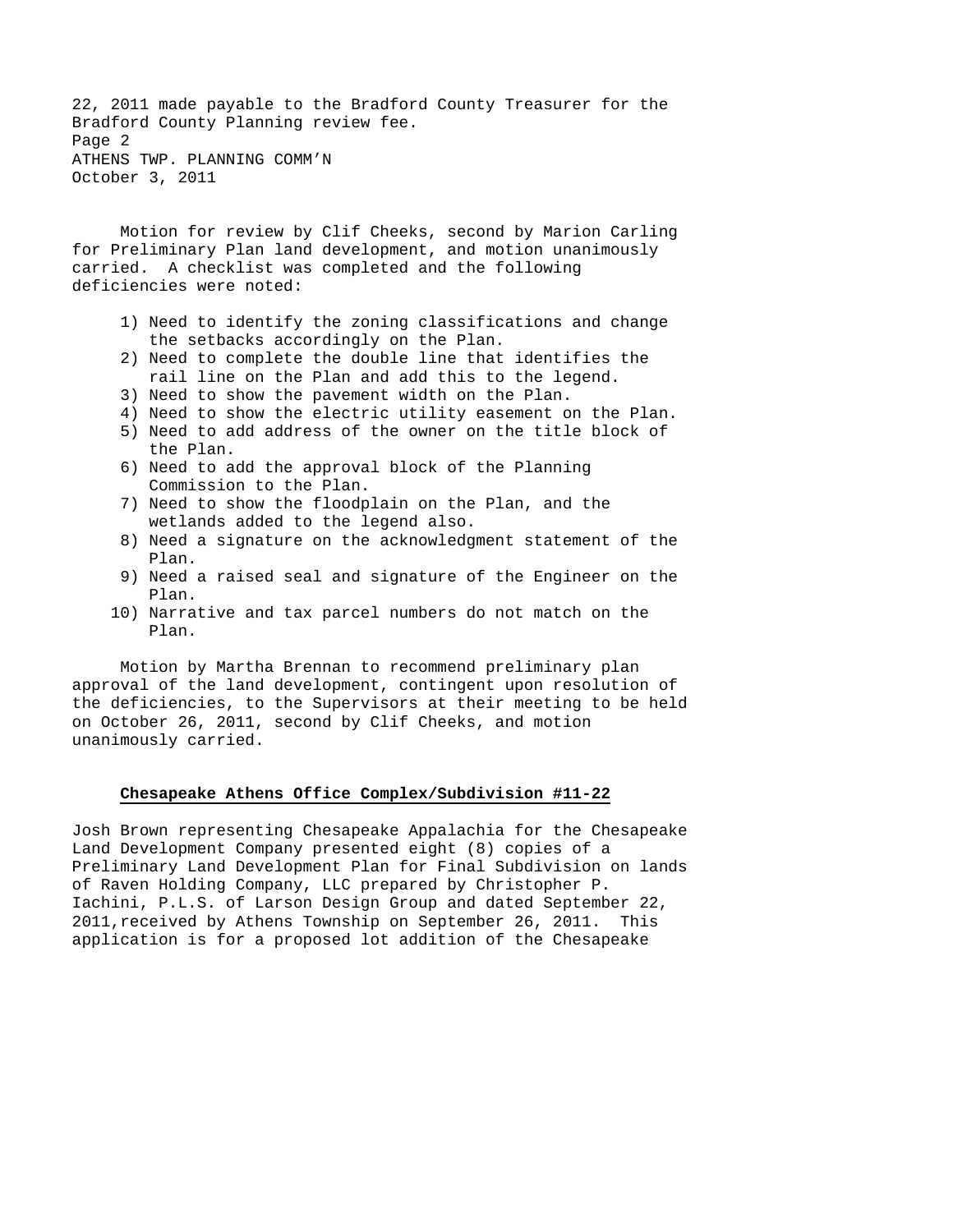Athens Office Complex located on Mile Lane Road and Lamoka Road, zoned Industrial. Page 3 ATHENS TWP. PLANNING COMM'N October 3, 2011

 Check #081009 from Larson Design Group, dated August 24, 2011 in the amount of Four Hundred twenty-five and no/100 (\$425.00) Dollars was received by Athens Township on September 1, 2011 for the filing fee, along with Check #3770 from David W./Lisa L. Young in the amount of Twenty-five and no/100 (\$25.00) Dollars made payable to the Bradford County Treasurer for the review fee.

 Motion by Clif Cheeks to review the Plan for preliminary/final plan approval, second by Martha Brennan, and motion unanimously carried. A checklist was completed and the following deficiency was noted:

1) Need Owner's signature on the Plan.

 Motion to recommend Preliminary Plan approval to the Supervisors at their meeting to be held on October 26, 2011 contingent on resolution of the deficiency, and motion unanimously carried.

#### **Chesapeake Athens Office Complex-Subdivision by Lease #11-14**

 Josh Brown representing Chesapeake Appalachia for the Chesapeake Land Development Company presented the Plan for the Subdivision by Lease revision for a five lot subdivision which had been granted preliminary and final plan approval by the Board of Supervisors on July 27, 2011 and recorded at the Bradford County Courthouse, Instrument Number 201119533, Book #51 and Page #27 in the office of the Register and Recorder on August 3, 2011.

 Motion by Clif Cheeks to review the Subdivision by Lease Plan for preliminary/final plan approval, second by Marion Carling, and motion unanimously carried. A checklist was completed and the following deficiencies were noted:

- 1) Need Owner's signature on the Plan.
- 2) Need the signature blocks for Planning Commission and Supervisors on the Cover Page.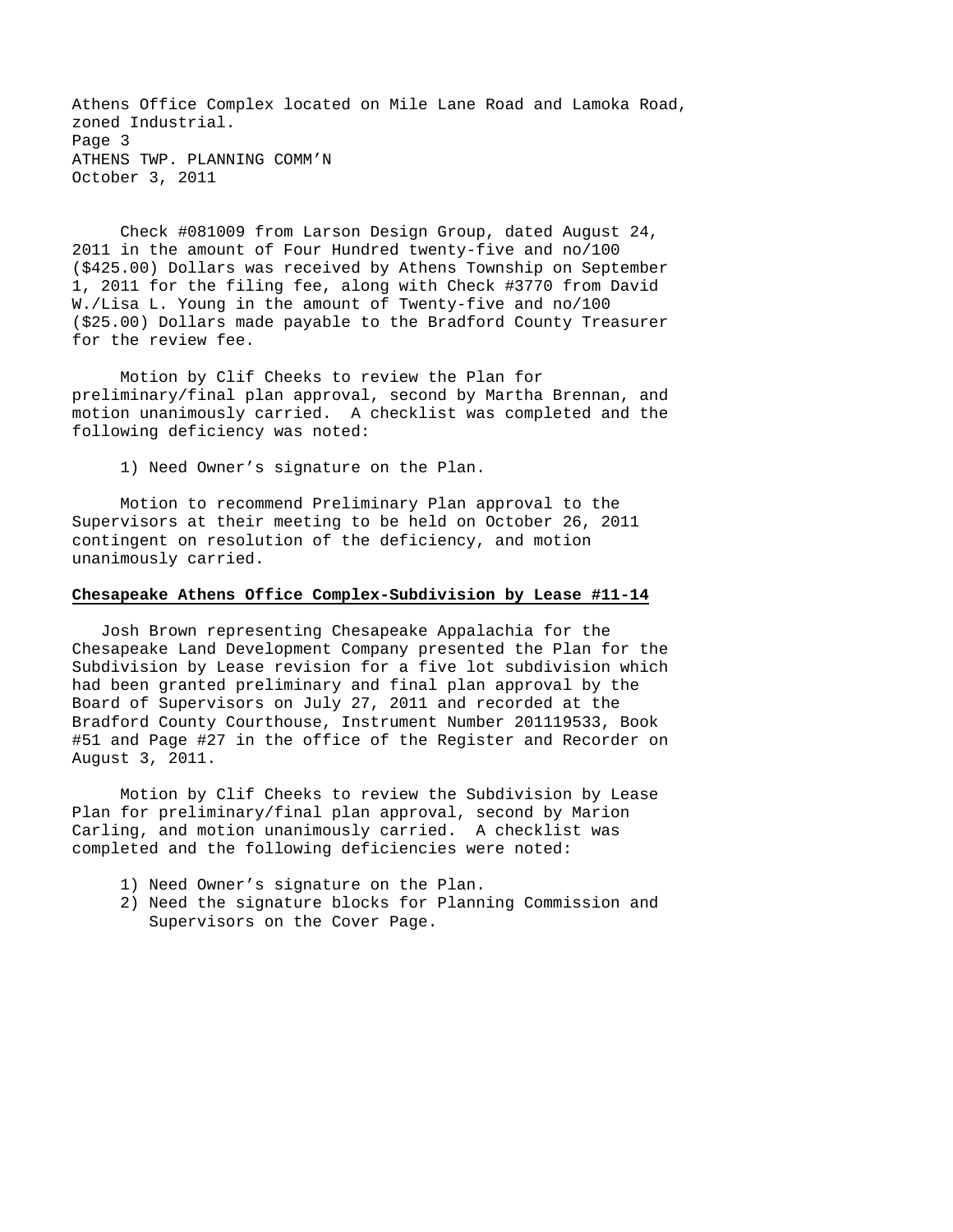Motion by Clif Cheeks to recommend preliminary/final plan approval to the Supervisors at their meeting to be held on Page 4 ATHENS TWP. PLANNING COMM'N October 3, 2011

October 26, 2011 contingent upon resolution of the deficiencies, second by Martha Brennan, and motion unanimously carried.

### **Other**

 Discussion was held with Josh Brown regarding a special meeting being set for the review of Chesapeake Athens Office Complex, Phases 1 through 5. The meeting is set for Thursday, October 13, 2011 at 6:30PM and will be held for the express purpose of reviewing the Phases.

Correspondence was reviewed.

Motion by Clif Cheeks to approve the Minutes of September 12, 2011 as read, second by Marion Carling, and motion carried.

The workshop meeting for November will be held on Tuesday, November 1, 2011 at 10:00AM.

Meeting was adjourned at 8:15PM by Chairman Saggiomo, as there was no further business to discuss.

Respectfully submitted,

Elaine Daddona, Secretary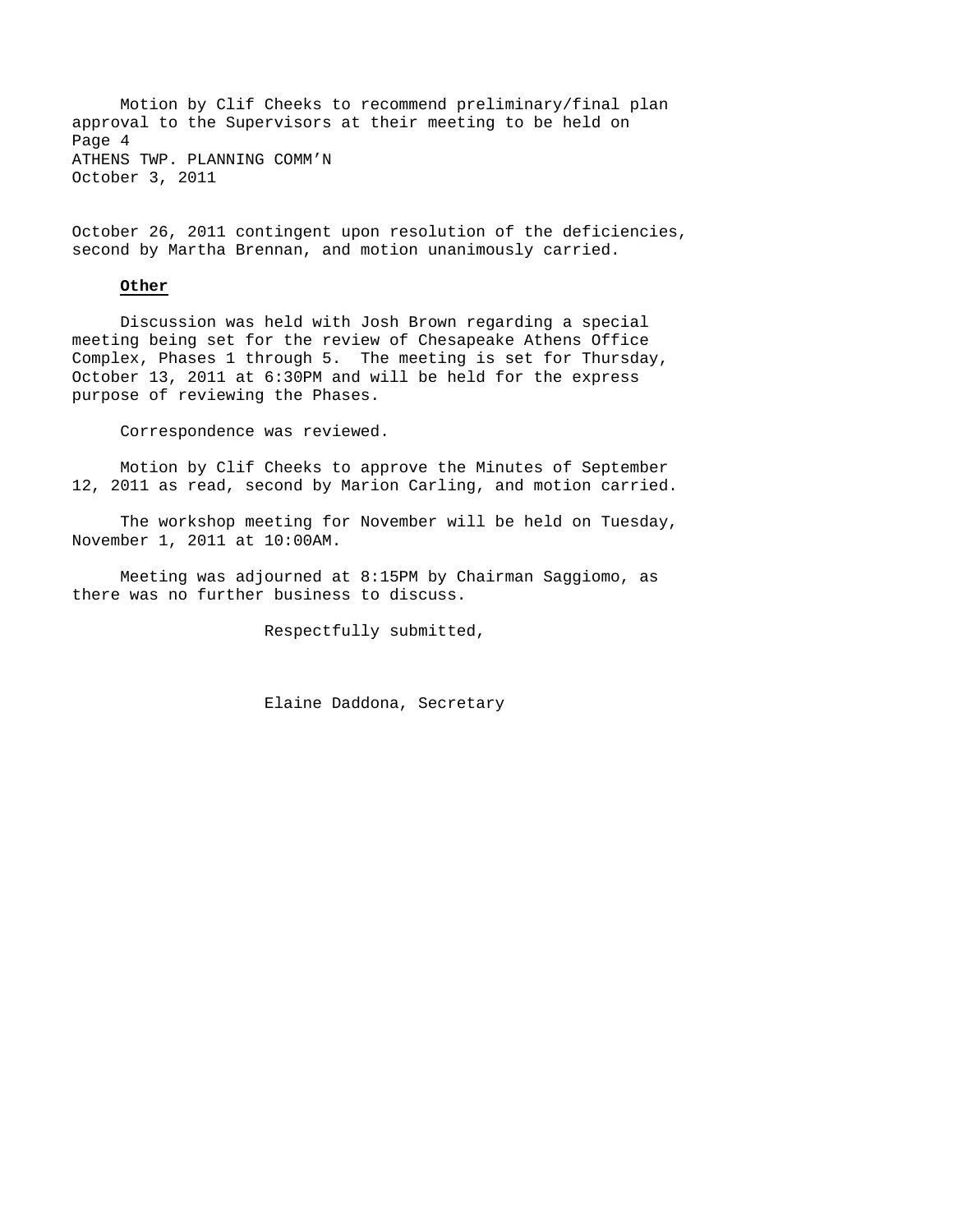# ATHENS TOWNSHIP PLANNING COMMISSION Special Meeting October 13, 2011

The special meeting of the Athens Township Planning Commission was called to order on Thursday, October 13, 2011 at 7:00PM by Chairman, Scot Saggiomo. Chairman Saggiomo stated that numerous Workshops had been held by the Planning Commission to review the documents which had been submitted and that no decisions were made at that time and was informational only.

Present: Scot Saggiomo, Clif Cheeks, Marion Carling, Jean Stromick, Ed Reid, Zoning Officer, Cindy Parrish, Assistant Zoning Officer and Secretary, Elaine Daddona. Martha Brennan was absent. Sign-in sheet was available for all others present.

## **Chesapeake Athens Office Complex - Phase 1 #11-04**

 David Young, P.E. of Larson Design Group, representing Chesapeake Appalachia for the Chesapeake Land Development Company, presented eight (8) copies of a revised Preliminary Land Development Plan for Preliminary Plan approval dated September 22, 2011, received by the Athens Township Zoning Office on September 23, 2011. This application is for Phase 1 of the Chesapeake Athens Office Complex located on Mile Lane Road and Lamoka Road, zoned Industrial.

 Narrative states that this project consists of the First Phase of the Chesapeake Athens Office Complex which includes construction of a contractor's offices and shop building, associated parking, utilities and site amenities on 17.75 acres of the 103.32 acre parcel as shown on the proposed Site Plan. The development parcel is being "subdivided by lease" concurrently.

 It should be noted that this Phase was previously approved in a different configuration, while the buildings have stayed in their original location. The bulk of the laydown yard is on the north of the buildings instead of the east as previously approved.

 Access to the project will be gained through the installation of two new driveways on Lamoka Road. All necessary site utilities are available at the site. Minor extensions will be required for the water, sewer, electric, telephone and gas in order for each of them to service the project site.

Comment [E1]: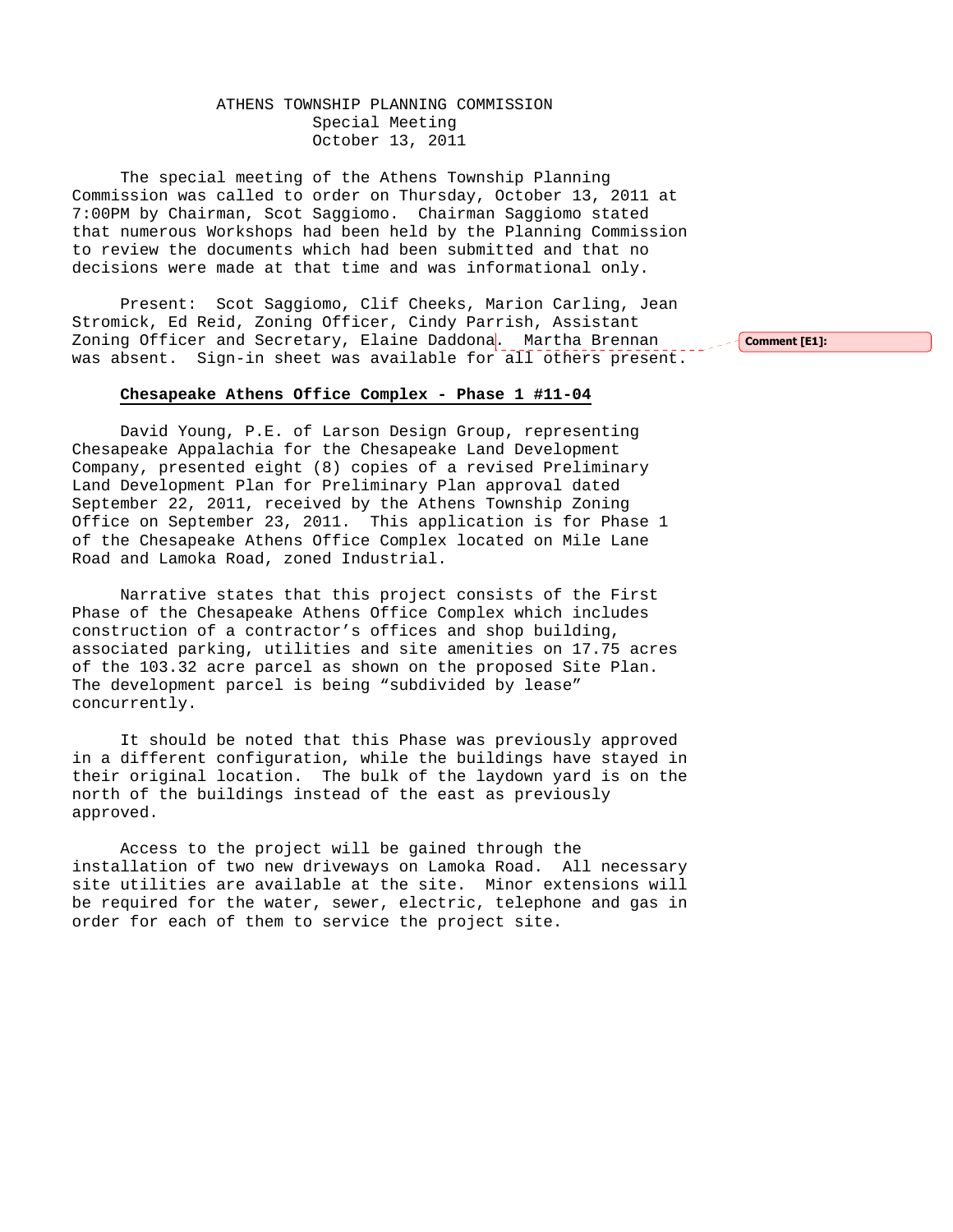Page 2 ATHENS TWP. PLANNING COMM'N October 13, 2011

 The majority of the Phase 1 project site will be a gravel surfaced equipment laydown yard. Access to the yard will be through gates in the chain link fence surrounding the laydown yard. Stormwater management will be handled through the installation of a subsurface drainage infiltration system.

 Mr. Young states that the substation for the electric is not yet installed and will go down through the 20 foot wide easement. Tri-County Electric Cooperative will be servicing the entire development. He states that Road "B" (King Lane) will be paved and the width of the pavement will be 28 feet with no shoulders.

 Skip Schneider, the Township Engineer, discussed his comments with the Planning Commission, stating that the Plan was in conformance with the Ordinances and the Storm water Plan is sufficient for drainage.

 Motion by Clif Cheeks to review the Plan for preliminary plan approval, second by Jean Stromick, and motion unanimously carried. A checklist was completed and the following deficiencies were noted:

- 1) Need raised seal of the Engineer on the Plan.
- 2) Need Owner's signature on the Plan.

 Motion by Marion Carling, second by Clif Cheeks to recommend Preliminary Plan approval to the Supervisors at their meeting to be held on October 26, 2011 contingent on resolution of the deficiencies, and motion unanimously carried.

#### **Chesapeake Athens Office Complex-Phase 5 #11-23**

 David Young, P.E. of Larson Design Group representing Chesapeake Appalachia for the Chesapeake Land Development Company presented eight (8) copies of the revised Plan for Phase 5 of the Chesapeake Athens Office Complex located on Mile Lane Road and Lamoka Road, dated September 12, 2011 and received by Athens Township Zoning Office on September 15, 2011.

 Project Narrative states that this project consists of the fifth phase of the Chesapeake Athens Office Complex which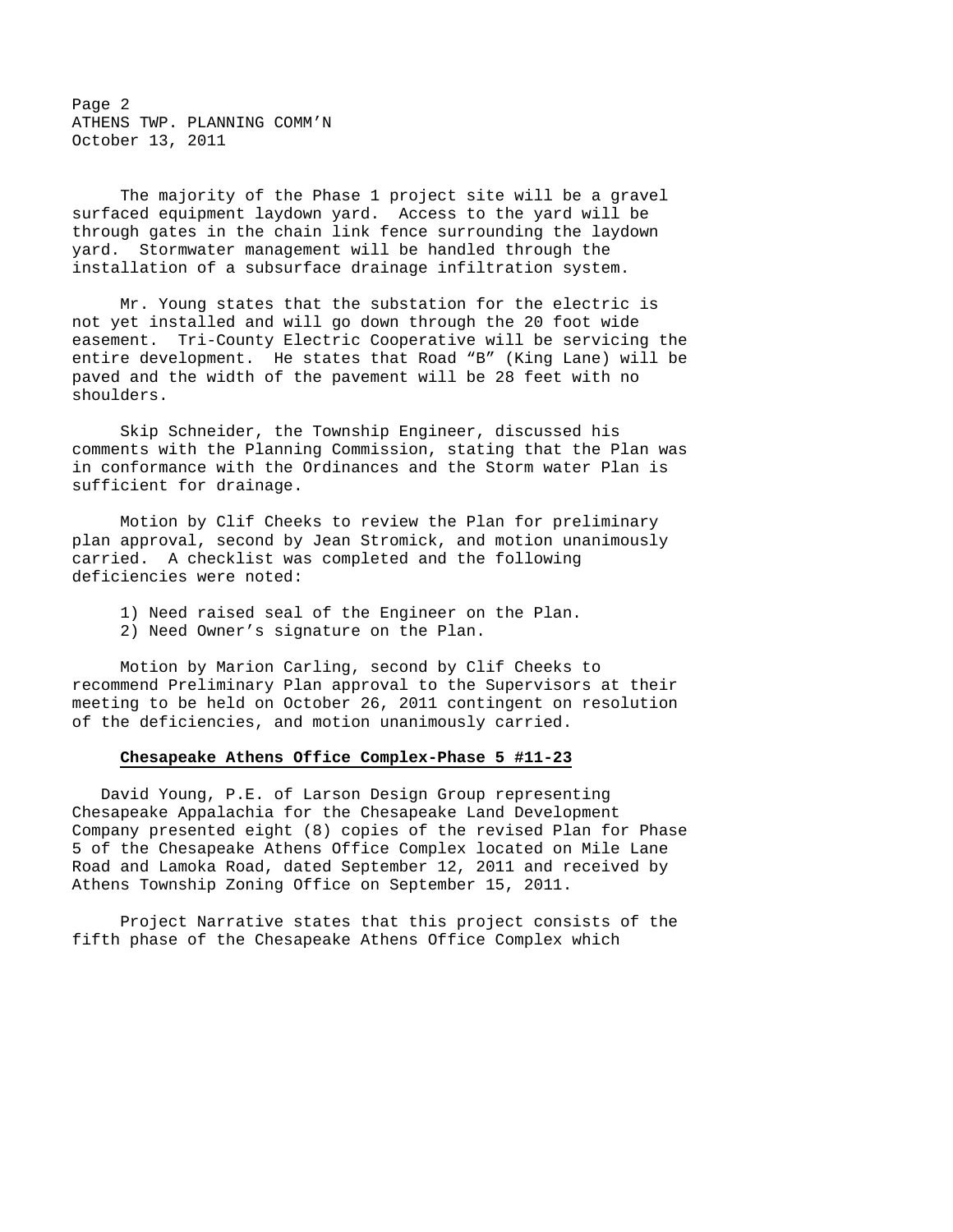Page 3 ATHENS TWP. PLANNING COMM'N October 13, 2011

includes the construction of a contractor's office, shop buildings and associated parking, utilities and site amenities on 17.26 acres of the 103.32 acre parcel as shown on the proposed Site Plan.

 Access to the project will be gained through the installation of a new driveway on Mile Lane Road, the driveway is located entirely on Phase 5. Therefore, the Highway Occupancy Permit for the drive is included in this project. A second gated access point will be located on Road "B"(King Lane).

 All necessary site utilities are available at the site. Minor extensions will be required for the water, sewer, electric, telephone and gas in order for each of them to service the project site. Gas, electric and telephone extensions to be designed by the utility companies. Storm water management will be handled through the installation of a subsurface drainage infiltration system.

 Mr. Young stated that there is a small area of green space and an access gate in between Phase 1 and Phase 5 which will be manual gates.

 Skip Schneider, the Township Engineer, discussed his comments with the Planning Commission and stated what was deficient for the Plan.

 Mr. Young was asked about the status of any traffic studies which had been done, and he stated that the traffic study was still being compiled and would be forthcoming shortly.

 Motion by Jean Stromick to review the Plan for preliminary plan approval, second by Clif Cheeks, and motion unanimously carried. A checklist was completed and the following deficiencies were noted:

- 1) The utility "will serve" letters need to be updated.
- 2) Need to provide the revised PennDOT-HOP permit when it becomes available.
- 3) Need to provide the DEP Component 3 approval when it becomes available.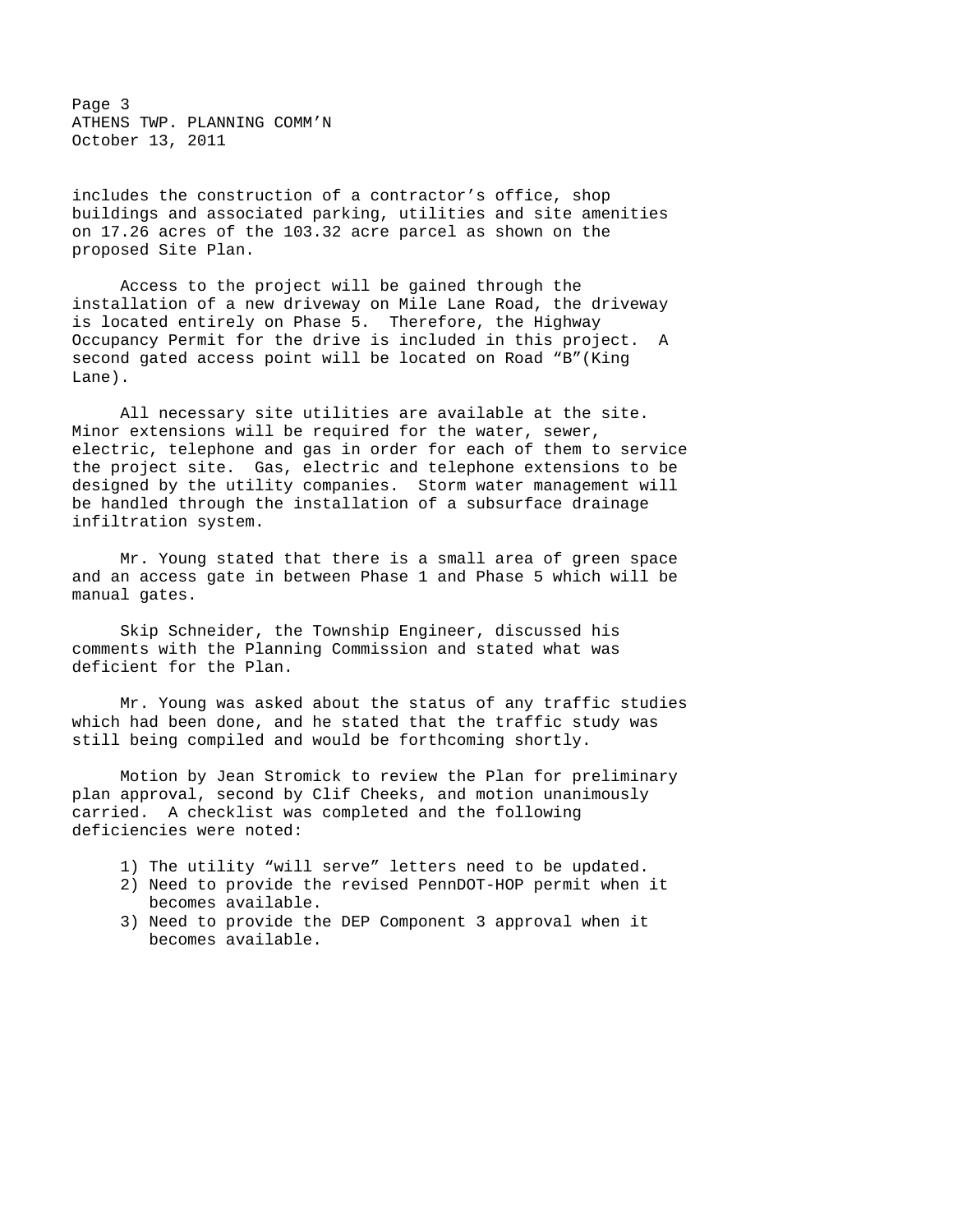Page 4 ATHENS TWP. PLANNING COMM'N October 13, 2011

 4) Need to clarify whether flared end section or head wall will be used under the northern access drive. COMMENT: All ADA Code requirements need to be met.

 Motion by Marion Carling to recommend preliminary plan approval, contingent on resolution of the deficiencies, to the Supervisors at their meeting to be held on October 26, 2011, second by Jean Stromick, and motion unanimously carried.

## **Chesapeake Athens Office Complex–Phase II #11-16**

David Young, P.E. of Larson Design Group, representing Chesapeake Appalachia for the Chesapeake Land Development Company presented eight (8) copies of a revised Plan for Phase 2 of the Chesapeake Athens Office Complex located on Mile Lane Road and Lamoka Road, dated September 23, 2011 and received by the Athens Township Zoning Office on September 23, 2011.

Project Narrative states this is Phase 2 of the Chesapeake Athens Office Complex which includes the construction of contractor's offices and shop building and associated parking, utilities and site amenities on 30.56 acres of the 103.32 acre parcel as shown on the proposed site plan.

It should be noted that this Phase was previously submitted to the Township with a different configuration. The lot shown on the drawings includes a northern extension of the project site of approximately 480 feet. The location of the buildings on the previous submission will not change as a result of this submission. The northern extension will be all gravel laydown yard.

Access to the project will be gained through the installation of a new driveway on Mile Lane Road and a new Township driveway on Road "B"(King Lane).

All necessary site utilities are available at the site. Minor extensions will be required to the water, sewer, electric, telephone and gas in order for each of them to service the project site. Gas, electric and telephone extensions to be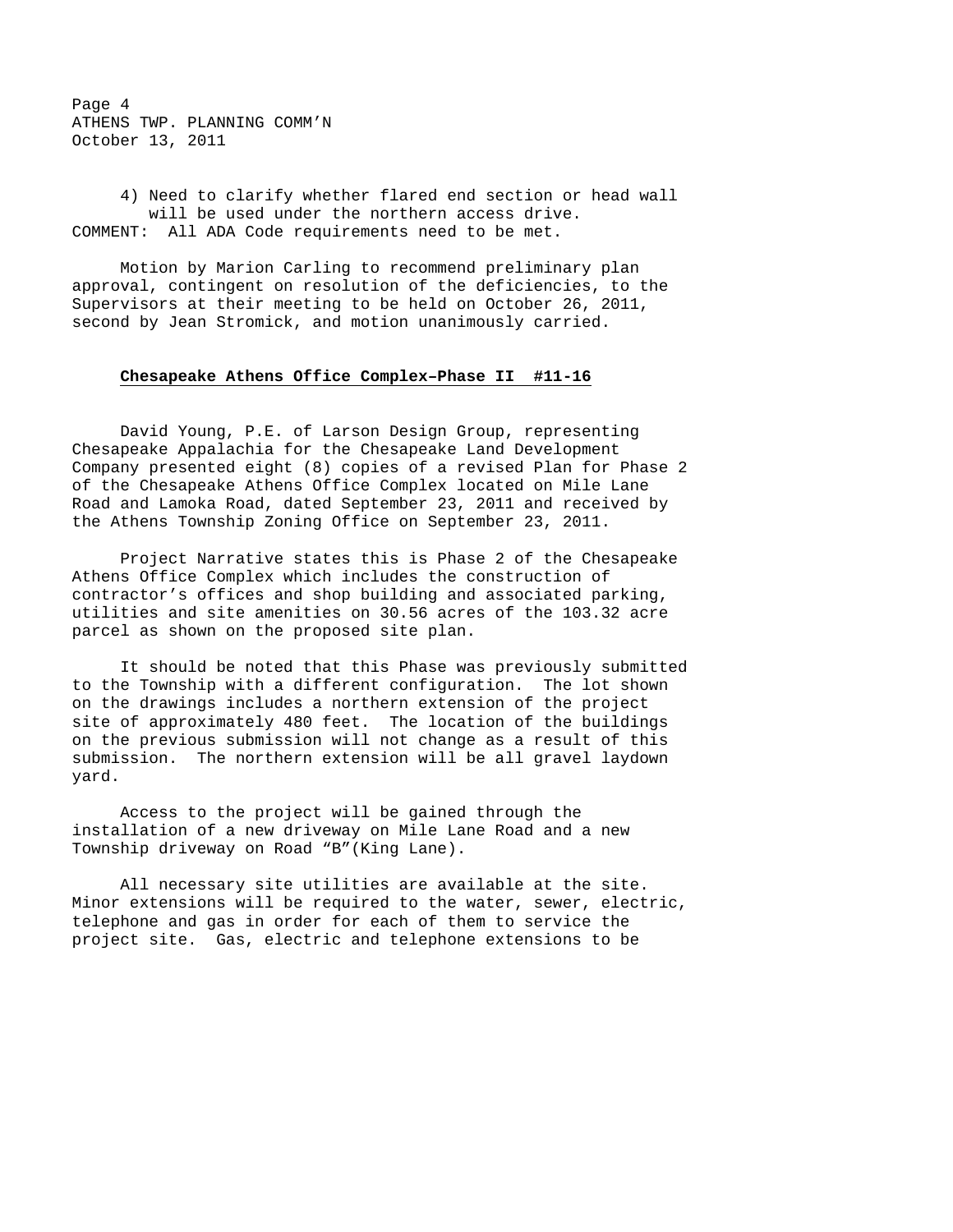Page 5 ATHENS TWP. PLANNING COMM'N October 13, 2011

designed by the utility companies. Storm water management will be handled through the installation of a subsurface drainage infiltration system and an infiltration swale.

Mr. Young stated that there is planned parking for larger vehicles throughout the yard with heat plugs available to the vehicles. Access to the yard will be through automated/card controlled gates in the chain link fence surrounding the laydown yard. There is green space in the front with a swale along the front to help with storm water drainage. He stated there will be two companies in one building.

Skip Schneider, the Township Engineer, discussed his comments with the Planning Commission and stated what he felt was deficient.

Motion to review the Plan for Preliminary Plan approval by Clif Cheeks, second by Jean Stromick, and motion unanimously carried. A checklist was completed and the following deficiencies were noted:

- 1) Need to provide the revised PennDOT-HOP, PADEP Permits when they become available.
- 2) On Page C-9/C-10, the rim elevations of manholes CHK#19 and CHK#18 are in conflict with the proposed grading and with elevations provided in the profile view.
- 3) On Page C-5, need to remove the reference of chain link fence.
- 4) Need Owner's signature on the Plan.
- 5) Need raised seal of the Engineer on the Plan.

Motion to recommend preliminary plan approval to the Supervisors at their meeting to be held on October 26, 2011, contingent on resolution of the deficiencies, by Marion Carling, second by Clif Cheeks, and motion unanimously carried.

### **Chesapeake Athens Office Complex-Phase III #11-08**

David Young, P.E. of Larson Design Group, representing Chesapeake Appalachia for the Chesapeake Land Development Company presented eight (8) copies of a revised Plan for Phase 3 of the Chesapeake Athens Office Complex located on Mile Lane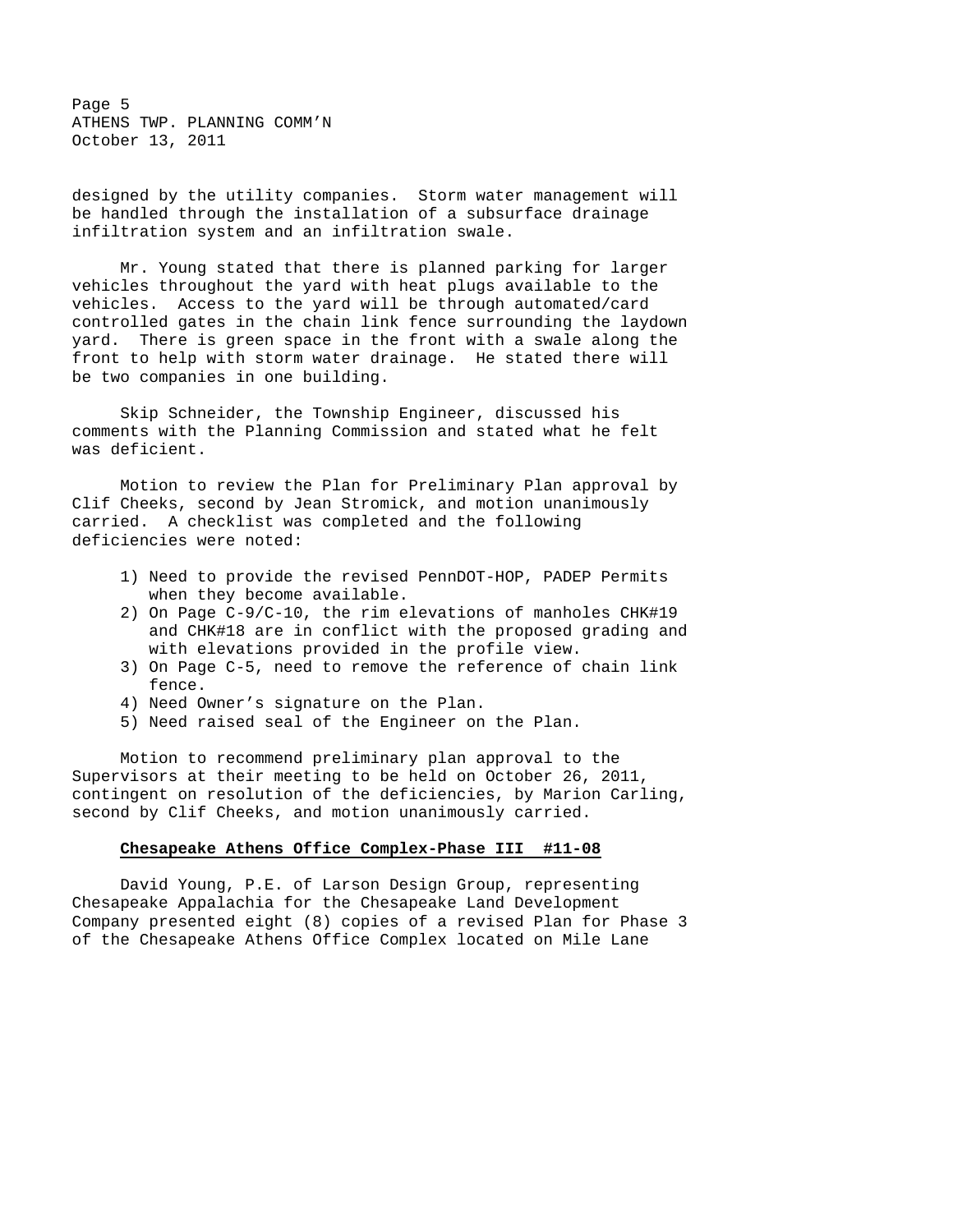Page 6 ATHENS TWP. PLANNING COMM'N October 13, 2011

Road and Lamoka Road, dated September 23, 2011 and received by the Athens Township Zoning Office on September 26, 2011.

Project Narrative states that this project consists of the third phase of the Chesapeake Athens Office Complex which includes the construction of a contractor's offices and shop building and associated parking, utilities and site amenities on 10.88 acres of the 103.32 parcel as shown on the proposed Site Plan.

It should be noted that Phase 3 has previously been submitted in a different configuration, and these plans replace the previous submittal in its entirety.

Access to the project will be gained through the installation of one new shared driveway on Mile Lane Road. The driveway will be installed under Phase 4. Therefore the Highway Occupancy Permit for the drive is not included in this set of plans. Phase 3 will also have a rear exit onto Road "B"(King Lane).

All necessary site utilities are available at the site. Minor extensions will be required for the water, sewer, electric, telephone and gas in order for each of them to service the project site. Gas, electric and telephone extensions to be designed by the utility companies. Storm water management will be handled through the installation of a subsurface drainage infiltration system.

Mr. Young stated that Phase 3 and Phase 4 will have a manual access gate due to the fact that they will be sharing the same yard. He had a visual rendering of the three-story building and grounds.

Skip Schneider, the Township Engineer, discussed his comments with the Planning Commission.

Motion by Jean Stromick to review the Plan for preliminary plan approval, second by Clif Cheeks, and motion unanimously carried. A checklist was completed and the following deficiencies were noted: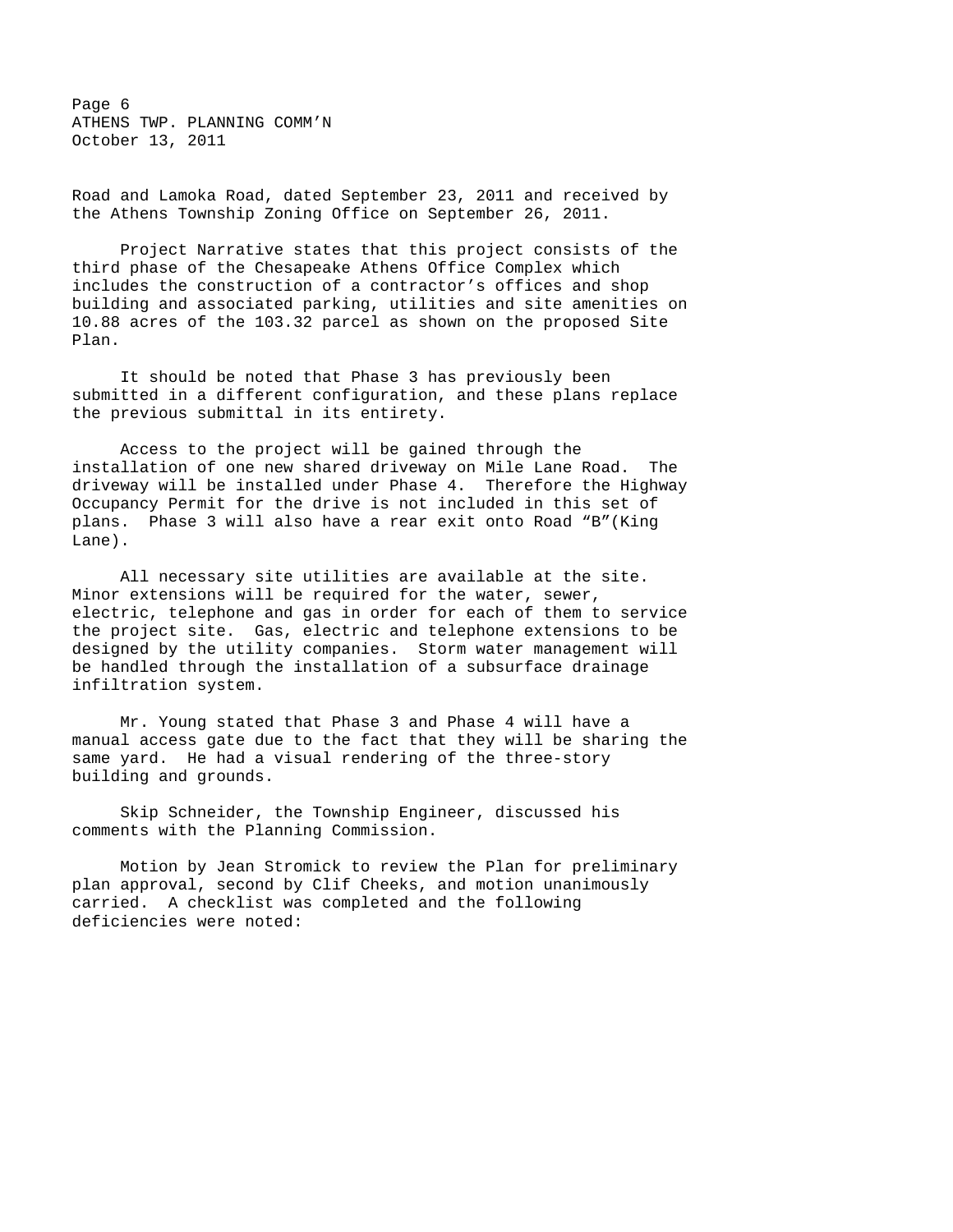Page 7 ATHENS TWP. PLANNING COMM'N October 13, 2011

- 1) Need to provide revised PennDOT HOP and PADEP permits when they become available.
- 2) Need to provide revised Bradford County Conservation District approval when it becomes available.
- 3) On Page C-10, C-12 need to label proposed end wall at the northern access drive on the Plan.
- 4) Need Owner's signature on the Plan.
- 5) Need raised seal of the Engineer on the Plan.

COMMENT: All ADA requirements need to be met.

## **Chesapeake Athens Office Complex–Phase 4 #11-24**

David Young, P.E. of Larson Design Group, representing Chesapeake Appalachia of the Chesapeake Land Development Company presented eight (8) copies of a revised Plan for Phase 4 of the Chesapeake Athens Office Complex dated September 25, 2011 and received by the Athens Township Zoning Office on September 26, 2011.

Project Narrative states that this project consists of the fourth phase of the Chesapeake Athens Office Complex which includes the construction of a contractor's offices and shop building and associated parking, utilities and site amenities on 26.87 acres of the 103.32 acre parcel on the proposed site plan.

Access to the project will be gained through the installation of one new shared driveway on Mile Lane Road. The entire drive will be on Phase 3, as well as some parking for Phase 4.

All necessary site utilities are available at the site. Minor extensions will be required for the water, sewer, electric, telephone and gas in order for each of them to service the project site. Gas, electric and telephone extensions are to be designed by the utility companies.

Dave Young stated that this is a four-story building and shared a visual presentation and discussed the construction of the site.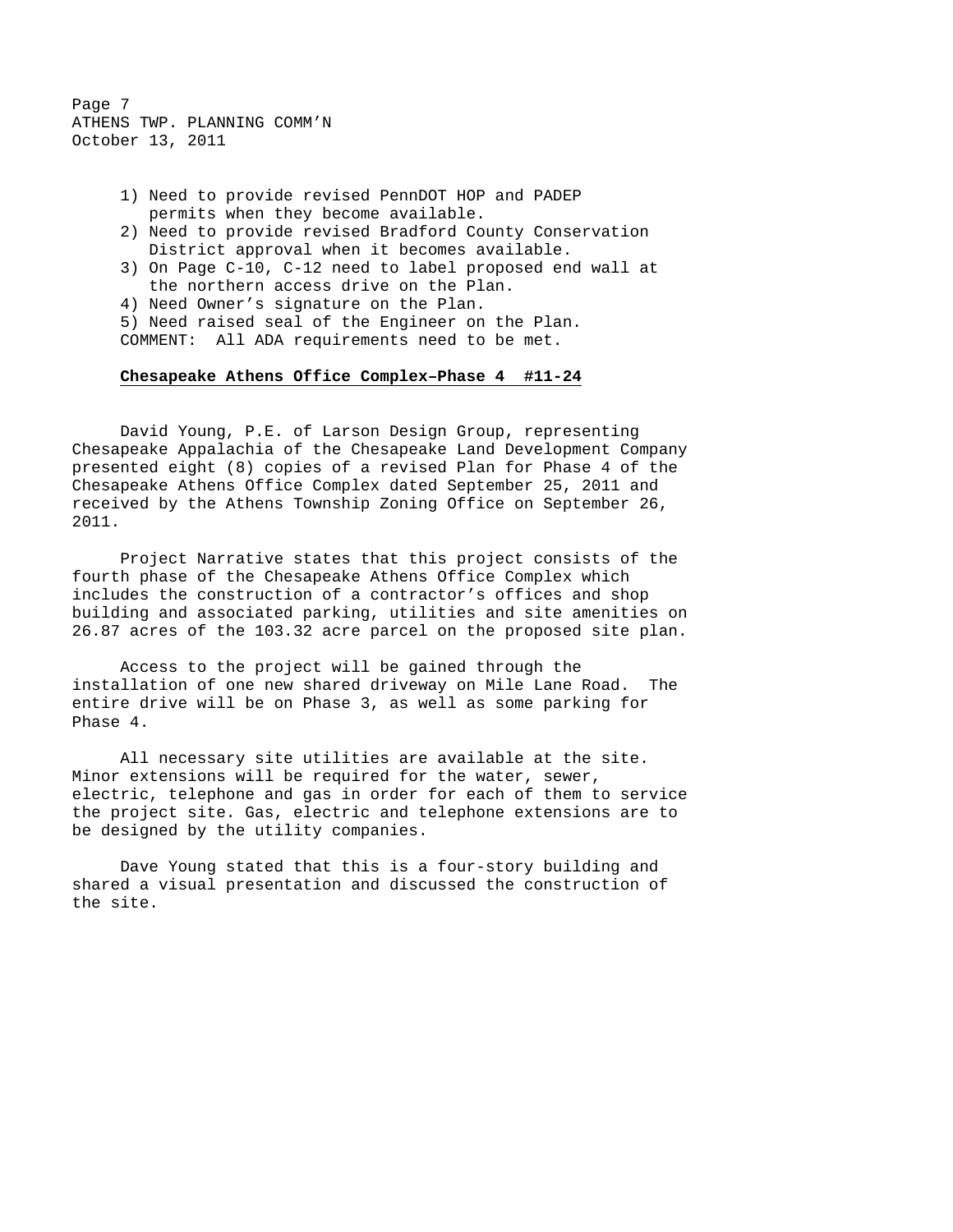Page 8 ATHENS TWP. PLANNING COMM'N October 13, 2011

Skip Schneider, the Township Engineer, discussed his review comments with the Planning Commission and noted that there should be dust control for the gravel lay down area which has potential to produce dust. He also noted that they should produce the Bradford County Conservation District permit when available as well as the PennDOT HOP and PADEP permits when they become available. There is a need to provide inverts information on the existing manhole, that sanitary sewer network connects to. All ADA requirements need to be met.

 Motion by Jean Stromick to review the plan for Preliminary Plan approval, second by Clif Cheeks, and motion unanimously carried. A checklist was completed and the following deficiencies were noted:

- 1) Need to provide revised PennDOT-HOP and PADEP permits when they become available.
- 2) Need to provide Bradford County Conservation District revised approval when it becomes available.
- 3) On Page C-10 of the Plan, need to provide inverts information on the existing manhole, that sanitary sewer network connects to.
- 4) Need Owner's signature on the Plan.
- 5) Need raised seal of the Engineer on the Plan.
- 6) Need to provide a copy of a plan for dust control.
- COMMENT: All ADA requirements need to be met.

 Clif Cheeks asked Dave Young about the minor light spillage onto the residents of the property across from the development on Mile Lane Road. Dave Young stated that they had adjusted the plan for the lighting which would take care of that.

 Motion by Clif Cheeks to recommend Preliminary Plan approval to the Supervisors at their meeting to be held on October 26, 2011 contingent on resolution of the deficiencies, second by Marion Carling, and motion unanimously carried.

# **Other**

 Ed Reid, Zoning Officer, stated that he had been contacted by Tim Robinson regarding the water withdrawal site on his property that they wanted to pave the area that is now gravel by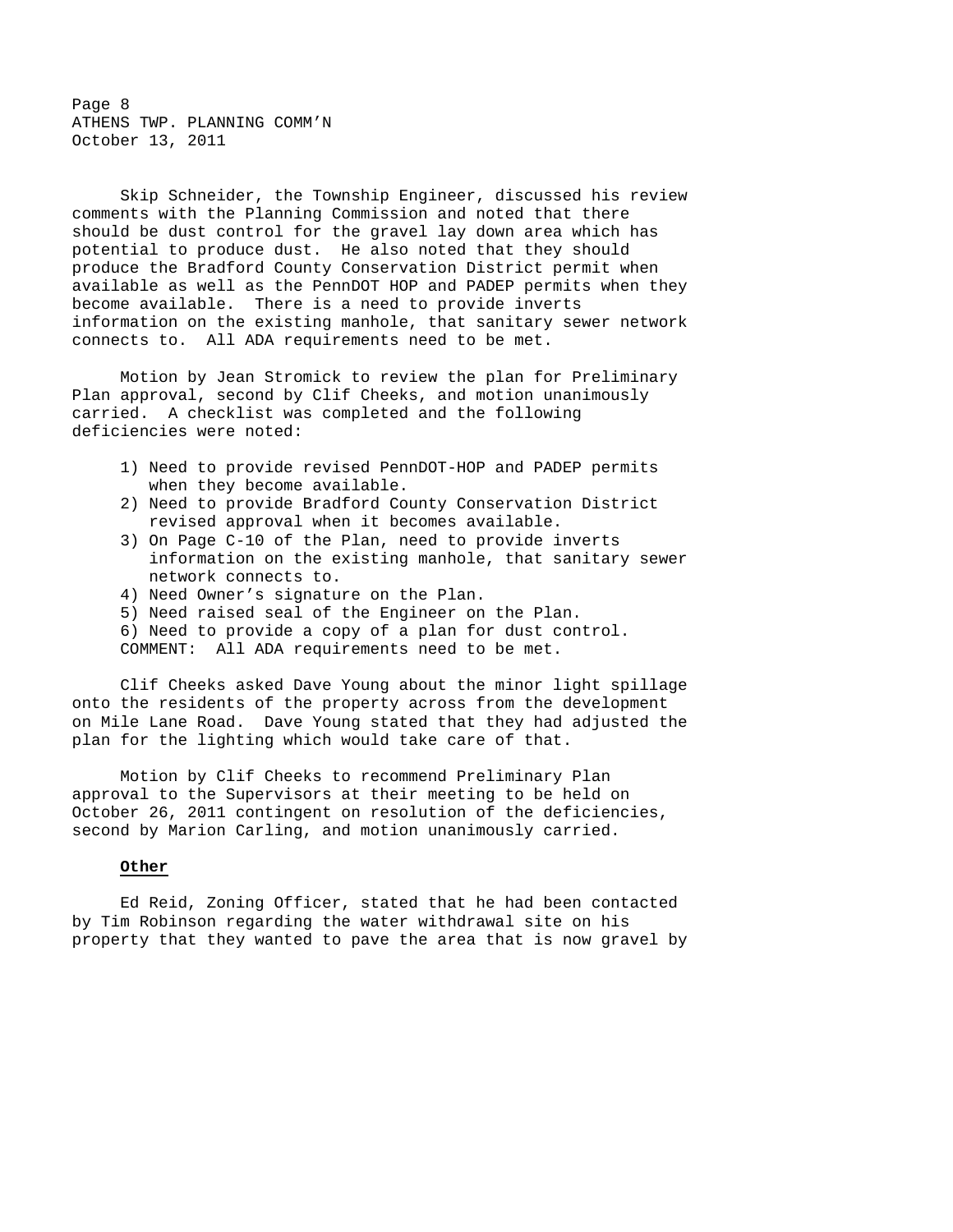Page 9 ATHENS TWP. PLANNING COMM'N October 13, 2011

the end of this month to help with dust control issues. Planning Commission stated that they approved of this proposal, and Mr. Reid stated he would contact him accordingly.

 There was also a brief discussion about changing the deadline date to submit review applications to the Planning Commission to three weeks prior to the meeting date instead of two weeks as it is now. Ed Reid felt that there would be an adjustment period for applicants to get used to the change, and he would have to be flexible for a short period of time.

 Chairman Saggiomo had to leave the meeting at 8:45PM due to a work related appointment.

### **FEMA/Temporary Mobile Home Park Conditional Use Review**

 The Athens Township Supervisors by letter dated October 6, 2011 requested the Planning Commission to review the application for a temporary mobile home park located on the Austin property, Parcel #09-006.00-015-000-000 located on Wilawana Road across from Sycamore Drive and west of the Valley Youth Soccer fields in Athens Township. This is an emergency situation to house families displaced by the flooding caused by Tropical Storm Lee.

 The Planning Commission had no adverse comment to the application; however, following discussion of the application stated they would like to encourage the limit of eighteen months for the occupation of this housing program.

Correspondence was reviewed.

The workshop meeting for November will be held on Tuesday, November 1, 2011 at 10:00AM.

Meeting was adjourned at 9:20PM, as there was no further business to discuss.

Respectfully submitted,

Elaine Daddona, Secretary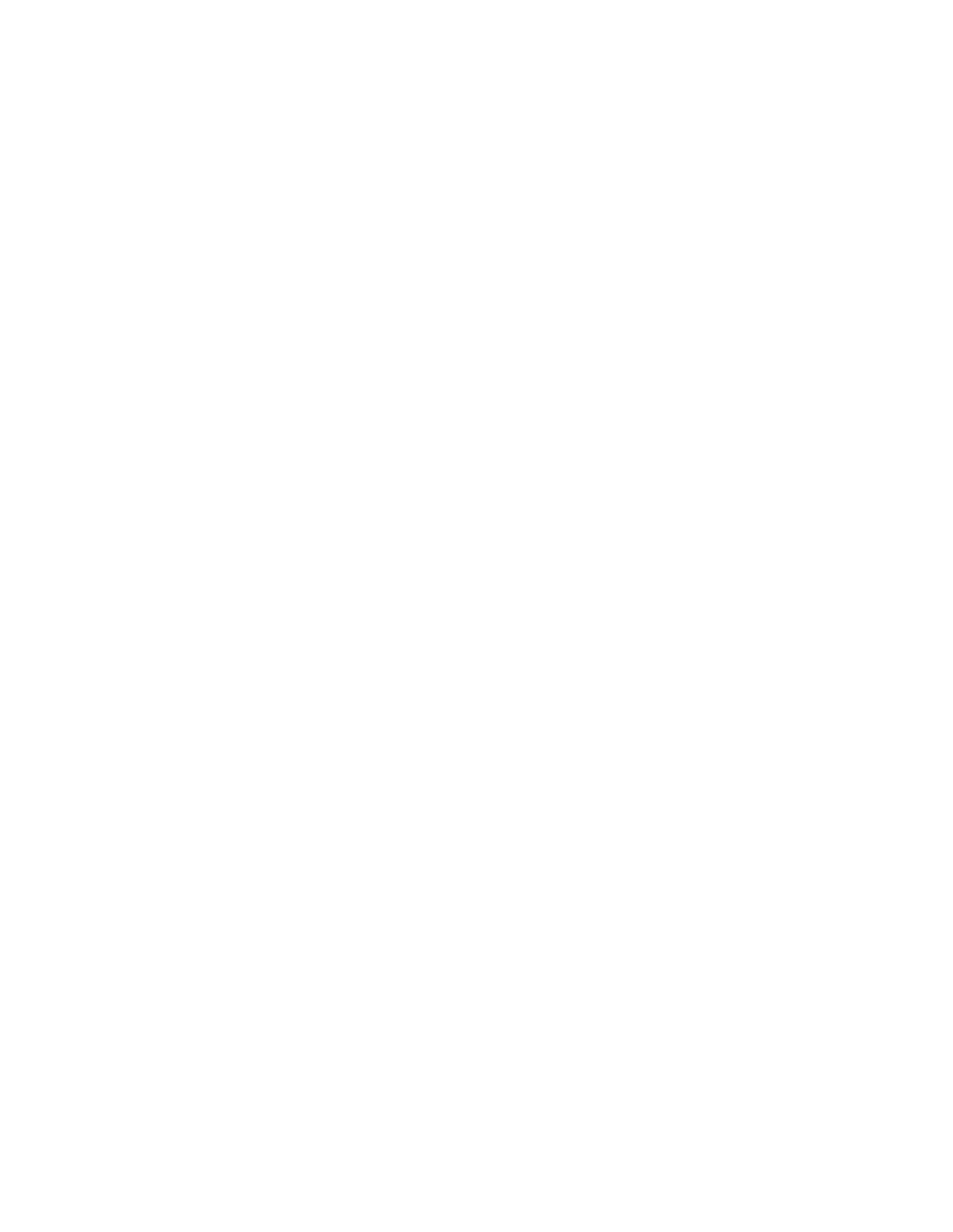## ATHENS TOWNSHIP PLANNING COMMISSION November 7, 2011

The regular meeting of the Athens Township Planning Commission was called to order on Monday, November 7, 2011 at 7:04PM by Chairman, Scot Saggiomo. Scot Saggiomo announced that a workshop was held by the Planning Commission on November 1, 2011 to review the submissions, but that no decisions were made at that time concerning the application.

Present: Scot Saggiomo, Martha Brennan, Marion Carling, William (Skip) Schneider, Township review Engineer and Secretary, Elaine Daddona. No Zoning Officer was in attendance. Jean Stromick and Clif Cheeks were unable to attend. Sign-in sheet was available for all others present.

### **Jeffrey E./Jean B. Barber #11-25**

Dennis Rialland of Navarro & Wright Surveyors, along with the applicant, Jeffrey Barber, presented eight (8) copies of a survey plan dated August 10, 2011, and was received by Athens Township on October 17, 2011 for a two-lot subdivision located on Reagan Road, zoned Residential. Narrative dated October 17, 2011 states the applicant is proposing to subdivide the existing 88.55 acres into two residential lots. Lot#3 is 86.56 acres for residential use. Lot#1 is to be 1.99 acres with an existing house and septic. The existing well located to the northeast of the parcel is to be shared by the owners of Lots #1 and #3. Lot#2, 46.76 acres as shown was subdivided previously approved.

Check #2057 dated October 17, 2011 in the amount of One Hundred twenty-five and no/100 (\$125.00) Dollars from Jean B. Barber was received on October 18, 2011 for filing fee, along with Check #2058 in the amount of Twenty-five (\$25.00) Dollars, made payable to the Bradford County Treasurer for the review fee.

Motion by Martha Brennan, second by Marion Carling to review the plan for preliminary/final plan approval, and motion unanimously carried.

A checklist was completed and the following deficiencies were noted:

1) The fence on the Plan will need to be labeled and included in the Legend on the Plan.

Comment [E1]: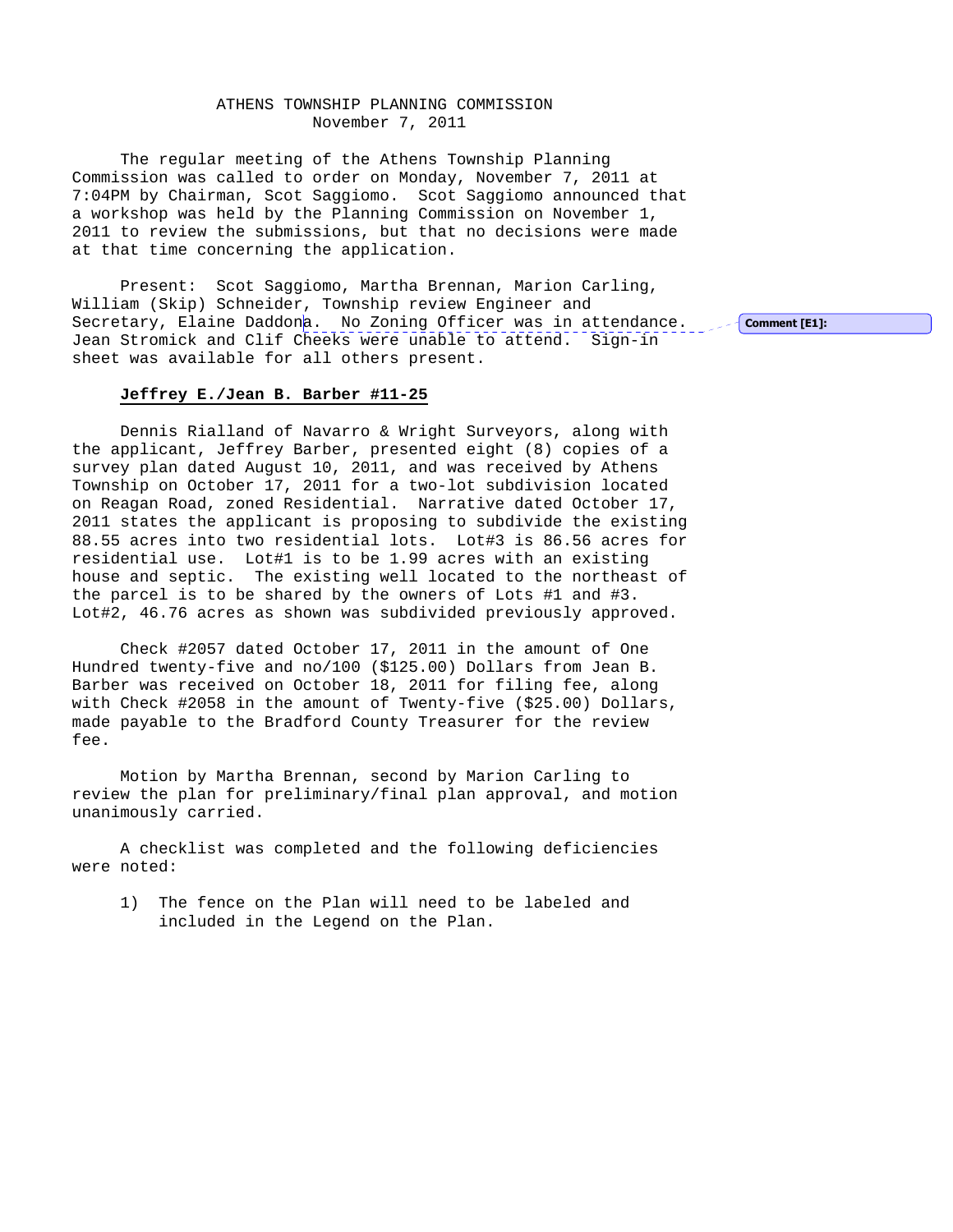Page 2 ATHENS TWP. PLANNING COMM'M November 7, 2011

- 2) Will need to label the pond/wetlands on the Plan.
- 3) Scale to be corrected to not exceed 100 ft. on the Plan.
- 4) Will need a larger picture of Lot#1 on the Plan.
- 5) Acknowledgment statement of the surveyor needs to be dated.
- 6) Easement for the well will need to be included in the Deed to the property.
- 7) #13 on the Plan should state Lot#3, not Lot#2.
- 8) Topographic contours need to be changed to ten (10)ft. intervals.
- 9) Owners' address needs to be included in the title block.

Motion by Martha Brennan, second by Marion Carling, to recommend preliminary/final plan approval, contingent upon resolution of the deficiencies, to the Supervisors at their meeting to be held on November 30, 2011 and motion unanimously carried.

## **Microtel Inn & Suites (Sketch Plan)**

Gary Burcher, representing the developer, WPAX Ltd., presented eight (8) copies of a Preliminary Land Development Plan for a proposed hotel to be located at 1775 Elmira Street received by the Zoning Office on October 13, 2011. The following listed documents were also received: Application for Review by Athens Twp. Planning Commission; PA Dept. of Transportation HOP Permit application; Traffic Generation Narrative; Utility Will Serve letters; Bradford Co. Conservation District transmittal letter dated Sept. 28, 2011 for NPDES Permit Application; Copy of Deed; PA DEP letter dated Sept. 1, 2011 for Sewage Planning Exemption; copy of Athens Twp. Zoning Hearing Board Variance Decision; and documents associated with the land development plan to include E&S Control Plan.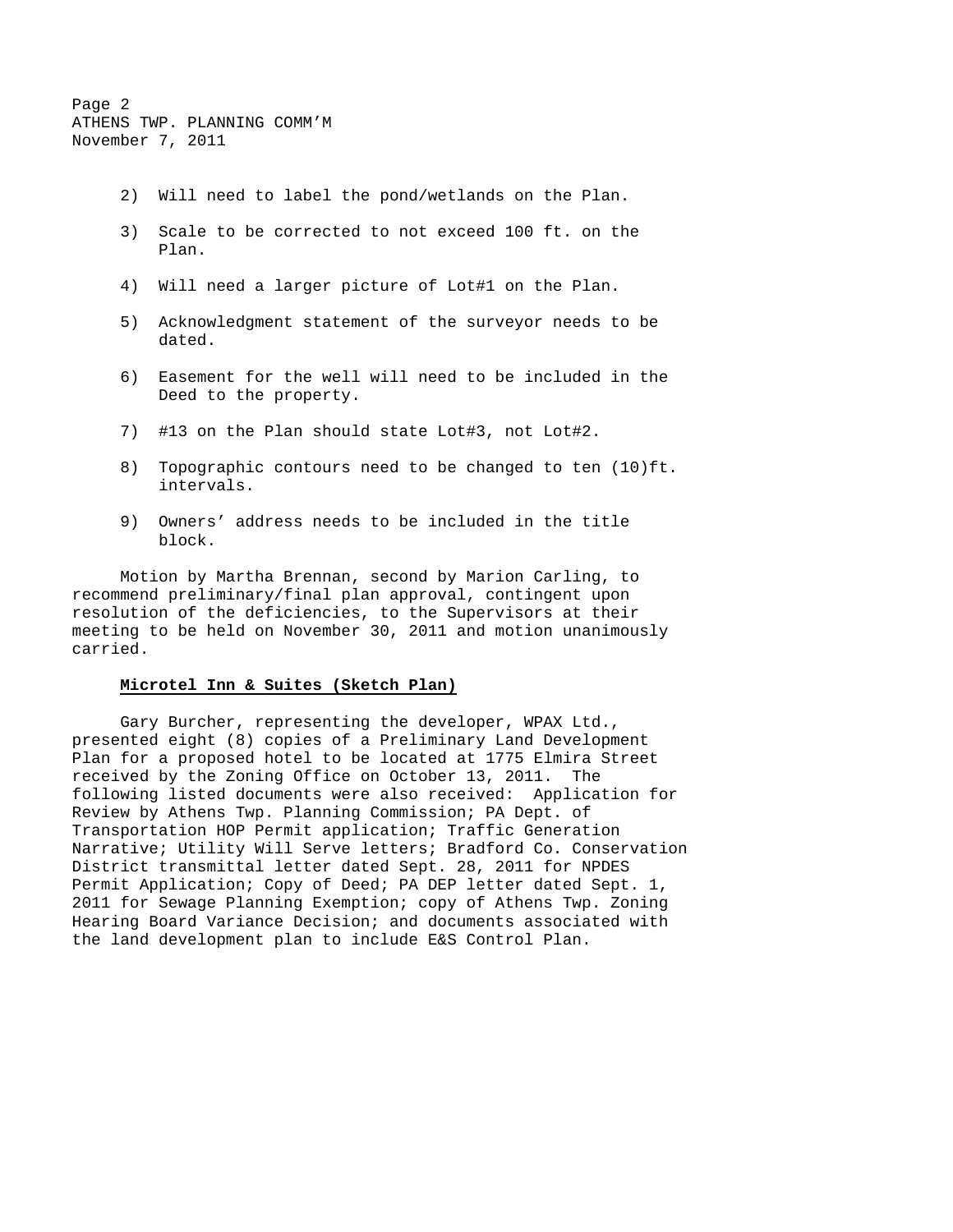Page 3 ATHENS TWP. PLANNING COMM'N November 7, 2011

Check #0000001778 from WPAX, LTD. dated September 19, 2011 in the amount of Three Thousand Six Hundred seventy-five and 60/100 (\$3,675.60) Dollars for the filing fee was received by Athens Township Zoning Office on October 13, 2011 and Check #0000001842 from WPAX, LTD. in the amount of Twenty-five (\$25.00) Dollars dated October 17, 2011 made payable to Bradford County Treasurer for review fee. Check #000001876 from WPAX, LTD. dated November 3, 2011 in the amount of One Thousand Five Hundred and no/100 (\$1,500.00) Dollars was paid as a retainer for the Engineer fees for Athens Township.

Skip Schneider, the Township review Engineer, was present to review the submitted Plan with Mr. Burcher. Mr. Burcher stated that he would like to review only the items he had questions on regarding the review comments of both Mr. Schneider and the Bradford County Planning Office. He would submit a revised Plan following this sketch plan review for the December Planning Commission meeting for a proposed formal review.

Correspondence was reviewed.

 Motion by Martha Brennan to approve the Minutes of October 3, 2011 with minor correction on Page 1, second by Marion Carling, and motion unanimously carried. Motion by Scot Saggiomo to accept the Minutes of the Special Meeting on October 13, 2011 with correction to Page 7, second by Marion Carling, and motion unanimously carried.

 The meeting was adjourned at 8:35PM, as there was no further business to discuss.

Regular Supervisors mtg. – Nov. 30, 2011 – 7:00PM Regular Planning Comm'n mtg. – Dec. 5, 2011 – 7:00PM

Respectfully submitted,

Elaine Daddona, Secretary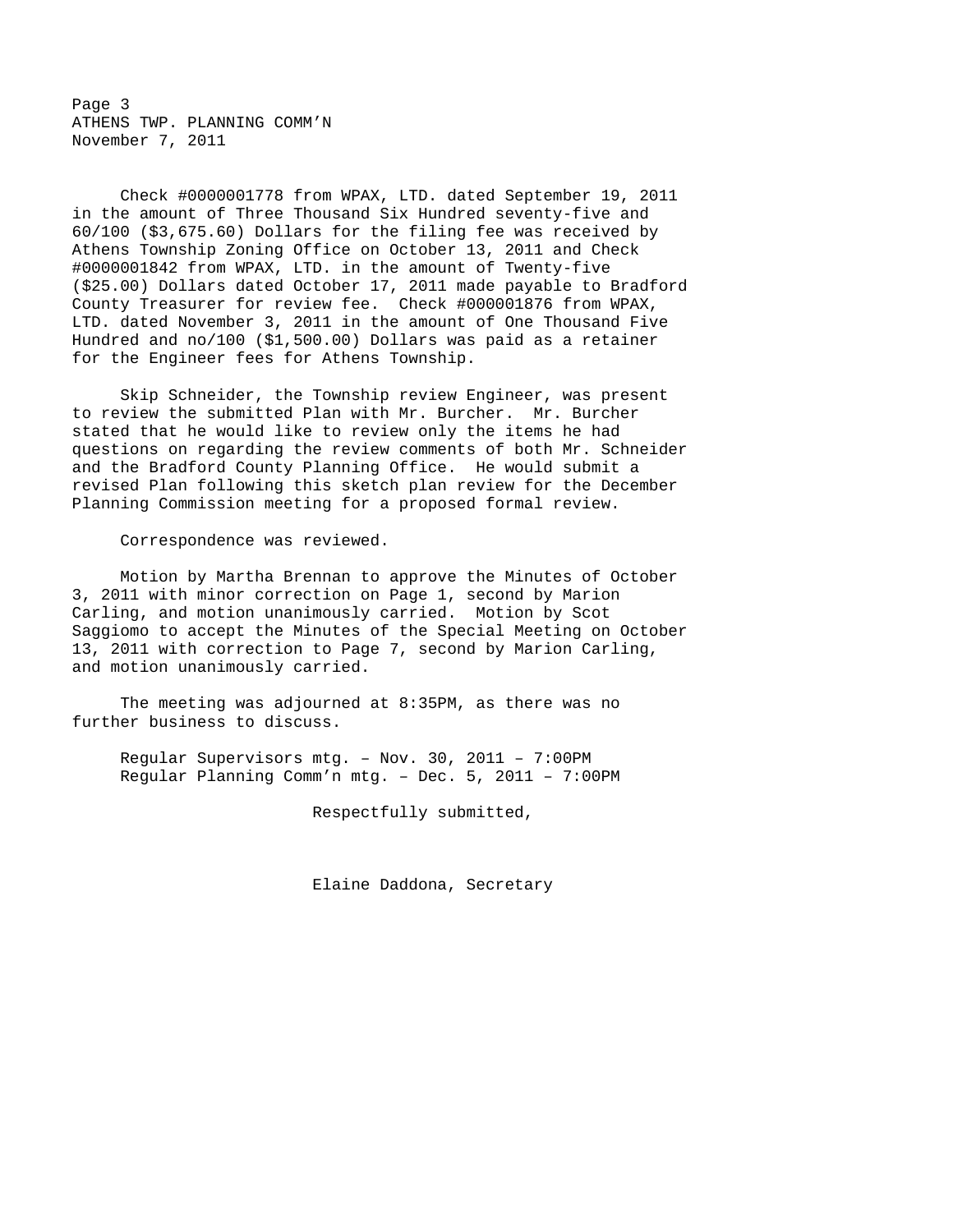## ATHENS TOWNSHIP PLANNING COMMISSION December 5, 2011

The regular meeting of the Athens Township Planning Commission was called to order on Monday, December 5, 2011 at 7:01PM by Chairman, Scot Saggiomo. Scot Saggiomo announced that a workshop was held by the Planning Commission on November 29, 2011 to review the submissions, that no decisions were made at that time and was for information only.

Present: Scot Saggiomo, Clif Cheeks, Martha Brennan, Marion Carling, Jean Stromick, Ed Reid and Cindy Parrish, Zoning Officers, Attorney John Thompson, William (Skip) Schneider, Township review Engineer, James Gensel, Township review Engineer and Secretary, Elaine Daddona. Sign-in sheet was available for all others present.

## **Microtel Inn & Suites #11-26**

Gary Burcher, representing the developer, WPAW Ltd., and Richard Zentner, owner contact, presented eight (8) copies of a revised Preliminary Land Development Plan prepared by Tim Jones, P.L.S. of Keystone Consulting & Associates, for a proposed hotel to be located at 1775 Elmira Street, dated November 18, 2011 and received by the Zoning Office on November 21, 2011. The following listed documents were also received: Copy of KCA response letters to Athens Township Zoning Office, CEI Engineering Associates, and Bradford County Planning Commission; Athens Township Planning Commission Application for Review of a land development plan; Land Development Proposal review checklist; Copy of Athens Township Zoning Hearing Board Decision dated September 14, 2011; Copy of e-mail from Ed Reid, Zoning Officer, dated November 9, 2011 regarding minor plan changes; copy of recorded Deed and receipt; PaDOT Deed and Subdivision map; PaDEP Sewage Exemption letter dated September 1, 2011 and previous associated transmittals; Utility "Will Serve" letters from Penelec, Valley Energy, Verizon, Aqua Pennsylvania, and Northern Tier Solid Waste Authority; KCA's Traffic Generation Narrative; Copy of PaDOT HOP approval letter dated November 7, 2011 with attached original application and questionnaire; Copy of KCA's project construction schedule and cost estimate; Copy of Operation and Maintenance Agreement(SWM BMP)and Stormwater Management BMP Operation and Maintenance Requirements; Copy of transmittal letter to the following agencies-Athens Township Zoning Office, CEI Engineering Associates, Bradford County Planning Commission; Bradford County Conservation District Transmittal letter dated September 28, 2011 with revised copy of

Comment [E1]: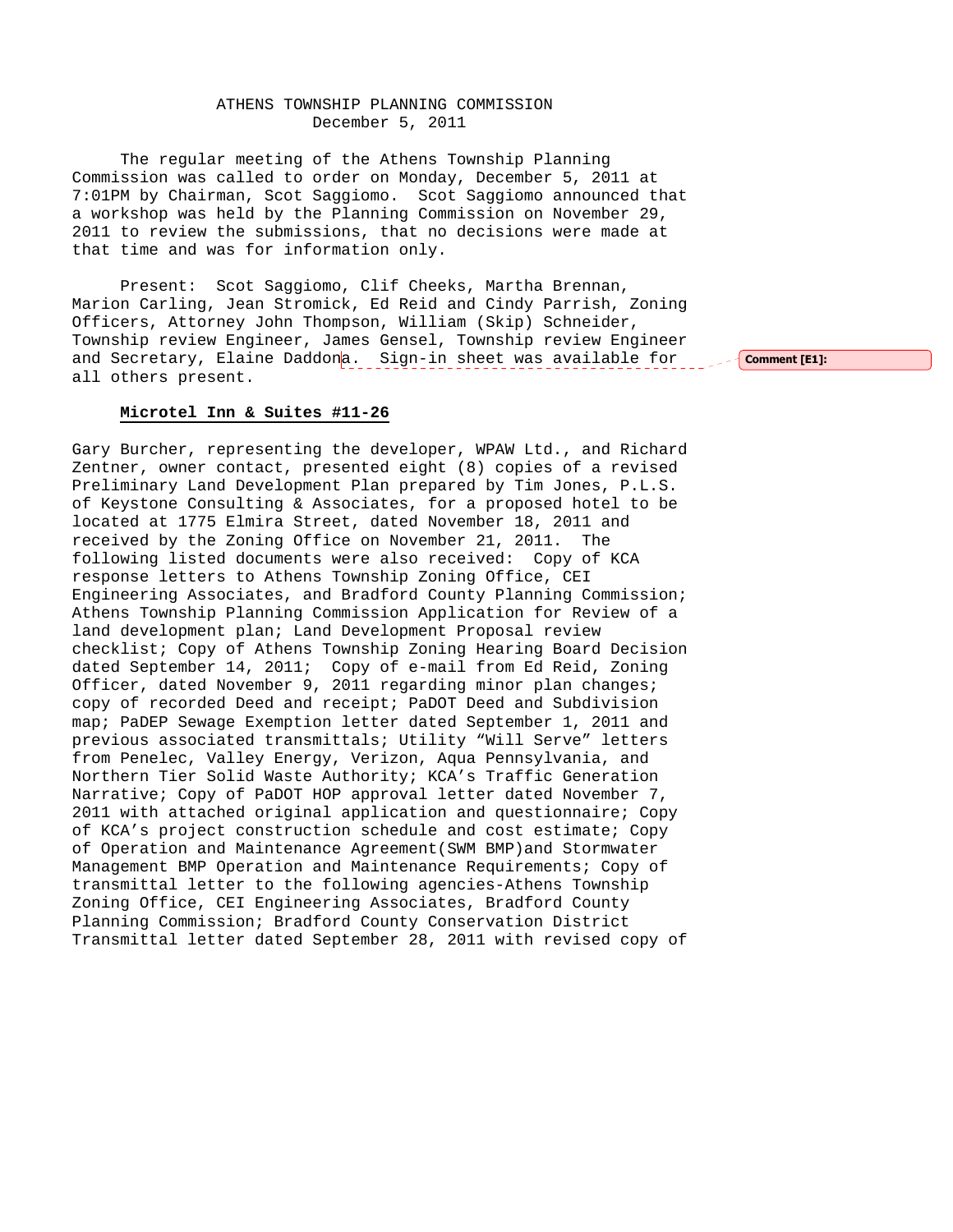Page 2 ATHENS TWP. PLANNING COMM'N December 5, 2011

E&S Control Plan dated November 18, 2011; revised copy of Stormwater Management Plan dated November 18, 2011; Copy of SJB Services, Inc. Geotech proposal for site work quality control inspection, testing and reporting dated November 16, 2011; Copy of infiltration test procedures provided from NY and Maryland; and the Land Development Plan Set per Cover Sheet Index dated November 18, 2011.

Skip Schneider, the Township review Engineer, was present to review the submitted Plan with Mr. Burcher. Mr. Burcher stated the indoor pool had been removed from the previous Plan which changed the room count from 75 to 77 rooms and the building had been moved closer to the rear setback with the revised Plan. A revised Project Narrative was submitted which states this is a proposed new 77-room Microtel Hotel containing 1.64 acres. The project includes all associated utility connections and parking facilities. Currently the site consists of an existing produce stand served by the existing sewer line and several out buildings. The project will be served by the existing municipal water and sewer. Mr. Burcher also stated that the PaDOT Highway Occupancy application was issued to the Hurleys', prior owners, and had been resubmitted to change to the new owner, WPAW, Ltd.

Mr. Burcher submitted copy of the letter dated December 2, 2011 submitted to Skip Schneider, review Engineer, which was in response to the review comments of Skip Schneider to the revised Plan and documents submission dated November 28, 2011. Discussion of this letter and responses followed. Changes were made in draft form to accommodate the Athens Township Zoning Ordinance and SALDO requirements, and the revised Plan would be submitted to the Supervisors accordingly.

Motion by Clif Cheeks to review the revised Plan for Preliminary Plan approval, second by Marion Carling, and motion was unanimously carried. A checklist was completed and the following deficiencies were noted:

- 1) Need to submit a Sign Permit package for the Plan.
- 2) Need to correct the access drive radius to meet required minimum of fifteen (15)ft. in the Zoning Ordinance.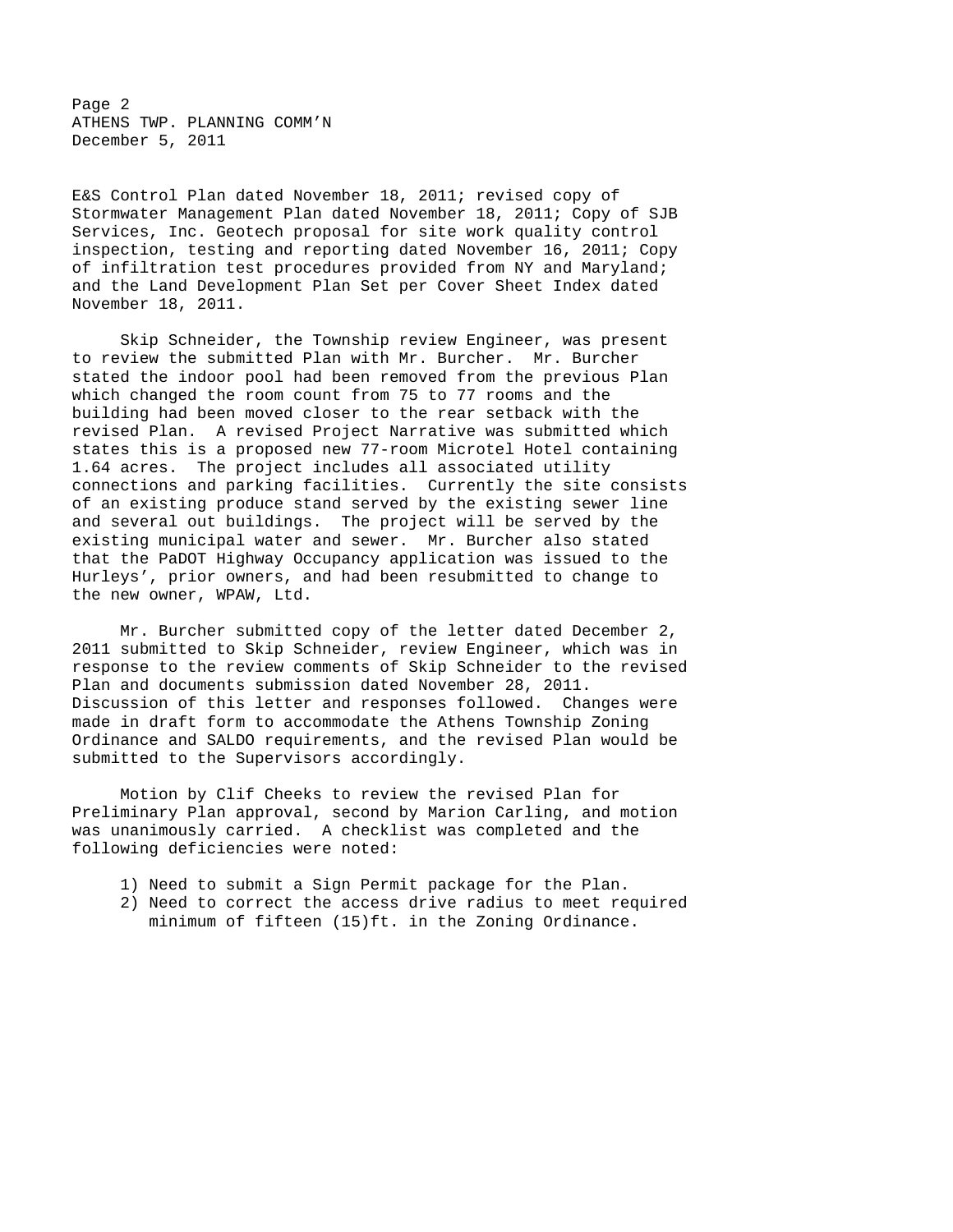Page 3 ATHENS TWP. PLANNING COMM'N December 5, 2011

- 3) Provide the exemption letter from PaDEP and PennDOT Highway Occupancy Permit with correct number of proposed rooms.
- 4) Need to correct dimension of ADA parking spaces on C-1 of the Plan.
- 5) Pg. C-1: Need to correct the 5 feet minimum distance to the adjacent property corner at the access drive.
- 6) Pg. C-2: Provide information about proposed sanitary sewer line and structures along the northern property line.
- 7) Pg. C-3: Need to clarify where 6" curb is proposed due to labeling inconsistency.
- 8) Pg. C-3: Generated proposed contours appear incorrect. 779 contour discontinues behind the building with no connection to the existing, 778 should appear along the northern property line.
- 9) Pg. C-3: Inlet schedule conflicts with the pipe schedule for pipes 6 thru 8 (size and slope).
- 10) Pg. C-3: Insufficient cover (1.2") over pipes behind the building.
- 11) Pg. C-3: Conflict between sanitary sewer line and storm drain north of the building.
- 12) Need to verify infiltration depth and existing material are correct
- 13) Pg. H-1-2: Need to correct spelling of the property owners of Colin Radiven and Citizen's and Northern Bank Comments:

Pg. C-5: Correct botanical names in Planting schedule. Zoning section 504F3 calls for annual inspections of underground facilities with subsequent report.

Elaine Daddona, Secretary, questioned the applicant regarding the fact that the original Land Development application had listed the property owner as WPAX, LTD and this had been changed on the revised Plan to WPAW, LTD. Mr. Zentner stated that WPAW, LTD was a subsidiary. Attorney Thompson stated that the applicant should therefore submit a notarized affidavit to the Zoning Office regarding this change.

Chairman Saggiomo stated that the Planning Commission would request the corrections to the Plan to be received by the Zoning Office one week to ten days prior to the Supervisors' meeting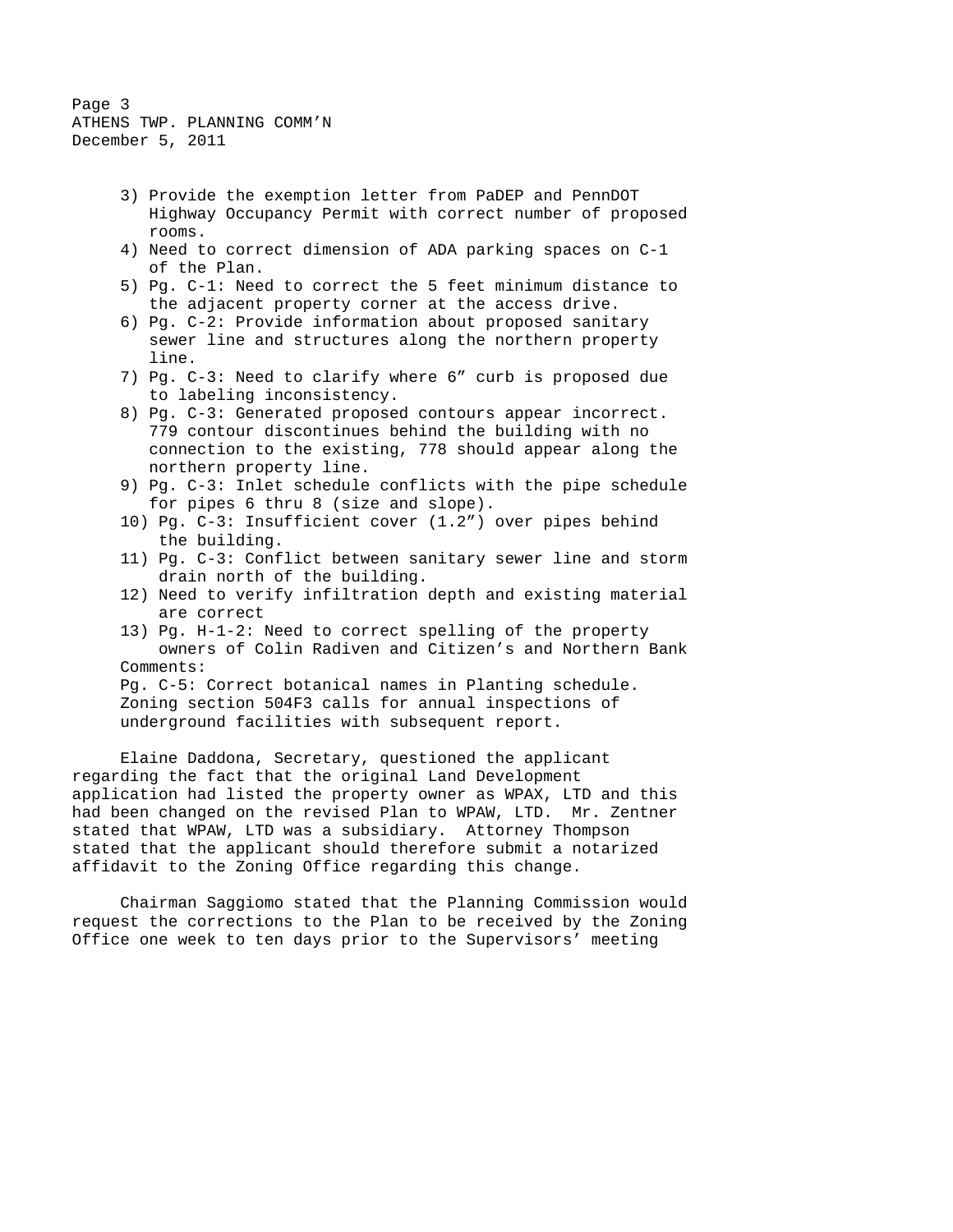Page 4 ATHENS TWP. PLANNING COMM'N December 5, 2011

which is scheduled on December 28, 2011 for a review of same prior to that meeting.

Motion to recommend Preliminary Plan approval to the Supervisors at their meeting to be held on December 28, 2011, contingent on resolution of the deficiencies, by Clif Cheeks, second by Martha Brennan, and motion unanimously carried.

# **Walmart Supercenter #2208-01**

Skip Schneider of CEI Engineering was present to represent the applicant, Wal-Mart Real Estate Business Trust, along with Matt Turowski of Rosenn Jenkins & Greenwald LLP, Attorneys At Law and the Athens Township review Engineer, James Gensel for the review of a Subdivision Plan dated January 20, 2011 and received by the Athens Township Zoning Office on November 14, 2011 along with a Preliminary Land Development Plan last revised and dated April 12, 2011, Lighting Plan dated April 25, 2011 and Exterior Elevations and Sign Details (undated).

Skip Schneider explained that a guide rail along the south side of the main access drive and parking area along the west side of the proposed building to meet developer guidelines, that the PennDOT Highway Occupancy Permit had not been received, and the Traffic Impact Study was not complete. The Walmart pylon sign had been revised to a Walmart monument sign and the Planning Commission stated it would need to be moved back five feet (5') to the required twenty feet (20') of the ROW , and the "Will Serve" letter for the water had been submitted. The comments dated November 15, 2011 of CEI Engineering of Skip Schneider, along with comments dated November 30, 2011 attached and incorporated of the Athens Township Zoning Office were discussed by Mr. Schneider and the Planning Commission. Marion Carling asked about the number of employees relating to the parking spaces on the Plan. He stated that he had been given information that there were 262 current employees and the Supercenter would be 325. This would include approximately 60 daytime employees and the remainder are full-time and part-time employees and they need 125 total amount of employees during the day to run the store. A second shift of 40 full-time employees and 25 part-time employees would be employed as well.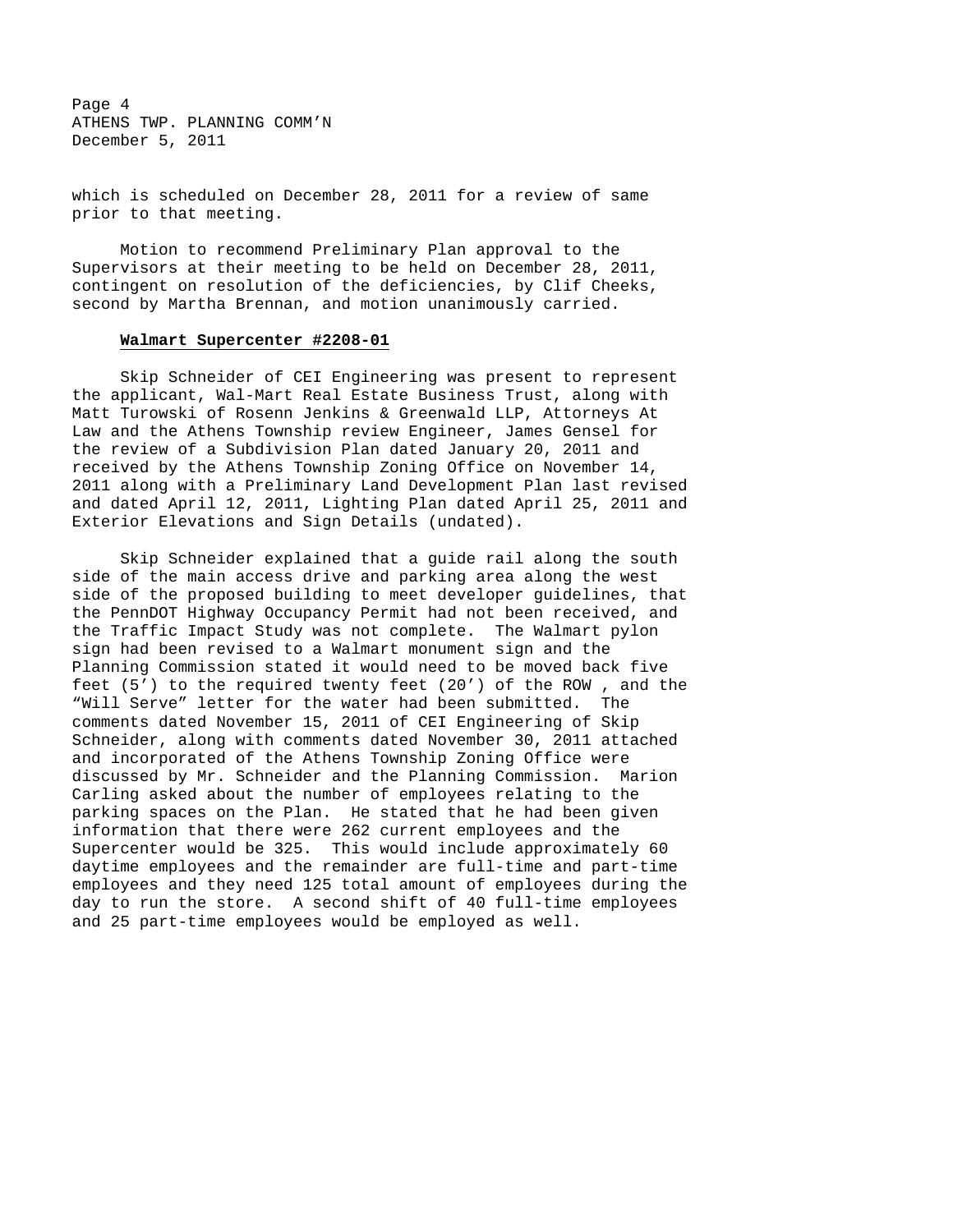Page 5 ATHENS TWP. PLANNING COMM'N December 5, 2011

A Truck Turning Exhibit prepared by CEI Engineering and dated November 16, 2011 submitted and received by the Zoning Office on November 28, 2011 was discussed by Mr. Schneider who stated that this had been submitted to PennDOT for approval. He stated a driveway permit for Winslow Street would be required from Athens Township for the Plan. Discussion followed regarding the Truck Turning Exhibit.

Christine Vough of 1057 Front Street, Athens, PA, recently elected as Athens Township Supervisor for 2012, asked if the Plan reflects a change to the LED lighting and the phasing plan, and Skip stated that the Plan did reflect a change to LED lighting. Skip explained there had been a workshop held recently here at Athens Township of the construction crew and that the phasing plan was included as part of the Land Development Plan.

Bob Smith, resident, asked for a definition of the phasing plan and questioned the number of parking spaces. This was answered in an earlier discussion. He also asked about whether or not there was a plan for storage containers and Mr. Schneider stated there was no plan for storage containers at the Supercenter.

Attorney Foster asked about the Storm water Plan during the construction of the new store and the operation of the old store. Skip stated that this was incorporated and identified as part of the phasing plan.

Skip Schneider stated that the Bradford County Conservation District approved the NPDES Permit by letter dated November 22, 2011 and received by the Zoning Office on November 28, 2011.

Attorney Foster asked about the size of the detention pipe that discharges on to the Roman Rosh property. Mr. Schneider explained that there is none, as the current pipe is proposed to be removed. He further stated that the water is infiltrated existing and proposed and if there is overflow, it will be infiltrated into the storm water system. There was further discussion as to overflow if there was an unexpected storm event and flooding. Mr. Schneider explained that there had been no flooding event from the recent storm event that had occurred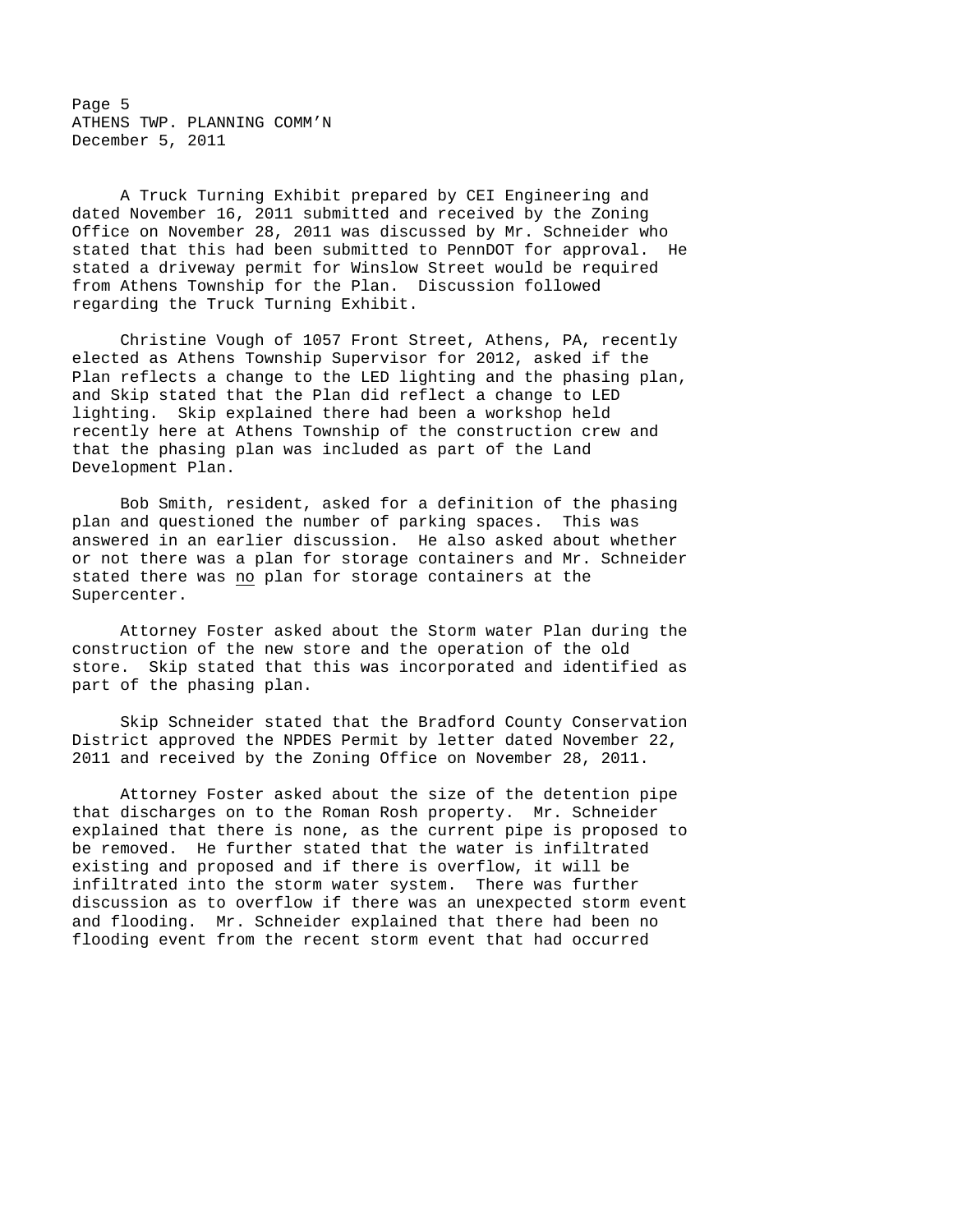Page 6 ATHENS TWP. PLANNING COMM'N December 5, 2011

here in September. Attorney Thompson stated that he felt that Mr. Schneider had addressed that there was no need of a drainage release.

Roman Rosh submitted a seven-page document entitled Memorandum concerning issues regarding the proposed Walmart Plan. He also submitted photographs of the Elmira Street traffic regarding one of the issues in the Memo. Mr. Foster stated he would like to address each of the issues stated in this document with the Planning Commission, and accordingly discussion followed regarding the document. Mr. Rosh also submitted a number of documents regarding the drainage release to Attorney Thompson.

There was a discussion concerning the outside storage of carts and further storm water drainage discussion.

Bob Smith asked if there were proposed to be other stores in the Supercenter, and Mr. Schneider said "yes".

### **Walmart Supercenter #2208-01, Subdivision #09-03**

Motion to review the Subdivision Plan for preliminary/final plan approval by Marion Carling, second by Jean Stromick, and motion unanimously carried. Checklist was completed and the following deficiencies were noted:

- 1) Lack of signature of surveyor on the Plan.
- 2) Lack of signature of the property owner on the Plan.

Motion by Clif Cheeks to recommend preliminary/final plan approval to the Supervisors at their meeting on December 28, 2011 contingent upon resolution of the deficiencies, second by Martha Brennan, and motion unanimously carried.

NOTE: Following the motion to recommend approval to the Supervisors for the Subdivision plan, Attorney Jonathan Foster questioned the Planning Commission concerning the fact that the drawing showed only the parcel on the east side of Route 220.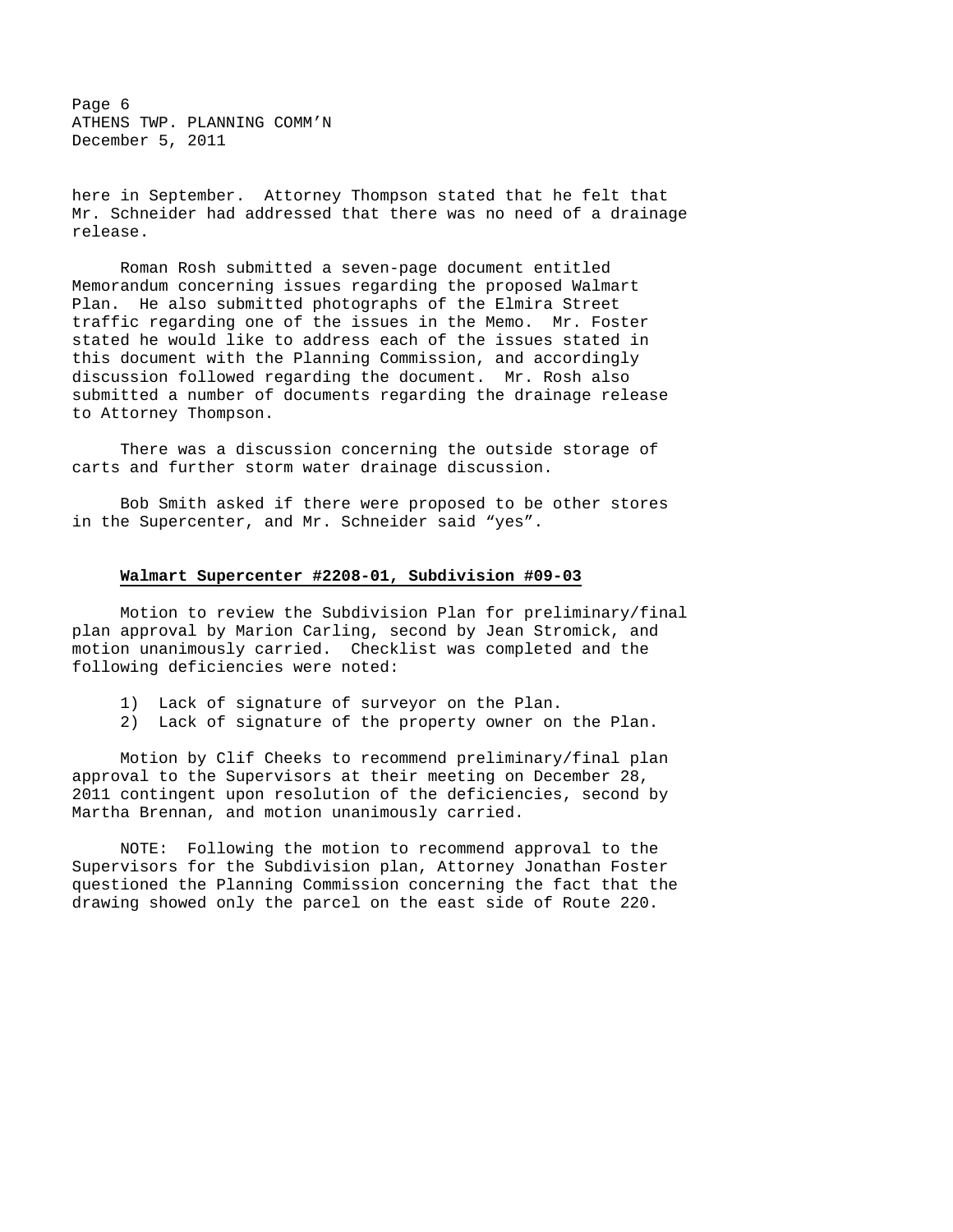Page 7 ATHENS TWP. PLANNING COMM'N December 5, 2011

#### **Walmart Supercenter #2208-01 Land Development #09-04**

Motion for Preliminary Plan review of the Land Development Plan by Martha Brennan, second by Jean Stromick, and motion unanimously carried. A checklist was completed and the following deficiencies were noted:

- 1) Need approval letter from PaDEP.
- 2) Page 2: Need to re-label the two (2) 70D site detail notes.
- 3) Page 2-5: The new pylon monument sign needs to be set back the required 20ft off of the ROW.
- 4) Need signature of surveyor on the Plan.
- 5) Need signature of the property owner on the Plan.
- 6) Page C-5: Need to correct the plant counts with what's on the drawing.

COMMENT: Will need to ask for a Waiver allowing Walmart not to show Parcel 2 property on the Plan.

Motion to recommend Preliminary Plan approval to the Supervisors at their meeting to be held on December 28, 2011 contingent upon resolution of the deficiencies by Clif Cheeks, second by Martha Brennan, and motion unanimously carried.

# **Walmart Supercenter #2208-01 - Conditional Use Review**

The Athens Township Supervisors requested a Conditional Use application review by the Planning Commission by letter dated November 29, 2011 for a Conditional Use Hearing to have three (or more) commercial retail establishments within the building comprising the store.

Following discussion of the conditional use, the Planning Commission supports Walmart's pursuit of a conditional use to have multiple businesses within the proposed store. The applicant showed the layout of the businesses and that there was parking to support each business including employee and patron parking, with the exception of the food court. The applicant showed parking for six patrons when the Ordinance requires nine. The Planning Commission felt that the food court is not a "destination" business but rather an incidental use business,